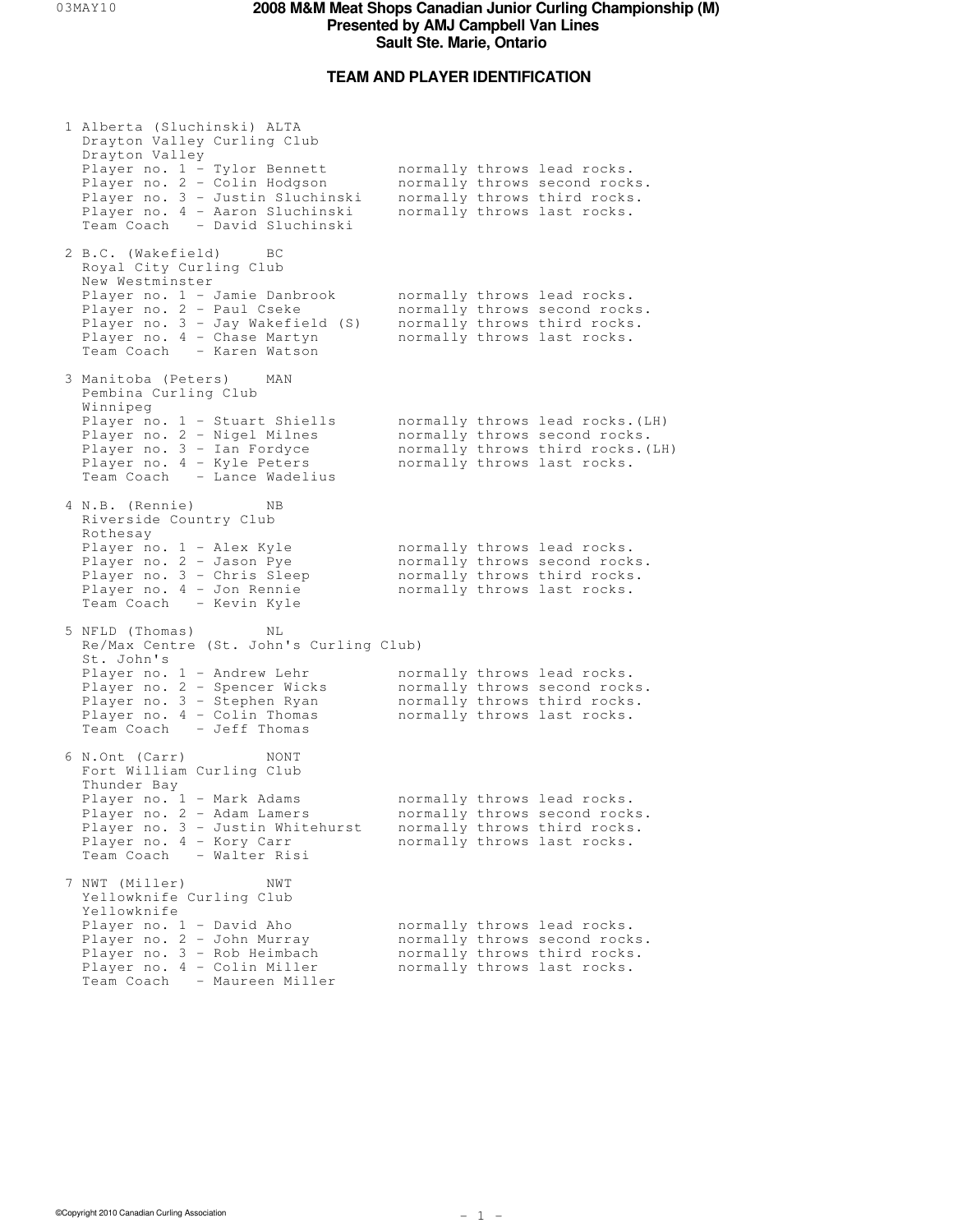# **TEAM AND PLAYER IDENTIFICATION REPORT CONTINUED**

| 8 Nova Scotia (Amero) NS<br>Mayflower Curling Club<br>Halifax                                                                                                                         |  |                                                                                                                                  |
|---------------------------------------------------------------------------------------------------------------------------------------------------------------------------------------|--|----------------------------------------------------------------------------------------------------------------------------------|
| Player no. 1 - Justin Burns<br>Player no. 2 - Cameron MacKenzie<br>Player no. 3 - Adrian Anctil<br>Player no. 4 - Kelsey Amero<br>Team Coach - Donalda Mattie                         |  | normally throws lead rocks.<br>normally throws second rocks.<br>normally throws third rocks.<br>normally throws last rocks.      |
| 9 Ontario (Fanset)<br>ONT<br>St. Thomas Curling Club<br>St. Thomas                                                                                                                    |  |                                                                                                                                  |
| Player no. 1 - Christopher Jay<br>Player no. 2 - Geoff Chambers<br>Player no. 3 - Craig Van Ymeren<br>Player no. 4 - Travis Fanset<br>Team Coach - Brian Sheardown                    |  | normally throws lead rocks.<br>normally throws second rocks.<br>normally throws third rocks.<br>normally throws last rocks.      |
| 10 P.E.I. (Gallant)<br>PEI<br>Charlottetown C.C./Silver Fox C. & Y.C.                                                                                                                 |  |                                                                                                                                  |
| Charlottetown/Summerside<br>Player no. 1 - Alex MacFadyen<br>Player no. 2 - Anson Carmody<br>Player no. 3 - Adam Casey<br>Player no. 4 - Brett Gallant<br>Team Coach - Kathie Gallant |  | normally throws lead rocks.<br>normally throws second rocks.<br>normally throws third rocks.<br>normally throws last rocks.      |
| 11 Quebec (Dion)<br>QС<br>Celanese Curling Club                                                                                                                                       |  |                                                                                                                                  |
| Drummondville<br>Player no. 1 - Miquel Bernard<br>Player no. 2 - Erik Lachance<br>Player no. 3 - J-M Arsenault<br>Player no. 4 - William Dion<br>Team Coach - Benoît Arsenault        |  | normally throws lead rocks.<br>normally throws second rocks.<br>normally throws third rocks.<br>normally throws last rocks.      |
| 12 Saskatchewan (Jones) SASK<br>Tartan Curling Club                                                                                                                                   |  |                                                                                                                                  |
| Regina<br>Player no. 1 - Dallan Muyres<br>Player no. 2 - DJ Kidby<br>Player no. 3 - Mitch Criton<br>Player no. 4 - Brennen Jones<br>Team Coach - Kay Montgomery                       |  | normally throws lead rocks.<br>normally throws second rocks. (LH)<br>normally throws third rocks.<br>normally throws last rocks. |
| 13 Yukon (Scoffin)<br>ΥK<br>Whitehorse Curling Club                                                                                                                                   |  |                                                                                                                                  |
| Whitehorse<br>Player no. 1 - Mitchell Young<br>Player no. 2 - Nicholas Koltun<br>Player no. 3 - Will Mahoney<br>Player no. 4 - Thomas Scoffin<br>Team Coach<br>- Wade Scoffin         |  | normally throws lead rocks.<br>normally throws second rocks.<br>normally throws third rocks. (LH)<br>normally throws last rocks. |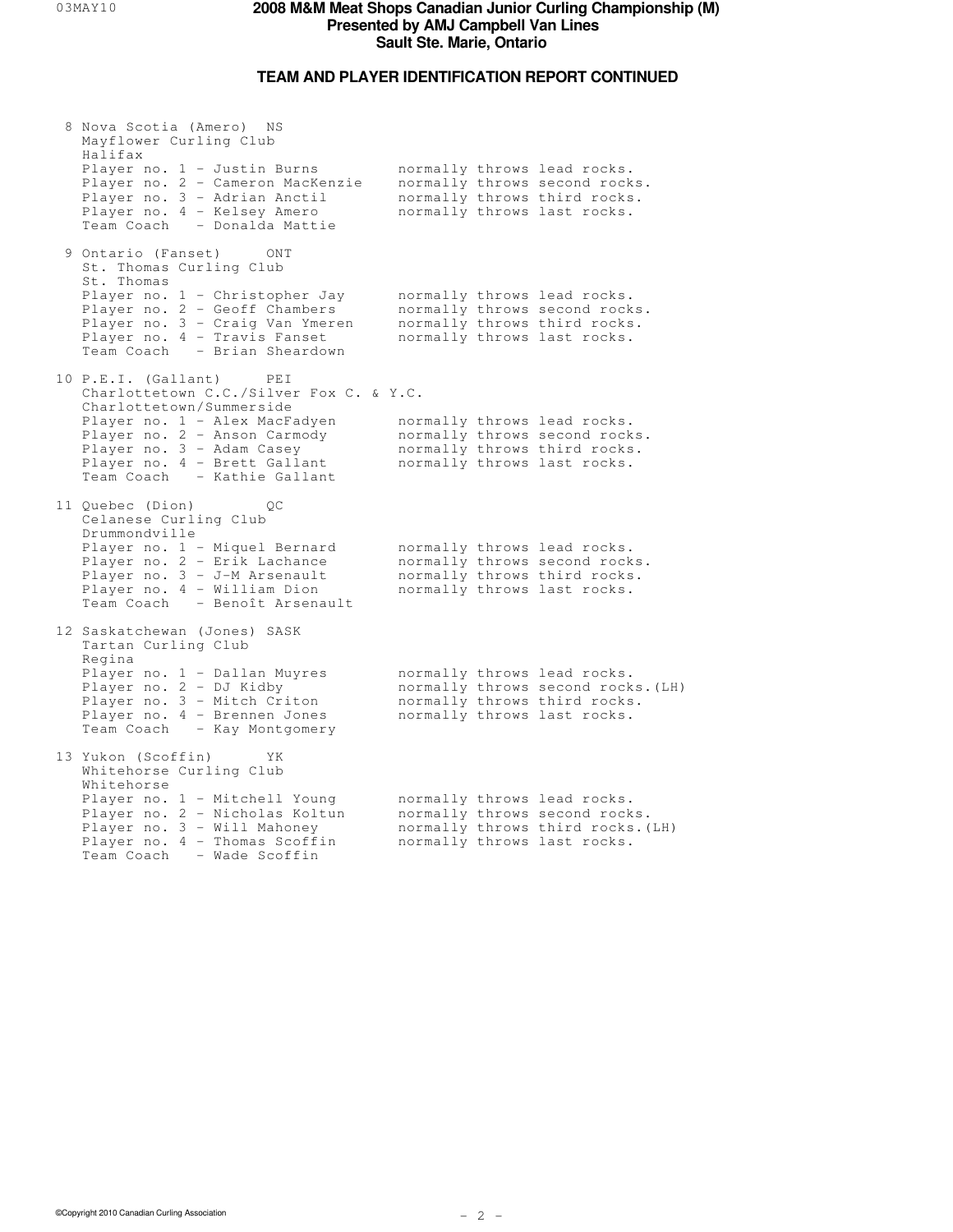## **GAME SCORES BY DRAW**

| $\mathtt{DRAW}$ | A                                                                               | $\, {\bf B}$                           |                               | $\,$ C                                           |                                  | $\mathbb D$                |                               | $\mathbf{E}% _{0}$            |                                | $\mathbf F$                                                            |                                   | ${\mathbb G}$              |                     | $\,$ H                           |                              |
|-----------------|---------------------------------------------------------------------------------|----------------------------------------|-------------------------------|--------------------------------------------------|----------------------------------|----------------------------|-------------------------------|-------------------------------|--------------------------------|------------------------------------------------------------------------|-----------------------------------|----------------------------|---------------------|----------------------------------|------------------------------|
| $\mathbf{1}$    | $^\star$ NWT<br>$7\phantom{.0}$<br>NONT 10                                      |                                        |                               |                                                  |                                  |                            |                               | $*$ MAN<br>QC                 | $\mathbf 5$<br>6               |                                                                        |                                   | $*YK$<br>$_{\rm BC}$       | $\tau$<br>$\,8\,$   |                                  |                              |
| 2               | $^\star$ ONT<br>8<br>$\ensuremath{\mathop{\rm PE}}\ensuremath{\mathbbm 1}$<br>6 |                                        |                               | $\star_\mathrm{NL}$<br>$\ensuremath{\text{NWT}}$ | $\mathsf 9$<br>$\epsilon$        |                            |                               | $*$ NB<br>SASK 10             | 3                              |                                                                        |                                   |                            |                     |                                  |                              |
| $\mathsf 3$     |                                                                                 | $\star{}_{\rm NS}$<br>$MAN$ 10         | 6                             |                                                  |                                  | $*$ NONT 8<br>ALTA 9       |                               |                               |                                | $*PEI$<br>$\rm NL$                                                     | $7\phantom{.0}$<br>$\mathfrak{Z}$ |                            |                     | $\star$ QC<br>ONT                | 4<br>$7\phantom{.0}$         |
| 4               | * SASK<br>$5\phantom{.0}$<br>MAN<br>8                                           |                                        |                               | $\star$ QC<br>PEI                                | 9<br>$\overline{5}$              |                            |                               | $*NONT$ 7<br>ΥK               | $\sqrt{2}$                     |                                                                        |                                   |                            |                     | $*ALTA$ 5<br>$\operatorname{BC}$ | 6                            |
| $\mathsf S$     |                                                                                 |                                        |                               |                                                  |                                  | $\star$ NB<br>$_{\rm NS}$  | 9<br>2                        | $*$ BC<br>SASK 9              | $7\phantom{.0}$                |                                                                        |                                   |                            |                     |                                  |                              |
| 6               |                                                                                 | $*NWT$<br>ALTA 11                      | $\overline{\phantom{a}}$      | $\star$ MAN<br>$\mathop{\rm ONT}\nolimits$       | $\overline{9}$<br>$\overline{c}$ |                            |                               |                               |                                | $\star{}_{\rm NS}$<br>$\mathbb{Q}\mathbb{C}$                           | $\mathbf{1}$<br>$\,8\,$           |                            |                     | $\star$ NL<br>NONT 10            | $7\phantom{.0}$              |
| $7\phantom{.0}$ |                                                                                 | $*YK$<br>SASK <sub>9</sub>             | 2                             |                                                  |                                  | $\star$ ONT<br>NWT         | $\,8\,$<br>$7\phantom{.0}$    | $\star$ NL<br>ALTA            | $\mathsf S$<br>$7\phantom{.0}$ |                                                                        |                                   | $\star$ NB<br>MAN          | $\,9$<br>$\sqrt{2}$ |                                  |                              |
| $\,8\,$         |                                                                                 |                                        |                               | $*$ NONT<br>$_{\rm BC}$                          | $\overline{7}$<br>$\,8\,$        |                            |                               | $*_{\rm NS}$<br>ONT           | 6<br>$7\phantom{.0}$           |                                                                        |                                   |                            |                     | *SASK 6<br>QC                    | 5                            |
| $\overline{9}$  | $*$ QC<br>$7\phantom{.0}$<br>3<br>ΝL                                            |                                        |                               | $*$ ALTA<br>NB                                   | $\overline{9}$<br>$\sqrt{2}$     |                            |                               |                               |                                | $^{\star}$ NWT<br>YK                                                   | 8<br>9                            | $*PEI$<br>NONT 6           | $\overline{4}$      |                                  |                              |
| $10$            | $^\star$ NWT<br>9<br>$1\,1$<br>BC                                               |                                        |                               |                                                  |                                  | $\star$ MAN<br>$\rm NL$    | 5<br>$\,8\,$                  |                               |                                | $*_{\rm NS}$<br>$\ensuremath{\mathop{\rm PE}}\ensuremath{\mathbbm{1}}$ | $\sqrt{4}$<br>$\boldsymbol{7}$    |                            |                     |                                  |                              |
| 11              | $*PEI$<br>7<br>ALTA 6                                                           |                                        |                               |                                                  |                                  | $*$ NONT<br>${\rm NB}$     | $5\phantom{.0}$<br>$\epsilon$ |                               |                                | $\star$ SASK<br>ONT                                                    | 6<br>5                            | $*$ QC<br>NWT <sub>2</sub> | 11                  |                                  |                              |
| $1\,2$          |                                                                                 | $\star$ NB<br>$\mathbb{Q}\mathbb{C}$   | $\mathbf{1}$<br>$\mathsf S$   |                                                  |                                  | $*ALTA$ 6<br>SASK 10       |                               | $*YK$<br>NS                   | 5<br>$\epsilon$                |                                                                        |                                   |                            |                     | $\star$ BC<br>MAN                | 4<br>9                       |
| $13$            |                                                                                 | $\star$ SASK<br>PEI                    | $\sqrt{2}$<br>$7\overline{ }$ | $\star{}$ N S<br>NL                              | $\mathsf S$<br>$\,8\,$           |                            |                               | $*_{\mathbb{Q}}$ C<br>NONT    | 9<br>$\,8\,$                   |                                                                        |                                   |                            |                     |                                  |                              |
| 14              | $\star$ YK<br>6<br>$MAN$ 10                                                     |                                        |                               |                                                  |                                  |                            |                               | $^\star$ NWT<br>${\rm NB}$    | 3<br>$1\,1$                    |                                                                        |                                   | $*ALTA$ 7<br>NS            | $\overline{c}$      |                                  |                              |
| $1\,5$          |                                                                                 | $*$ ONT<br>ALTA 5                      | $7\phantom{.0}$               |                                                  |                                  | $*PEI$<br>YK               | $\sqrt{6}$<br>2               |                               |                                | ${}^{\star}\mathrm{NL}$<br>$_{\rm BC}$                                 | $\overline{7}$<br>$\overline{4}$  |                            |                     | $\star$ MAN<br>NWT               | $\boldsymbol{7}$<br>$\,8\,$  |
| 16              |                                                                                 |                                        |                               |                                                  |                                  | $*$ BC<br>ONT              | 8<br>9                        |                               |                                | ${}^\star\mathbb{Q}\mathbb{C}$<br>ALTA 5                               | $\overline{7}$                    |                            |                     | $\star$ NB<br>PEI                | $\sqrt{2}$<br>$\overline{7}$ |
| $1\,7$          | $\,9$<br>$*_{\rm NL}$<br>$_{\rm NB}$<br>6                                       |                                        |                               | $^{\star}$ NWT<br>SASK 10                        | $\mathcal{E}$                    |                            |                               |                               |                                | $\star_{\rm MAN}$<br>NONT 8                                            | $\mathsf S$                       | $\star$ ONT<br>YK          | 5<br>$\,8\,$        |                                  |                              |
| 18              | $^\star$ NONT<br>$7\phantom{.0}$<br>$_{\rm NS}$<br>6                            |                                        |                               | $\star$ YK<br>QC                                 | $\overline{4}$<br>$\mathsf 9$    |                            |                               | $*PEI$<br>$\operatorname{BC}$ | 7<br>$\epsilon$                |                                                                        |                                   | $*$ SASK 5<br>$\rm NL$     | $\overline{a}$      |                                  |                              |
|                 |                                                                                 |                                        |                               |                                                  |                                  | --- END OF ROUND ROBIN --- |                               |                               |                                |                                                                        |                                   |                            |                     |                                  |                              |
| 19              |                                                                                 | $\mathop{\rm ONT}\nolimits$<br>*SASK 2 | $\overline{7}$                |                                                  |                                  |                            |                               |                               |                                |                                                                        |                                   |                            |                     |                                  |                              |
| 20              | $\star$ PEI<br>$\mathcal{S}$<br>$\mathop{\rm ONT}\nolimits$<br>$\overline{4}$   |                                        |                               |                                                  |                                  |                            |                               |                               |                                |                                                                        |                                   |                            |                     |                                  |                              |
| $21$            |                                                                                 | ONT<br>$*$ QC                          | 6<br>$\,8\,$                  |                                                  |                                  |                            |                               |                               |                                |                                                                        |                                   |                            |                     |                                  |                              |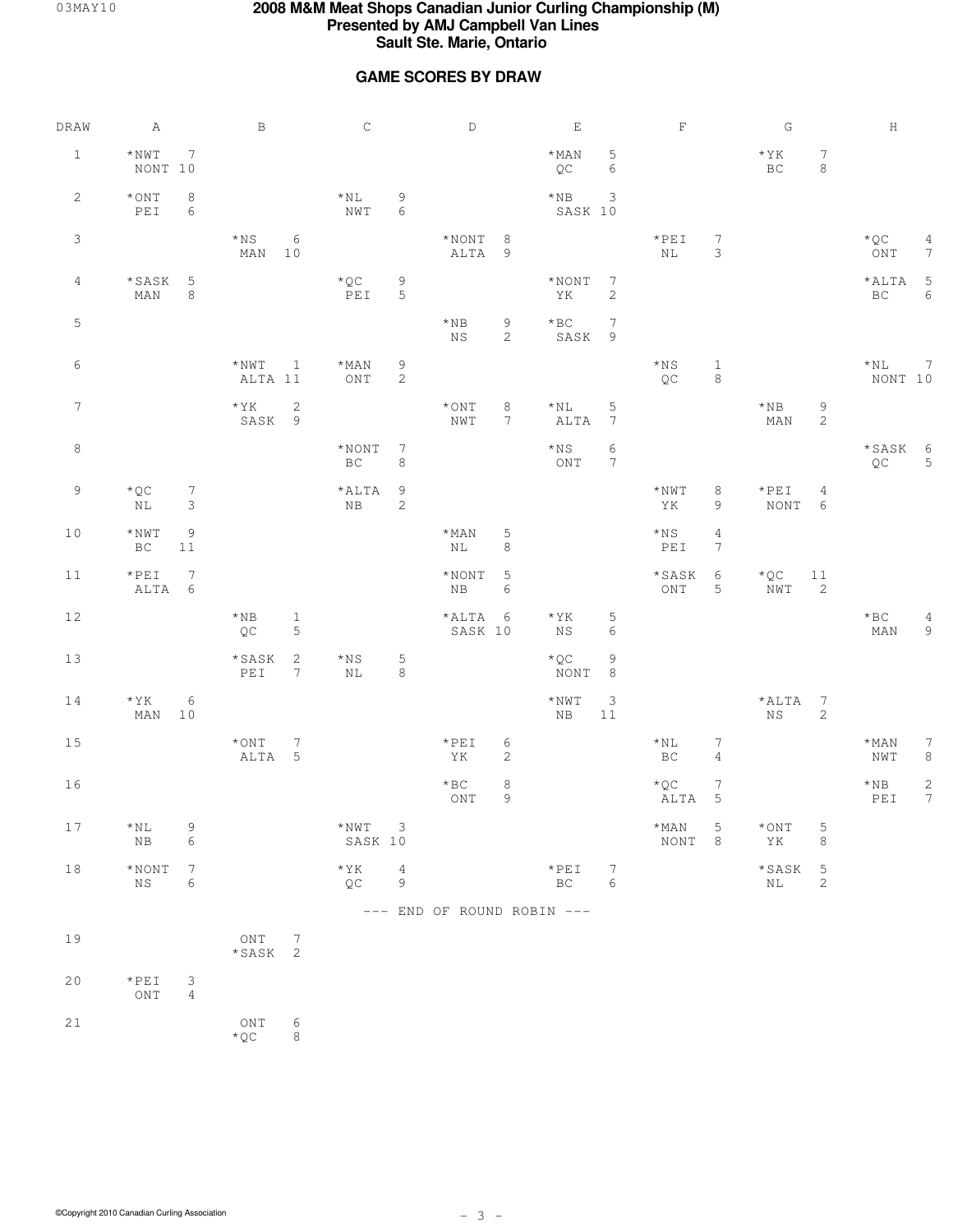## **TEAM STANDINGS AFTER 18 DRAWS**

| TEAM                 | WINS            | LOSSES | RANK           |
|----------------------|-----------------|--------|----------------|
| Quebec (Dion)        | 10 <sub>o</sub> | 2      | $\mathbf 1$    |
| P.E.I. (Gallant)     | 9               | 3      | $\overline{2}$ |
| Saskatchewan (Jones) | 9               | 3      | $\overline{c}$ |
| Ontario (Fanset)     | 9               | 3      | $\overline{c}$ |
| Alberta (Sluchinski) | 7               | 5      | 5              |
| N.Ont (Carr)         | $\overline{7}$  | 5      | 6              |
| NFLD (Thomas)        | 6               | 6      | 7              |
| Manitoba (Peters)    | 5               | 7      | 8              |
| B.C. (Wakefield)     | 5               | 7      | 9              |
| N.B. (Rennie)        | $\overline{4}$  | 8      | 10             |
| Nova Scotia (Amero)  | 3               | 9      | 11             |
| Yukon (Scoffin)      | 3               | 9      | 12             |
| NWT (Miller)         | 1               | 11     | 13             |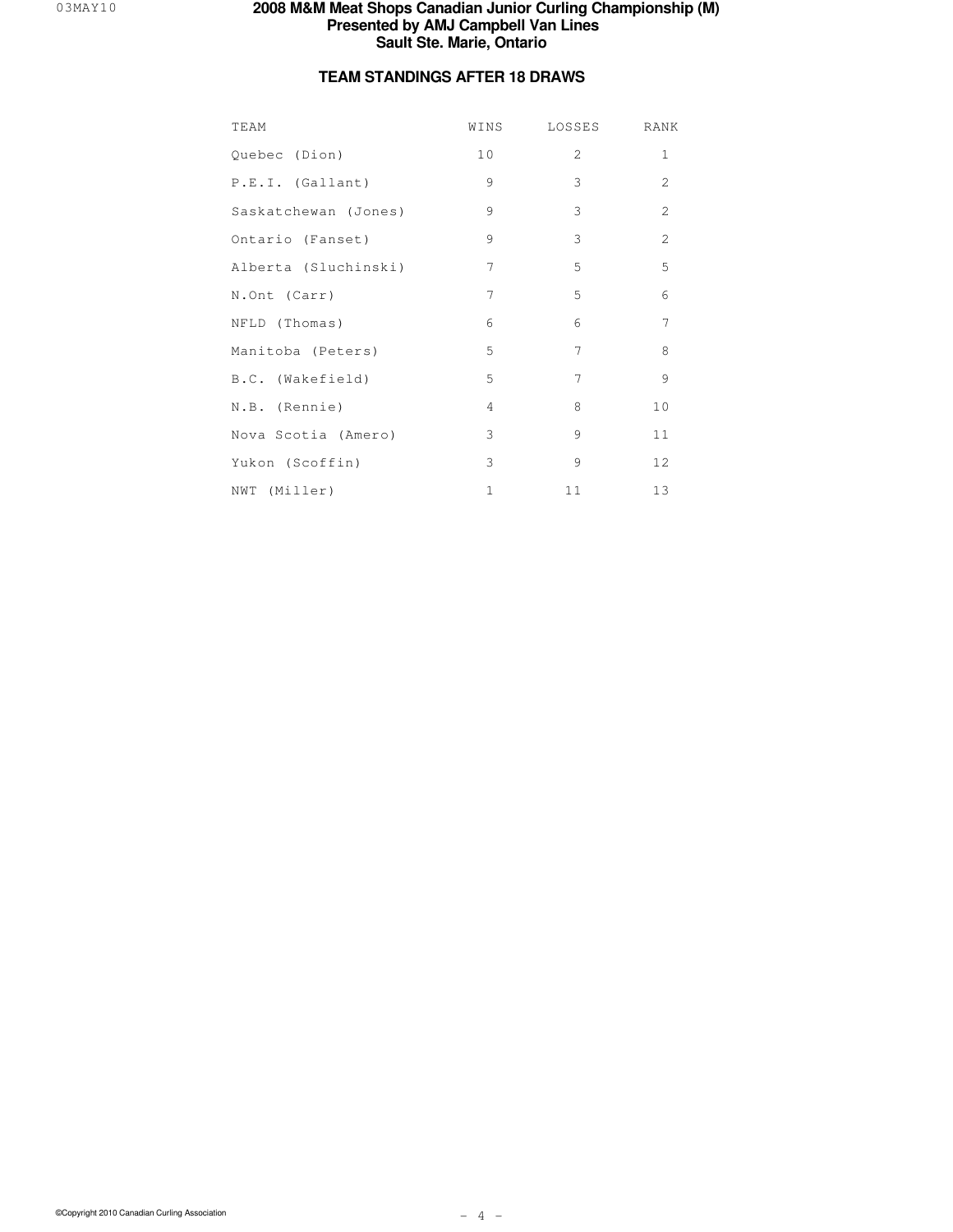## **TEAM WIN/LOSS GRID AFTER 18 DRAWS**

|                                                           | ALTA        | $\operatorname{BC}$ | MAN            | NB             | $\rm NL$       | <b>NONT</b> | NWT            | $_{\rm NS}$    | ONT            | PEI         | QC             | $_{\rm SASK}$  | ΥK             |
|-----------------------------------------------------------|-------------|---------------------|----------------|----------------|----------------|-------------|----------------|----------------|----------------|-------------|----------------|----------------|----------------|
| ALTA                                                      | $\star$     | $\mathbf L$         | $\mathbf W$    | $\mbox{W}$     | $\hbox{\it W}$ | $\mbox{W}$  | $\hbox{W}$     | $\hbox{\it W}$ | $\mathbb L$    | $\mathbb L$ | $\mathbb L$    | $\mathbb L$    | $\mathbf W$    |
| $\operatorname{BC}$                                       | $\mbox{W}$  | $\star$             | $\mathbb L$    | $\mbox{W}$     | $\mathbb L$    | ${\rm W}$   | $\hbox{\it W}$ | $\mathbf L$    | $\mathbb L$    | $\mathbf L$ | $\mathbb L$    | $\mathbf L$    | $\mathbf W$    |
| MAN                                                       | $\mathbf L$ | W                   | $\star$        | $\mathbb L$    | $\mathbb L$    | $\mathbb L$ | $\mathbf L$    | W              | ${\tt W}$      | $\mathbf L$ | $\mathbf L$    | $\hbox{\it W}$ | W              |
| ${\rm NB}$                                                | $\mathbb L$ | $\mathbb L$         | ${\rm W}$      | $\star$        | $\mathbb L$    | $\hbox{W}$  | $\hbox{\it W}$ | $\hbox{\it W}$ | $\mathbb L$    | $\mathbf L$ | $\mathbf L$    | $\mathbb L$    | $\mathbb L$    |
| $\rm NL$                                                  | $\mathbb L$ | W                   | $\hbox{\it W}$ | $\hbox{\it W}$ | $\star$        | $\mathbb L$ | $\hbox{\it W}$ | $\hbox{\it W}$ | $\mathbf L$    | $\mathbf L$ | $\mathbf L$    | $\mathbb L$    | ${\rm W}$      |
| NONT                                                      | $\mathbb L$ | $\mathbb L$         | $\mathbb W$    | $\mathbb L$    | $\hbox{\it W}$ | $\star$     | $\hbox{\bf W}$ | $\hbox{\it W}$ | $\mathbb L$    | $\rm W$     | $\mathbb L$    | $\hbox{\it W}$ | $\mathbb W$    |
| $\mathop{\rm NWT}\nolimits$                               | $\mathbb L$ | $\mathbb L$         | ${\rm W}$      | $\mathbb L$    | $\mathbf L$    | $\mathbb L$ | $\star$        | $\mathbf L$    | $\mathbb L$    | $\mathbf L$ | $\mathbb L$    | $\mathbb L$    | $\mathbb L$    |
| $_{\rm NS}$                                               | $\mathbb L$ | $\rm W$             | $\mathbb L$    | $\mathbb L$    | $\mathbf L$    | $\mathbb L$ | $\hbox{\it W}$ | $\star$        | $\mathbb L$    | $\mathbf L$ | $\mathbb L$    | $\mathbb L$    | $\mathbb W$    |
| ONT                                                       | $\rm W$     | $\rm W$             | $\mathbb L$    | $\mathbb W$    | $\hbox{\it W}$ | $\rm W$     | $\hbox{\it W}$ | $\hbox{\it W}$ | $\star$        | $\rm W$     | $\hbox{\it W}$ | $\mathbb L$    | $\mathbb L$    |
| $\ensuremath{\mathop{\rm PE}}\ensuremath{\mathop{\rm I}}$ | $\rm W$     | $\rm W$             | $\mathbb W$    | $\hbox{\it W}$ | $\hbox{\it W}$ | $\mathbb L$ | $\hbox{\it W}$ | $\hbox{\it W}$ | $\mathbb L$    | $\star$     | $\mathbb L$    | $\hbox{\it W}$ | $\mathbb W$    |
| $\mathbb{Q}\mathbb{C}$                                    | $\rm W$     | $\rm W$             | $\mathbb W$    | $\hbox{\it W}$ | $\hbox{\it W}$ | ${\rm W}$   | $\hbox{\it W}$ | $\hbox{\it W}$ | $\mathbb L$    | $\rm W$     | $\star$        | $\mathbb L$    | $\hbox{\it W}$ |
| SASK                                                      | W           | $\rm W$             | $\mathbb L$    | $\hbox{W}$     | $\hbox{\it W}$ | $\mathbb L$ | $\hbox{\it W}$ | $\hbox{\it W}$ | $\hbox{\it W}$ | $\mathbf L$ | $\hbox{W}$     | $\star$        | $\hbox{W}$     |
| ΥK                                                        | $\mathbb L$ | $\mathbb L$         | $\mathbf L$    | $\hbox{W}$     | $\mathbb L$    | $\mathbb L$ | $\hbox{W}$     | $\mathbb L$    | $\hbox{W}$     | $\mathbf L$ | $\mathbb L$    | $\mathbb L$    | $\star$        |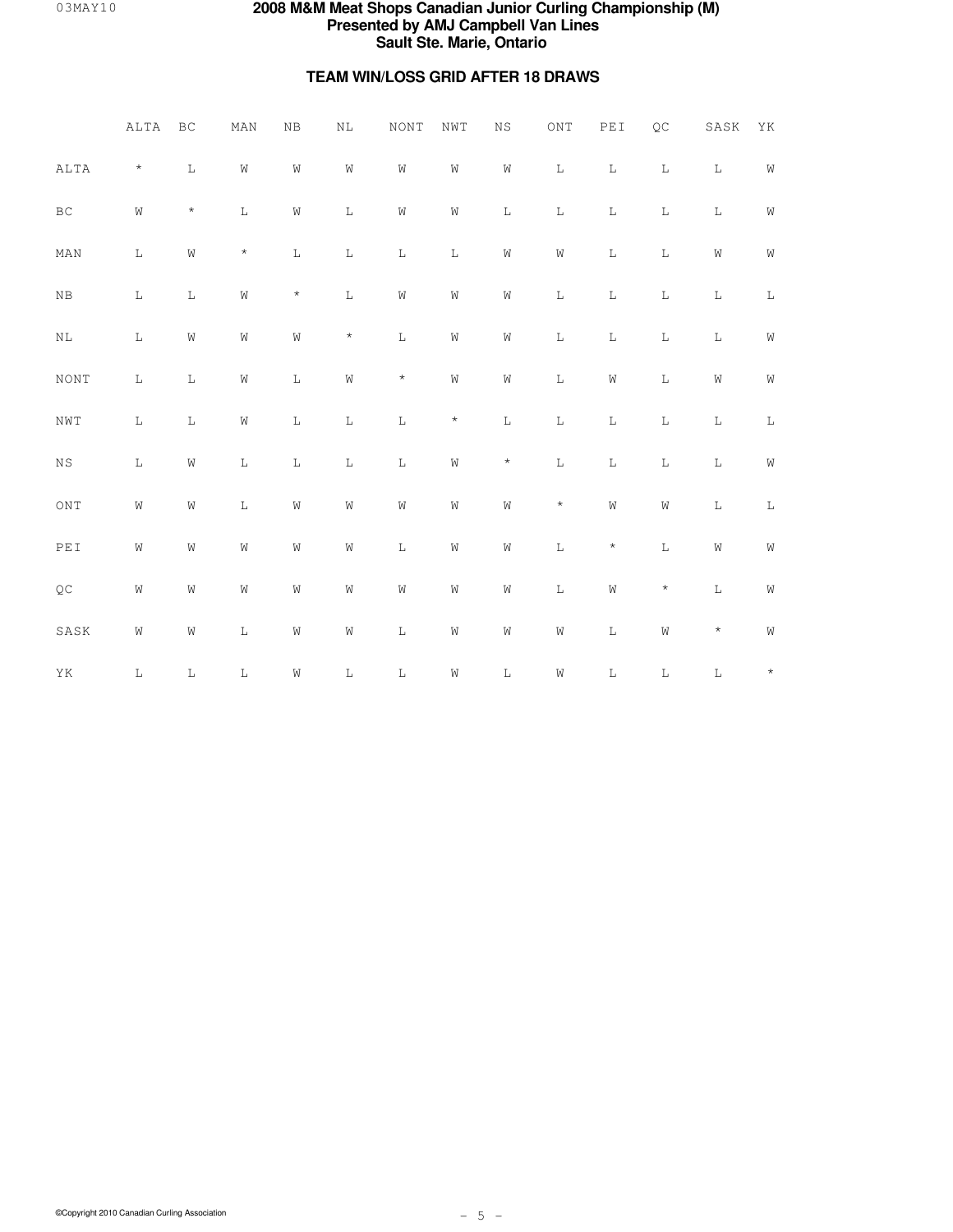## **POSITIONAL CUMULATIVE PERCENTAGES REPORT**

|                                                                                                                                                                                                                                                                       | $DRAW-----$                                                                                  | -1                                                                        | 2                                                                                                   | 3                                                   | 4       | 5                                                                                                                                                                                                                                                                                                                                                                                                                                                                                                                                                                                                                                                           | 6 | 7        | 8                                                                                                                             | 9 10 11 12 13 14 15 16 17 18                          |  |                                  |               |                                                     |                                                  |                                                               |                                                                                          | AVG                                                                        |
|-----------------------------------------------------------------------------------------------------------------------------------------------------------------------------------------------------------------------------------------------------------------------|----------------------------------------------------------------------------------------------|---------------------------------------------------------------------------|-----------------------------------------------------------------------------------------------------|-----------------------------------------------------|---------|-------------------------------------------------------------------------------------------------------------------------------------------------------------------------------------------------------------------------------------------------------------------------------------------------------------------------------------------------------------------------------------------------------------------------------------------------------------------------------------------------------------------------------------------------------------------------------------------------------------------------------------------------------------|---|----------|-------------------------------------------------------------------------------------------------------------------------------|-------------------------------------------------------|--|----------------------------------|---------------|-----------------------------------------------------|--------------------------------------------------|---------------------------------------------------------------|------------------------------------------------------------------------------------------|----------------------------------------------------------------------------|
| LEADS<br>1 Alex MacFadyen<br>1 Stuart Shiells<br>1 Alex Kyle<br>4 Tylor Bennett<br>4 Dallan Muyres<br>6 Jamie Danbrook<br>7 Mark Adams<br>7 Miquel Bernard<br>9 Christopher Jay<br>10 Mitchell Young<br>10 Andrew Lehr<br>12 David Aho<br>13 Justin Burns             | PEI<br>MAN<br>NB.<br>ALTA<br>SASK<br>BC<br><b>NONT</b><br>QC<br>ONT<br>ΥK<br>ΝL<br>NWT<br>ΝS | $\star \star$<br>$\star$ $\star$<br>80.<br>$\star\,\star$                 | 78<br>91 **<br>71<br>80 77<br>$75***$<br>81 ** 88 78<br>74 73 86<br>69 81 ** 78<br>76 81<br>$67$ ** | 76 85<br>76<br>$\star \star$<br>77 85<br>$**$ 85 67 | 70      | 71 ** ** 95 80 72 88 ** 91 ** 94<br>63 88 ** 88 73 75 ** 71 ** 68 ** 96 83 ** 83 75<br>** 79 69 ** 70 69 79 ** 92 ** 85 83 81 89 ** 75 81 **<br>84 79 ** 86 83 ** ** 53 80 77 ** 75 **<br>78 ** **<br>** 69 ** 70 75 ** 85 85 86 ** 71 ** 65 71<br>$\star \star$<br>$\star \star$<br>$\star \star$<br>** 89 88 82 ** 70 80 ** 68 71 71 ** 91 ** 50 **<br>** ** 56 65 68 ** 71 82 75 ** **<br>65 ** 63 59 ** 69 49 66 ** 80 83 77 ** 50 ** 70                                                                                                                                                                                                                |   |          | ** 69 74 ** 88 ** 80 90 **<br>61 ** 91 65 ** 86 81 56 85<br>94 75 80 ** ** 84 68 78 ** 63<br>70 86 ** 66 ** 86 79 ** 83 89 ** | 70 74 83 ** 78 **                                     |  |                                  |               | 89 83 91 **<br>81 80 81<br>$\star\star$<br>70 68 74 | 88 **<br>73<br>72                                | $\star \star$<br>$***$ 93<br>$71 * *$                         | 56<br>68<br>86 88<br>70<br>65 57<br>78 61<br>$77***$                                     | 80<br>80<br>80<br>79<br>79<br>78<br>77<br>77<br>76<br>75<br>75<br>72<br>66 |
| SECONDS<br>1 Anson Carmody<br>1 Spencer Wicks<br>3 Erik Lachance<br>4 Nigel Milnes<br>5 Adam Lamers<br>5 DJ Kidby<br>7 Colin Hodgson<br>7 Paul Cseke<br>9 Geoff Chambers<br>10 Cameron MacKenzie<br>11 Jason Pye<br>12 John Murray<br>13 Nicholas Koltun              | PEI<br>NL<br>QC<br>MAN<br>NONT<br>SASK<br>ALTA<br>BC<br>ONT<br>ΝS<br>ΝB<br>NWT<br>ΥK         | 71<br>$\star \star$<br>$\star\,\star$<br>$\star\star$                     | $76***$<br>$\star \star$<br>71 64 **<br>69 88 55<br>85 **<br>75 85 75                               | 89<br>61 76                                         | 76      | ** 88 80 75 64 ** ** 86 63 76 78 ** 93 ** 79 69 **<br>** 89 76 71 ** 70 86 ** 75 75<br>63 69 ** 73 ** 90 68 ** 72 91 81 50 ** 78 **<br>86 ** 54 66 ** 79 75 75 ** 69 ** 54 **<br>$\star \star$<br>64 68 ** 82<br>** 58 75 ** 81 ** 78 76 ** 89<br>70 ** ** 67 66 93 ** 65 ** 48 69<br>** 69 64 74 ** ** 64 83 75 **<br>78 ** 46 ** 50 61 ** 68 70 70 ** 76 70 72 **<br>50 35 ** 63 55 70 ** 63 ** 62 78 66 84 **<br>56 63 ** ** 61 52 55 ** 69 86 47 ** **<br>51 59 ** 57 ** 50 59 ** 64 ** 52 64 ** 68 68 **                                                                                                                                               |   | 69 **    | 76 ** ** 74 95                                                                                                                | 68 65 ** 96 67 76                                     |  | 71 ** 89 ** 76 ** 73 65<br>79 ** | $\star \star$ | $9473**$<br>56<br>$45***$<br>68<br>70<br>66 65      | $\star \star$<br>76<br>$74***$<br>69<br>81<br>57 | 86<br>70<br>89<br>$\star\star$<br>$79***$                     | 79<br>82<br>79<br>- 78<br>73<br>59<br>73<br>$54***$<br>86<br>$79***$<br>$50***$<br>56 64 | 77<br>77<br>75<br>74<br>73<br>73<br>72<br>72<br>71<br>70<br>67<br>62<br>59 |
| THIRDS<br>1 J-M Arsenault<br>2 Mitch Criton<br>3 Adam Casey<br>4 Craig Van Ymeren<br>4 Ian Fordyce<br>6 Justin Sluchinski<br>6 Stephen Ryan<br>8 Jay Wakefield (S)<br>9 Justin Whitehurst<br>10 Will Mahoney<br>10 Chris Sleep<br>12 Adrian Anctil<br>13 Rob Heimbach | OС<br>SASK<br>PEI<br>ONT<br>MAN<br>ALTA<br>ΝL<br>ВC<br>NONT<br>YK<br>NΒ<br>ΝS<br>NWT         | $\star$ $\star$<br>$\star\,\star$<br>$\star\star$<br>$\star\,\star$<br>67 | ** 86 59 67<br>79<br>76<br>76<br>66 **<br>$76***$<br>71 68 ** 58<br>$\star\star$                    | 7479<br>7864                                        | $44***$ | 75 ** 54 78 ** 84 ** 91 78 ** 88 85 68 92 ** 88 ** 81<br>82 80 ** 94 68 ** 75 84 ** ** 74 86 79 ** 53 **<br>** 75 78 79 ** ** 70 64 79 ** 76 68<br>91 ** 64 98 ** 85 57 71 ** 59 ** 72 ** 88 66<br>** 40 88<br>74 60 ** 53 85 ** 83 69 71 ** 93 **<br>56 79 64 ** **<br>84 72 ** 65 ** 59 61 ** 91 74 61 ** 44 **<br>$\star \star$<br>71 52 ** 81 43 71 ** 56 ** 73 68 71 74 ** 58<br>63 69 ** ** 50 48 44 ** 61 63 58 ** ** 63 66 49 58 **                                                                                                                                                                                                                 |   | $4970**$ | 65 ** ** 79 82 79 84 ** 79 ** 83 64 **<br>** 92 ** 71<br>67 50 ** 76 70 53 ** 68 86 67 **                                     | 68 68 84 ** 57 ** 63 79 85<br>61 ** 63 66 ** 81 80 ** |  | 79 ** 80 60 76                   |               |                                                     | $\star \star$<br>65 **<br>49                     | $71***$<br>$\star\star$<br>88 63<br>** 81<br>60 81<br>$71***$ | 78 69<br>-78<br>68 68<br>- 73<br>54 78<br>$***$ 80                                       | 80<br>77<br>75<br>74<br>74<br>73<br>73<br>72<br>69<br>66<br>66<br>65<br>58 |
| SKIPS<br>1 Aaron Sluchinski<br>2 Brett Gallant<br>2 William Dion<br>4 Kory Carr<br>5 Kyle Peters<br>5 Brennen Jones<br>7 Travis Fanset<br>8 Colin Thomas<br>9 Jon Rennie<br>10 Thomas Scoffin<br>11 Chase Martyn<br>12 Kelsey Amero<br>13 Colin Miller                | ALTA<br>PEI<br>QC<br>NONT<br>MAN<br>SASK<br>ONT<br>ΝL<br>ΝB<br>ΥK<br>ВC<br>ΝS<br>NWT         | $\star \star$<br>$\star\star$<br>$\star \star$                            | ** 68 71 68<br>** 70 82 56<br>89 ** 33 62<br>71 **<br>45                                            |                                                     |         | ** 85 84 ** 85 ** 78 70 ** 91 63 70 ** 69<br>74 ** ** 89 56 61 67 ** 71 ** 84 85 ** 80<br>60 ** 60 89 ** 75 ** 71 73 ** 63 59 78 ** 74 ** 80 71<br>61 89 ** 90 57 44 ** 61 ** 79 ** 75 63 ** 79 56<br>90 71 ** 68 41 ** 91 75 ** ** 70 76 60 ** 45 ** 77 68<br>60 57 68 ** 63 74 79 ** ** 64 79 74 ** 80 68 53 **<br>69 56 53 ** 68 70 ** 49 66 91 ** 89 ** 55 **<br>44 ** 90 55 75<br>64    63    **    71    **    70    63    **    51    **    46    74    **    65    64    **<br>74 ** 88 64 46 ** ** 60 61 66 ** 64 ** 31 50 67 **<br>50 ** 49 ** 48 37 ** 64 64 62 ** 65 61 64 ** 72 ** 71<br>61 69 ** ** 58 40 48 ** 49 73 41 ** ** 50 68 49 50 ** |   |          | ** 70 ** 80 66 ** 64 80 68 94 ** 75 **<br>** 56 ** 76 62 63 92 ** 67                                                          |                                                       |  |                                  |               |                                                     |                                                  | 75 63                                                         | 81<br>$51***$<br>76 58<br>70                                                             | 74<br>72<br>72<br>71<br>69<br>69<br>68<br>67<br>65<br>64<br>62<br>60<br>56 |

\*\*did not play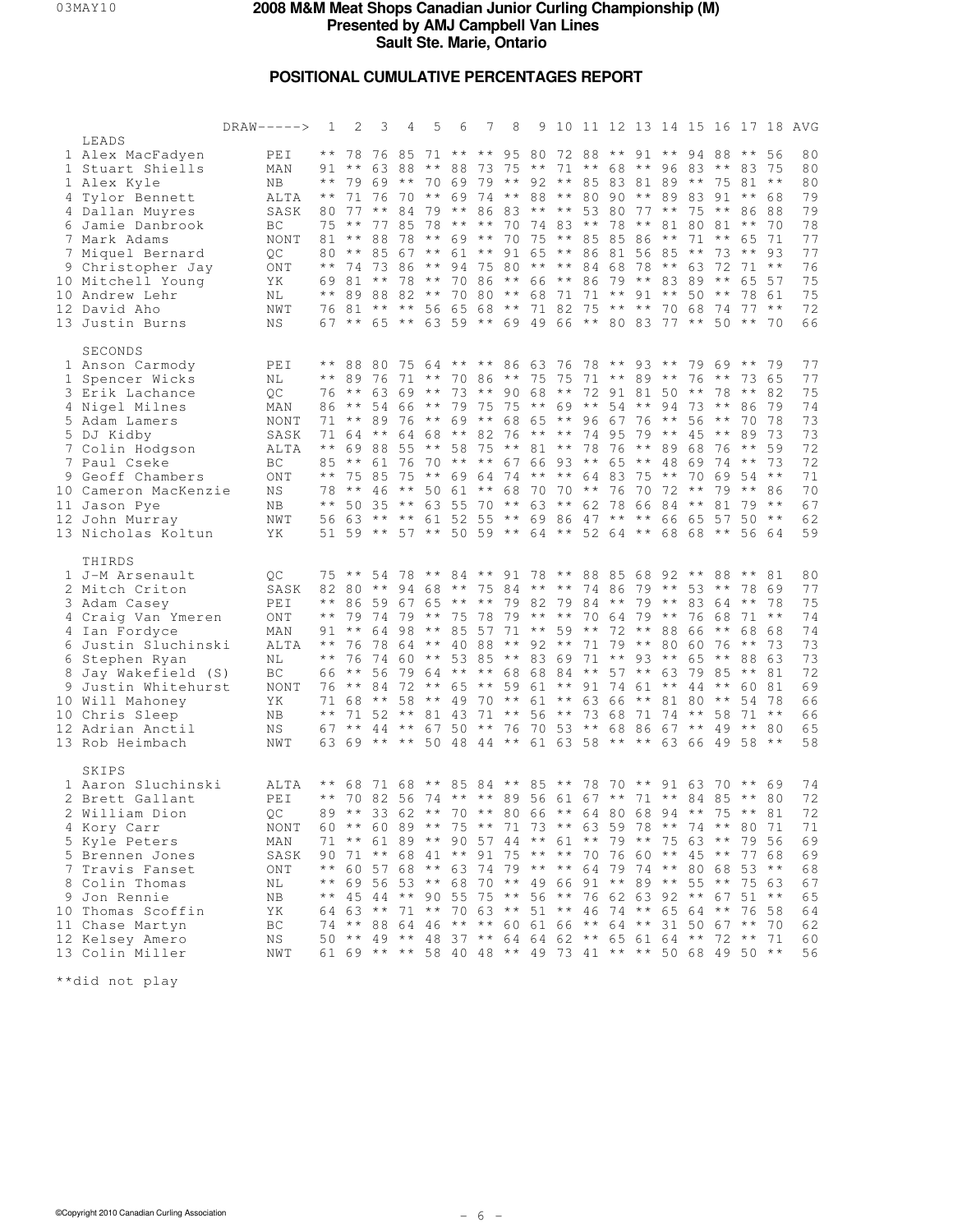## **POSITIONAL CUMULATIVE PERCENTAGES REPORT CONTINUED**

| DRAW-----> 1           |    |                                                       | 4 | 5. | 6 | 8                                               | 9 |  |  |    |          |             |          | 10 11 12 13 14 15 16 17 18 AVG |
|------------------------|----|-------------------------------------------------------|---|----|---|-------------------------------------------------|---|--|--|----|----------|-------------|----------|--------------------------------|
| TEAMS                  |    |                                                       |   |    |   |                                                 |   |  |  |    |          |             |          |                                |
| 1 P.E.I. (Gallant)     |    | ** 80 74 71 68 ** ** 87 70 72 79 ** 83 ** 85 76 ** 73 |   |    |   |                                                 |   |  |  |    |          |             |          | 76                             |
| 1 Ouebec (Dion)        |    | 80 ** 59 69 ** 72 ** 88 69 ** 77 84 68 80             |   |    |   |                                                 |   |  |  |    |          | ** 78 ** 84 |          | 76                             |
| 3 Alberta (Sluchinski) |    | ** 71 78 64                                           |   |    |   | ** 63 80 ** 86 ** 77 79 ** 87 68 78 ** 67       |   |  |  |    |          |             |          | 75                             |
| 4 Saskatchewan (Jones) |    | 81 73                                                 |   |    |   | ** 78 64 ** 83 80 ** ** 68 84 74 ** 54 ** 82 74 |   |  |  |    |          |             |          | 74                             |
| 4 Manitoba (Peters)    | 85 | ** 6085                                               |   |    |   | ** 85 66 67 ** 65 ** 68 ** 88 71                |   |  |  |    |          |             | ** 79 69 | 74                             |
| 6 NFLD (Thomas)        |    | ** 81 74 67 ** 65 80 ** 69 70 76 ** 91 ** 62 **       |   |    |   |                                                 |   |  |  |    |          |             | 78 63    | 73                             |
| 6 N.Ont (Carr)         |    | 72 ** 80 79 ** 69 ** 67 68 ** 84 71 76 ** 61          |   |    |   |                                                 |   |  |  |    |          |             | ** 69 75 | 73                             |
| 8 Ontario (Fanset)     |    | ** 72 72 76 ** 75 73 78 ** ** 70 74 76 ** 72 69 62 ** |   |    |   |                                                 |   |  |  |    |          |             |          | 72                             |
| 9 B.C. (Wakefield)     |    | 75 ** 71 76 64 ** ** 66 67 82 ** 66 ** 56 70 77 ** 73 |   |    |   |                                                 |   |  |  |    |          |             |          | 71                             |
| 10 N.B. (Rennie)       |    | $*$ 61 50                                             |   |    |   | ** 76 55 74 ** 67 ** 74 73 70                   |   |  |  | 84 | ** 70    |             | $71***$  | 69                             |
| 11 Yukon (Scoffin)     |    | 64 68 ** 66 ** 59 69 ** 61 ** 62 71 ** 74 75 ** 63 64 |   |    |   |                                                 |   |  |  |    |          |             |          | 66                             |
| 12 Nova Scotia (Amero) |    | 65 ** 51 ** 57 52 ** 69 64 63 ** 72 75 70             |   |    |   |                                                 |   |  |  |    | $* * 63$ |             | $***$ 77 | 65                             |
| 13 NWT (Miller)        |    | 64 71                                                 |   |    |   | ** ** 56 51 53 ** 63 76 55 ** ** 62 67 57 59 ** |   |  |  |    |          |             |          | 62                             |
|                        |    |                                                       |   |    |   |                                                 |   |  |  |    |          |             |          |                                |

\*\*did not play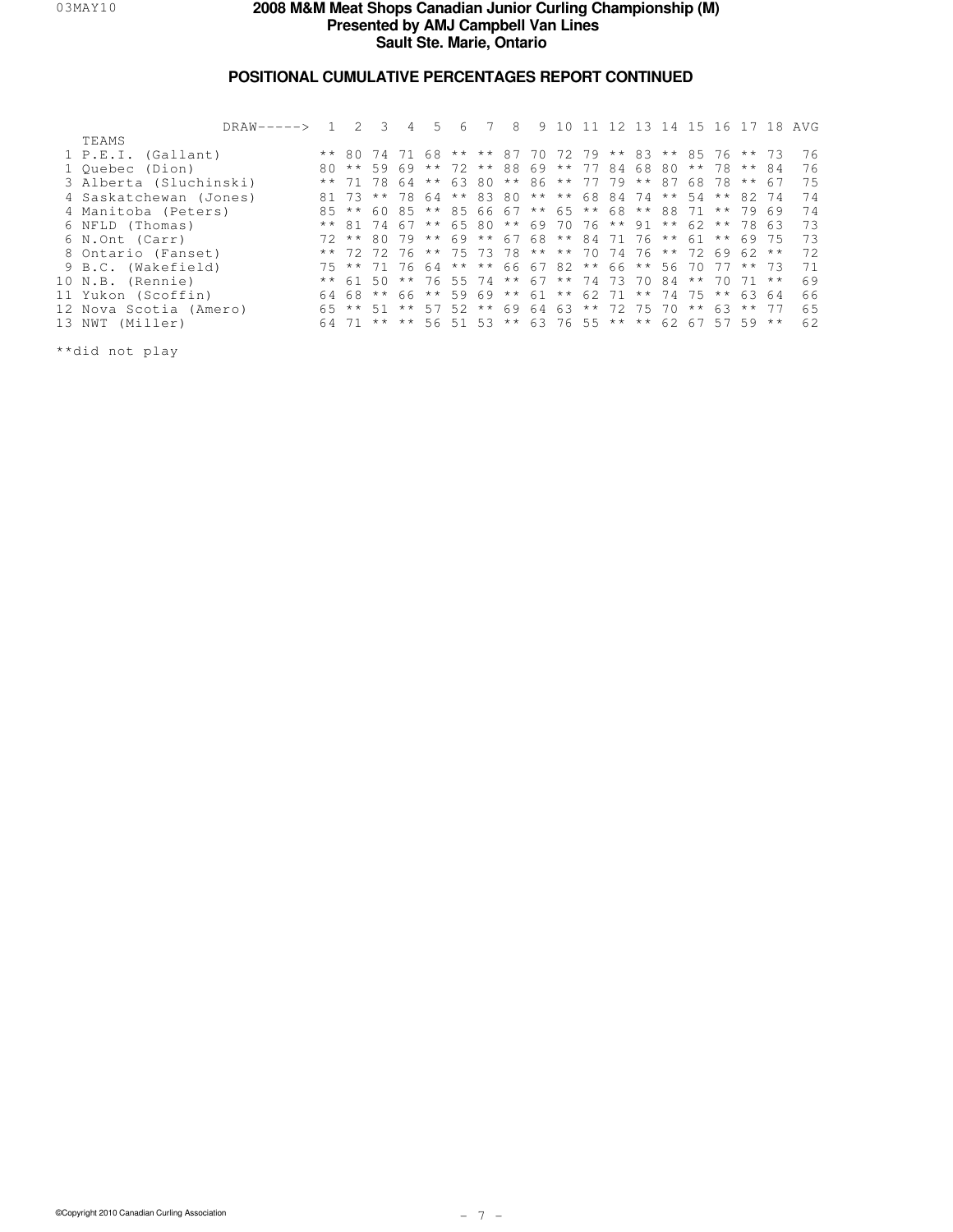## **PLUS/MINUS STATISTICS AFTER DRAW 18**

|                                       | $DRAW-----$ | 1                                                    | 2                                   | 3                                   | 4                                    | 5                                       | 6                                  | 7                                    | 8                                   | 9                                  | 10                       |                                                      |                                      |                                                      |                                            | 11 12 13 14 15 16                    |                                     | 17                                  | 18                                 | TOT                    |
|---------------------------------------|-------------|------------------------------------------------------|-------------------------------------|-------------------------------------|--------------------------------------|-----------------------------------------|------------------------------------|--------------------------------------|-------------------------------------|------------------------------------|--------------------------|------------------------------------------------------|--------------------------------------|------------------------------------------------------|--------------------------------------------|--------------------------------------|-------------------------------------|-------------------------------------|------------------------------------|------------------------|
| LEADS                                 |             |                                                      | $\star$                             |                                     |                                      |                                         | $\star$                            | $\star$                              |                                     |                                    |                          | $\star$                                              |                                      | $\star$                                              | 0                                          |                                      |                                     | $\star$                             |                                    |                        |
| Jamie Danbrook<br>Alex MacFadyen      | BC<br>PEI   | $^{+}$<br>$\star$                                    | $\Omega$                            | $+$<br>$\overline{\phantom{0}}$     | $+$<br>$^{+}$                        | 0<br>$\ddot{}$                          | $\star$                            | $\star$                              | 0<br>$^{+}$                         | $^{+}$<br>$^{+}$                   | $\mathbf 0$<br>$^{+}$    | $^{+}$                                               | $\ddot{}$<br>$\star$                 | $^{+}$                                               | ¥                                          | $^{+}$<br>$^{+}$                     | $^{+}$<br>$^{+}$                    | $\star$                             | $^{+}$<br>$\overline{\phantom{0}}$ | $+8$<br>$+7$           |
| Mark Adams                            | NONT        | $^{+}$                                               | $\star$                             | $+$                                 | $\Omega$                             | $\star$                                 | $\Omega$                           | $\star$                              | 0                                   | $\overline{\phantom{0}}$           | $\star$                  | 0                                                    | $^{+}$                               | $+$                                                  | $\star$                                    | $\mathbf{0}$                         | $\star$                             | $\overline{\phantom{0}}$            | $\mathbf{0}$                       | $+2$                   |
| Stuart Shiells                        | MAN         | $^{+}$                                               | $\star$                             | $\Omega$                            | $\Omega$                             | $\star$                                 | $\overline{\phantom{0}}$           |                                      | $\overline{\phantom{0}}$            | $\star$                            | $\Omega$                 | $^{\star}$                                           | $\overline{\phantom{0}}$             | $\star$                                              | $^{+}$                                     | $^{+}$                               | $\star$                             | $^{+}$                              | $^{+}$                             | $+1$                   |
| Christopher Jay                       | ONT         | $^\star$                                             | $\mathbf{0}$                        | $\overline{\phantom{0}}$            | $\Omega$                             | $\star$                                 | $^{+}$                             | $+$                                  | $^{+}$                              | $^{\star}$                         | $\star$                  | $^{+}$                                               |                                      | $\Omega$                                             | $^{\star}$                                 | $\overline{\phantom{0}}$             | $\overline{\phantom{0}}$            | $^{+}$                              | $\star$                            | $+1$                   |
| Andrew Lehr                           | NL          | $\star$                                              | $^{+}$                              | $+$                                 | $\Omega$                             | $\star$                                 | $\mathbf{0}$                       | $+$                                  | $\star$                             | $\Omega$                           | $\Omega$                 | $\overline{\phantom{0}}$                             | $\star$                              | $^{+}$                                               | $\star$                                    | $\overline{\phantom{0}}$             | $\star$                             | $\circ$                             | $\equiv$                           | $+1$                   |
| Alex Kyle                             | NB          | $\star$                                              | $\Omega$<br>$\star$                 |                                     | $\star$                              | $^{+}$<br>$\star$                       | $\mathbf{0}$                       | $^{+}$<br>$\star$                    | $\star$                             | $\Omega$                           | $\star$<br>$\star$       | 0                                                    | $\circ$                              | 0                                                    | $+$                                        | $\star$<br>$\star$                   | $\overline{\phantom{0}}$            | $\Omega$<br>$\star$                 | $\star$                            | $+1$                   |
| Miquel Bernard<br>Dallan Muyres       | QC<br>SASK  | $^{+}$                                               | $\Omega$                            | $+$<br>$\star$                      | $\overline{\phantom{0}}$<br>$\Omega$ | $\Omega$                                | $\Omega$<br>$\star$                | $\Omega$                             | $^{+}$<br>$\overline{\phantom{0}}$  | $\Omega$<br>$\star$                | $\star$                  | $^{+}$<br>$\overline{\phantom{0}}$                   | $\Omega$<br>$\overline{\phantom{0}}$ | $\overline{\phantom{0}}$<br>$\overline{\phantom{0}}$ | $\Omega$<br>$\star$                        | $\Omega$                             | $\overline{\phantom{0}}$<br>$\star$ | $+$                                 | $^{+}$<br>$^{+}$                   | $\overline{0}$<br>$-1$ |
| Tylor Bennett                         | ALTA        | $^\star$                                             | $\overline{\phantom{0}}$            |                                     |                                      | $\star$                                 | $\Omega$                           | $\overline{\phantom{0}}$             | $\star$                             | $\Omega$                           | $\star$                  | $\overline{\phantom{0}}$                             | $+$                                  | $\star$                                              | $^{+}$                                     | $^{+}$                               | $^{+}$                              | $\star$                             | $\overline{\phantom{0}}$           | $-2$                   |
| Mitchell Young                        | ΥK          |                                                      | $^{+}$                              | $\star$                             | $\Omega$                             | $\star$                                 | $\Omega$                           | $\Omega$                             | $\star$                             | $\equiv$                           | $\star$                  | $^{+}$                                               | $\circ$                              | $\star$                                              | $\overline{\phantom{0}}$                   | $\overline{\phantom{0}}$             | $\star$                             | $\overline{\phantom{0}}$            | $\equiv$                           | $-4$                   |
| David Aho                             | NWT         |                                                      | $\overline{\phantom{0}}$            | $\star$                             | $\star$                              | $\overline{\phantom{0}}$                | $\Omega$                           | $\overline{\phantom{0}}$             | $\star$                             | $^{+}$                             | $\Omega$                 | $\overline{\phantom{0}}$                             | $\star$                              | $\star$                                              | $\overline{a}$                             |                                      | $^{+}$                              | $\overline{\phantom{0}}$            | $\star$                            | $-6$                   |
| Justin Burns                          | NS          |                                                      | $\star$                             | $\Omega$                            | $\star$                              | $\overline{a}$                          | $\Omega$                           |                                      |                                     |                                    |                          | $\star$                                              | $\Omega$                             |                                                      |                                            | $\star$                              |                                     | $\star$                             | $\Omega$                           | $-8$                   |
| SECONDS                               |             |                                                      |                                     |                                     |                                      |                                         |                                    |                                      |                                     |                                    |                          |                                                      |                                      |                                                      |                                            |                                      |                                     |                                     |                                    |                        |
| Anson Carmody                         | PEI         | $^\star$                                             | $^{+}$                              | 0                                   | $+$                                  | 0                                       | $\star$                            | $\star$                              | $^{+}$                              | $\mathbf 0$                        | $+$                      | 0                                                    | $\star$                              | $^{+}$                                               | *                                          | $^{+}$                               |                                     | $\star$                             | $^{+}$                             | $+6$                   |
| Nigel Milnes                          | MAN         | $^{+}$                                               | $\star$                             | $\ddot{}$                           | $\Omega$                             | $\star$                                 | $^{+}$                             | $^{+}$                               | $\overline{\phantom{0}}$            | $^{\star}$                         |                          | $\star$                                              |                                      | $\star$                                              | $^{+}$                                     | $^{+}$                               | $\star$                             | $^{+}$                              | $^{+}$                             | $+5$                   |
| Spencer Wicks                         | ΝL          | $\star$                                              | $^{+}$                              | $\Omega$                            | $\Omega$                             | $\star$                                 | $\mathbf{0}$                       | $^{+}$                               | $\star$                             | $^{+}$                             | $^{+}$                   | $^{+}$                                               | $\star$                              | $+$                                                  | $\star$                                    | $^{+}$                               | $\star$                             | $\overline{\phantom{0}}$            | $\overline{\phantom{0}}$           | $+5$                   |
| Paul Cseke                            | BC          | $^{+}$                                               | $\star$<br>$\star$                  | $\ddot{}$                           | $^{+}$                               | $\mathbf 0$<br>$\star$                  | $\star$                            | $\star$<br>$\star$                   | 0                                   | 0<br>$\overline{\phantom{0}}$      | $^{+}$<br>$\star$        | $\star$                                              | $+$                                  | $\star$                                              | $\circ$<br>0                               | $\qquad \qquad -$<br>$\star$         | $^{+}$<br>0                         | $\star$<br>$\star$                  | $\overline{\phantom{0}}$           | $+4$                   |
| Erik Lachance<br>DJ Kidby             | QC<br>SASK  |                                                      | $^{+}$                              | $\qquad \qquad -$<br>$\star$        | $\qquad \qquad -$<br>$\Omega$        | $\mathbf 0$                             | $^{+}$<br>$\star$                  | $^{+}$                               | $^{+}$<br>$\overline{\phantom{0}}$  | $\star$                            | $\star$                  | $^{+}$<br>$^{+}$                                     | $^{+}$<br>$^{+}$                     | $^{+}$                                               | $^{\star}$                                 | $\overline{\phantom{0}}$             | $\star$                             | $^{+}$                              | $^{+}$<br>$^{+}$                   | $+2$<br>$+2$           |
| Geoff Chambers                        | ONT         | $\star$                                              | $\overline{\phantom{0}}$            | $+$                                 | $\Omega$                             | $\star$                                 | $\overline{\phantom{0}}$           | $+$                                  | $^{+}$                              | $\star$                            | $\star$                  | $\overline{\phantom{0}}$                             | $^{+}$                               | $^{+}$                                               | $\star$                                    | $\Omega$                             | $\overline{\phantom{0}}$            | $\Omega$                            | $\star$                            | $+1$                   |
| Adam Lamers                           | NONT        | $^{+}$                                               | $\star$                             | 0                                   | $^{+}$                               | $\star$                                 | $\mathbf{0}$                       | $\star$                              | 0                                   | $\Omega$                           | $\star$                  | $^{+}$                                               | $\overline{\phantom{0}}$             | $\overline{\phantom{0}}$                             | $^{\star}$                                 | $^{+}$                               | $\star$                             | $\overline{\phantom{0}}$            | $\overline{\phantom{0}}$           | $\circ$                |
| Colin Hodgson                         | ALTA        | $^{\star}$                                           | $^{+}$                              | $\Omega$                            |                                      | $\star$                                 | $^{+}$                             | $\overline{\phantom{0}}$             | $\star$                             | $^{+}$                             | $\star$                  | 0                                                    | $\overline{\phantom{0}}$             | $\star$                                              | $\ddot{}$                                  | $\Omega$                             | $\Omega$                            | $\star$                             | $\qquad \qquad -$                  | $\circ$                |
| Jason Pye                             | NB          | $\star$                                              | $\overline{\phantom{0}}$            |                                     | $\star$                              | $^{+}$                                  | $^{+}$                             |                                      | $\star$                             | $\overline{\phantom{0}}$           | $\star$                  | $\overline{\phantom{0}}$                             |                                      | $\overline{\phantom{0}}$                             | $^{+}$                                     | $\star$                              | $^{+}$                              | $^{+}$                              | $\star$                            | $-2$                   |
| Cameron MacKenzie                     | NS          | $^{+}$                                               | $\star$<br>$\overline{a}$           | $\overline{\phantom{0}}$<br>$\star$ | $\star$<br>$\star$                   | $\overline{\phantom{0}}$<br>$\mathbf 0$ |                                    | $\star$                              | $\overline{a}$<br>$\star$           | $\Omega$<br>$\ddot{}$              | $\overline{\phantom{0}}$ | $\star$<br>$\overline{a}$                            | $^{+}$<br>$\star$                    | $\overline{\phantom{0}}$<br>$\star$                  | $\overline{\phantom{0}}$<br>$\overline{a}$ | $\star$                              | $^{+}$<br>$\overline{\phantom{0}}$  | $\star$                             | $^{+}$<br>$\star$                  | $-3$<br>$-9$           |
| John Murray<br>Nicholas Koltun        | NWT<br>ΥK   |                                                      |                                     | $\star$                             |                                      | $\star$                                 |                                    |                                      | $\star$                             |                                    | $\star$                  | $\overline{a}$                                       |                                      | $\star$                                              |                                            |                                      | $\star$                             | $\Omega$                            | $\equiv$                           | $-11$                  |
|                                       |             |                                                      |                                     |                                     |                                      |                                         |                                    |                                      |                                     |                                    |                          |                                                      |                                      |                                                      |                                            |                                      |                                     |                                     |                                    |                        |
| THIRDS                                |             |                                                      |                                     |                                     |                                      |                                         |                                    |                                      |                                     |                                    |                          |                                                      |                                      |                                                      |                                            |                                      |                                     |                                     |                                    |                        |
| Mitch Criton                          | SASK        | $^{+}$                                               | $^{+}$                              | $\star$                             | $\Omega$                             | 0                                       | $\star$                            | $+$                                  |                                     | $\star$                            | $\star$                  | 0                                                    | $^{+}$                               | 0                                                    | $\star$                                    | $^{+}$                               | $\star$                             | $^{+}$<br>$\star$                   | $\! + \!\!\!\!$                    | $+6$                   |
| J-M Arsenault                         | QC<br>PEI   | $\star$                                              | $\star$<br>$^{+}$                   |                                     | $^{+}$<br>$\qquad \qquad -$          | $\star$<br>$^{+}$                       | $^{+}$<br>$\star$                  | $\star$<br>$\star$                   | $^{+}$<br>$^{+}$                    | $\overline{\phantom{0}}$<br>$^{+}$ | $\star$<br>$^{+}$        | $^{+}$<br>$^{+}$                                     | $^{+}$<br>$\star$                    | $^{+}$<br>$\Omega$                                   | $^{+}$<br>$^{\star}$                       | $\star$<br>$\mathbf{0}$              | $^{+}$<br>$^{+}$                    | $\star$                             | $\Omega$<br>$\Omega$               | $+5$<br>$+5$           |
| Adam Casey<br>Stephen Ryan            | NL          | $\star$                                              | $^{+}$                              | $^{+}$                              | $\qquad \qquad -$                    | $\star$                                 | $\overline{\phantom{0}}$           | $\Omega$                             | $\star$                             | $^{+}$                             | $^{+}$                   | $^{+}$                                               | $\star$                              | $+$                                                  | ¥                                          | $\qquad \qquad -$                    | $\star$                             | $^{+}$                              | $\overline{\phantom{0}}$           | $+3$                   |
| Ian Fordyce                           | MAN         | $^{+}$                                               | $\star$                             | $+$                                 | $\circ$                              | $\star$                                 | $^{+}$                             | $\overline{\phantom{0}}$             | $\overline{\phantom{0}}$            | $^{\star}$                         | $\overline{\phantom{0}}$ | $\star$                                              | $^{+}$                               | $\star$                                              | $^{+}$                                     | $\mathbf{0}$                         | $\star$                             | $^{+}$                              | $\overline{\phantom{0}}$           | $+2$                   |
| Jay Wakefield (S)                     | BC          |                                                      | $\star$                             | $\Omega$                            | $^{+}$                               | 0                                       | $\star$                            | $\star$                              | $^{+}$                              | $\Omega$                           | $^{+}$                   | $\star$                                              | $\overline{\phantom{0}}$             | $\star$                                              | $\overline{\phantom{0}}$                   | $\ddot{}$                            | $^{+}$                              | $\star$                             | $\Omega$                           | $+2$                   |
| Craig Van Ymeren                      | ONT         | $^\star$                                             | $\overline{\phantom{0}}$            | $+$                                 | $^{+}$                               | $\star$                                 | $\overline{\phantom{0}}$           | $^{+}$                               | 0                                   | $^{\star}$                         | $\star$                  | 0                                                    | $\overline{\phantom{0}}$             | $^{+}$                                               | $\star$                                    | $^{+}$                               | $\overline{\phantom{0}}$            | $^{+}$                              | $\star$                            | $+2$                   |
| Justin Whitehurst                     | NONT        |                                                      | $\star$                             | $+$                                 | $^{+}$                               | $\star$<br>$\star$                      | $^{+}$                             | $\star$                              | $\overline{\phantom{0}}$<br>$\star$ |                                    | $\star$<br>$\star$       | $^{+}$                                               | $+$                                  | $\overline{\phantom{0}}$<br>$\star$                  | $\star$                                    | $\overline{\phantom{0}}$             | $\star$                             | $\overline{\phantom{0}}$<br>$\star$ | $\Omega$                           | $+1$                   |
| Justin Sluchinski<br>Will Mahoney     | ALTA<br>ΥK  | $^\star$                                             | $^{+}$<br>$\overline{\phantom{0}}$  | $\star$                             |                                      | $\star$                                 | $\overline{\phantom{0}}$<br>$^{+}$ | $\Omega$<br>$\overline{\phantom{0}}$ | $\star$                             | $^{+}$<br>$\Omega$                 | $\star$                  | $\overline{\phantom{0}}$<br>$\overline{\phantom{0}}$ | $\overline{\phantom{0}}$<br>$\Omega$ | $\star$                                              | $^{+}$<br>$\overline{\phantom{0}}$         | $\overline{\phantom{0}}$<br>$\Omega$ | $\overline{\phantom{0}}$<br>$\star$ | $\equiv$                            | $^{+}$<br>$\Omega$                 | $-3$<br>$-4$           |
| Chris Sleep                           | NB          | $^\star$                                             | $\overline{\phantom{0}}$            | $\Omega$                            | $\star$                              | $^{+}$                                  |                                    | $^{+}$                               | $\star$                             | $\equiv$                           | $\star$                  | $\overline{\phantom{0}}$                             |                                      | $\overline{\phantom{0}}$                             | $^{+}$                                     | $\star$                              | $\equiv$                            | $\equiv$                            | $\star$                            | $-5$                   |
| Rob Heimbach                          | NWT         |                                                      | $\overline{a}$                      | $\star$                             | $\star$                              |                                         | $\ddot{}$                          | $\overline{\phantom{0}}$             | $\star$                             | $\Omega$                           |                          | $\overline{a}$                                       | $\star$                              | $\star$                                              | $\overline{\phantom{0}}$                   | $\Omega$                             | $\circ$                             | $\equiv$                            | $\star$                            | $-7$                   |
| Adrian Anctil                         | <b>NS</b>   |                                                      | $\star$                             |                                     |                                      |                                         |                                    |                                      | $\Omega$                            | $\Omega$                           |                          | $\star$                                              | $\Omega$                             |                                                      |                                            | $\star$                              | $\Omega$                            | $\star$                             | $\Omega$                           | $-7$                   |
| SKIPS                                 |             |                                                      |                                     |                                     |                                      |                                         |                                    |                                      |                                     |                                    |                          |                                                      |                                      |                                                      |                                            |                                      |                                     |                                     |                                    |                        |
| William Dion                          | QC          |                                                      | $^\star$                            |                                     |                                      | $^\star$                                | $^{+}$                             | $^{\star}$                           | $^{+}$                              | $^{+}$                             | $^\star$                 |                                                      | $^{+}$                               |                                                      |                                            | $^{\star}$                           | $^{+}$                              | $^\star$                            | $\! + \!\!\!\!$                    | $+8$                   |
| Brett Gallant                         | PEI         | $^\star$                                             | $\ddot{}$                           | $\ddot{}$                           |                                      | $\ddot{}$                               | $\star$                            | $\star$                              | $\ddot{}$                           |                                    | $\circ$                  | $\equiv$                                             | $\star$                              | $\ddot{}$                                            | $^{\star}$                                 | $\ddot{}$                            | $+$                                 | $\star$                             | $^{+}$                             | $+5$                   |
| Aaron Sluchinski                      | ALTA        |                                                      |                                     |                                     | 0                                    | $\star$                                 |                                    |                                      | $\star$                             |                                    | $\star$                  | $^{+}$                                               |                                      | $\star$                                              | $^{+}$                                     | $\overline{\phantom{a}}$             |                                     | $\star$                             |                                    | $+5$                   |
| Kory Carr                             | NONT        | 0                                                    | $^{\star}$                          | $\qquad \qquad -$                   | $\! + \!\!\!\!$                      | $^\star$                                | $\! +$                             | $^\star$                             | $^{+}$                              | $^{+}$                             | $^\star$                 | -                                                    |                                      | $^{+}$                                               | $^\star$                                   | $^{+}$                               | $^\star$                            | 0                                   | 0                                  | $+3$                   |
| Travis Fanset                         | ONT         | $^\star$                                             | $\qquad \qquad -$<br>$^{+}$         | $^{+}$<br>$\star$                   | $^{+}$<br>$\qquad \qquad -$          | $\star$<br>$\overline{\phantom{0}}$     | $\qquad \qquad -$<br>$\star$       | $^{+}$<br>$^{+}$                     | $^{+}$<br>$\overline{\phantom{0}}$  | $^{\star}$<br>$\star$              | $\star$<br>$\star$       | $\overline{\phantom{0}}$<br>$^{+}$                   | $^{+}$<br>$^{+}$                     | $^{+}$<br>$\overline{\phantom{0}}$                   | $^{\star}$<br>$\star$                      | $^{+}$<br>$\qquad \qquad -$          | 0<br>$\star$                        | $\overline{\phantom{0}}$<br>$^{+}$  | $\star$<br>$^+$                    | $+3$                   |
| Brennen Jones<br>Kyle Peters          | SASK<br>MAN | $^{+}$<br>$\overline{\phantom{0}}$                   | $\star$                             | $^{+}$                              | $^{+}$                               | $\star$                                 | $^{+}$                             | $\overline{\phantom{0}}$             | $\overline{\phantom{0}}$            | $\star$                            | $\qquad \qquad -$        | $\star$                                              | $^{+}$                               | $\star$                                              | $^{+}$                                     | $\qquad \qquad -$                    | $\star$                             | $\circ$                             | $\qquad \qquad -$                  | $+2$<br>$-1$           |
| Colin Thomas                          | ΝL          | $^\star$                                             | 0                                   | $\overline{\phantom{a}}$            | $\overline{\phantom{a}}$             | $\star$                                 | $\qquad \qquad -$                  | $\qquad \qquad -$                    | $\star$                             | $\overline{\phantom{a}}$           | $^{+}$                   | $^{+}$                                               | $\star$                              | $^{+}$                                               | $^{\star}$                                 | $^{+}$                               | $\star$                             | $^{+}$                              | $\overline{\phantom{0}}$           | $-1$                   |
| Chase Martyn                          | ВC          | $^{+}$                                               | $\star$                             | $^{+}$                              | $\Omega$                             | $^{+}$                                  | $\star$                            | $\star$                              | $\overline{\phantom{0}}$            | $\Omega$                           | $\qquad \qquad -$        | $\star$                                              |                                      | $\star$                                              | $\overline{\phantom{0}}$                   | $\qquad \qquad -$                    | 0                                   | $\star$                             | $\overline{\phantom{0}}$           | $-3$                   |
| Jon Rennie                            | ΝB          | $^{\star}$                                           | $\overline{\phantom{0}}$            |                                     | $\star$                              | $^{+}$                                  |                                    | $^{+}$                               | $\star$                             | $\equiv$                           | $\star$                  | $^{+}$                                               | $\qquad \qquad -$                    | $\qquad \qquad -$                                    | $^{+}$                                     | $\star$                              | $\overline{\phantom{0}}$            | $\overline{\phantom{0}}$            | $\star$                            | $-4$                   |
| Colin Miller                          | NWT         | $\Omega$                                             | $\Omega$                            | $\star$                             | $\star$                              | $\overline{\phantom{0}}$<br>$\star$     |                                    |                                      | $\star$<br>$\star$                  | $\circ$                            | $^{+}$<br>$\star$        | $\qquad \qquad -$                                    | $\star$                              | $\star$                                              | $\overline{\phantom{0}}$                   | $^{+}$                               | $\overline{\phantom{0}}$            | $\overline{\phantom{0}}$            | $\star$                            | $-5$                   |
| Thomas Scoffin<br>Kelsey Amero        | ΥK<br>ΝS    | $\overline{\phantom{0}}$<br>$\overline{\phantom{0}}$ | $\overline{\phantom{0}}$<br>$\star$ | $\star$                             | $\equiv$<br>$\star$                  |                                         | $^{+}$                             | $\overline{\phantom{0}}$<br>$\star$  | $\overline{a}$                      | $\Omega$<br>$\Omega$               | $\Omega$                 | $\equiv$<br>$\star$                                  | $^{+}$<br>$\overline{\phantom{0}}$   | $\star$                                              | $\overline{a}$<br>$\overline{a}$           | $\overline{\phantom{0}}$<br>$\star$  | $\star$<br>$\ddot{}$                | $^{+}$<br>$^{\star}$                | $\equiv$<br>$\Omega$               | $-5$<br>$-7$           |
|                                       |             |                                                      |                                     |                                     |                                      |                                         |                                    |                                      |                                     |                                    |                          |                                                      |                                      |                                                      |                                            |                                      |                                     |                                     |                                    |                        |
| TEAMS                                 |             |                                                      |                                     |                                     |                                      |                                         |                                    |                                      |                                     |                                    |                          |                                                      |                                      |                                                      |                                            |                                      |                                     |                                     |                                    |                        |
| P.E.I. (Gallant)                      |             | $\star$                                              | $^{+}$                              | $\circ$                             | $\mathbf{0}$                         | $^{+}$                                  | $^\star$                           | $\star$<br>$\star$                   | $+$                                 | 0                                  | $\! + \!\!\!\!$          | 0                                                    | $^{\star}$                           | $^{+}$                                               | $^\star$                                   | $\! + \!\!\!\!$                      | $+$                                 | $^{\star}$                          | 0                                  | $+7$                   |
| B.C. (Wakefield)<br>N.Ont (Carr)      |             | $^{+}$<br>$^{+}$                                     | $\star$<br>$\star$                  | $+$<br>$\mathbf{0}$                 | $^{+}$<br>$^{+}$                     | 0<br>$\star$                            | $\star$<br>$\mathbf{0}$            | $\star$                              | 0<br>$\circ$                        | $\circ$<br>$\circ$                 | $^{+}$<br>$\star$        | $\star$<br>$^{+}$                                    | $\mathbf{0}$<br>$\circ$              | $\star$<br>$^{+}$                                    | $\overline{\phantom{a}}$<br>$\star$        | $+$<br>$\! + \!\!\!\!$               | $\! + \!\!\!\!$<br>$\star$          | $\star$<br>$\overline{\phantom{0}}$ | 0<br>$\circ$                       | $+5$<br>$+4$           |
| Manitoba (Peters)                     |             | $^{+}$                                               | $\star$                             | $^{+}$                              | $^{+}$                               | $\star$                                 | $+$                                | $\overline{\phantom{m}}$             | $\overline{\phantom{0}}$            | $\star$                            | $\overline{\phantom{0}}$ | $\star$                                              | $\Omega$                             | $\star$                                              | $^{+}$                                     | $\circ$                              | $\star$                             | $^{+}$                              | $\circ$                            | $+3$                   |
| Quebec (Dion)                         |             | $\overline{\phantom{0}}$                             | $\star$                             | $\overline{\phantom{a}}$            | $\Omega$                             | $\star$                                 | $^{+}$                             | $\star$                              | $^{+}$                              | $\circ$                            | $\star$                  | $^{+}$                                               | $^{+}$                               | $\overline{\phantom{a}}$                             | $^{+}$                                     | $\star$                              | $\circ$                             | $\star$                             | $^{+}$                             | $+3$                   |
| NFLD (Thomas)                         |             | $\star$                                              | $^{+}$                              | $\Omega$                            | $\overline{\phantom{0}}$             | $\star$                                 | $\circ$                            | $\Omega$                             | $\star$                             | 0                                  | $^{+}$                   | $^{+}$                                               | $\star$                              | $^{+}$                                               | $^{\star}$                                 | $\qquad \qquad -$                    | $\star$                             | $^{+}$                              | $\qquad \qquad -$                  | $+2$                   |
| Ontario (Fanset)                      |             | $\star$                                              | $\overline{\phantom{0}}$            | $+$                                 | $^{+}$                               | $\star$                                 | $\overline{\phantom{0}}$           | $^{+}$                               | $^{+}$                              | $\star$                            | $\star$                  | 0                                                    | $\mathbf{0}$                         | $^{+}$                                               | $\star$                                    | $\circ$                              | $\overline{\phantom{0}}$            | $\circ$                             | $\star$                            | $+2$                   |
| Saskatchewan (Jones)                  |             | $^{+}$<br>$\star$                                    | $^{+}$                              | $\star$                             | $\qquad \qquad -$                    | 0<br>$\star$                            | $\star$                            | $^{+}$                               | $\overline{\phantom{0}}$<br>$\star$ | $\star$                            | $\star$<br>$\star$       | 0                                                    | $^{+}$<br>$\overline{\phantom{0}}$   | $\overline{\phantom{0}}$<br>$\star$                  | $^{\star}$                                 | $\overline{\phantom{0}}$             | $\star$                             | $^{+}$<br>$\star$                   | $^+$                               | $+2$                   |
| Alberta (Sluchinski)<br>N.B. (Rennie) |             | $\star$                                              | $\circ$<br>$\equiv$                 | $\circ$<br>$\overline{\phantom{0}}$ | $\overline{\phantom{a}}$<br>$\star$  | $^{+}$                                  | $^{+}$<br>$\circ$                  | $\circ$<br>$+$                       | $\star$                             | $^{+}$<br>$\overline{\phantom{0}}$ | $\star$                  | 0<br>$\overline{\phantom{0}}$                        | $\overline{\phantom{0}}$             | $\overline{\phantom{0}}$                             | $^{+}$<br>$^{+}$                           | $\Omega$<br>$\star$                  | 0<br>$\overline{\phantom{0}}$       | $\overline{\phantom{0}}$            | $\Omega$<br>$\star$                | $+1$<br>$-5$           |
| Nova Scotia (Amero)                   |             | $\overline{\phantom{0}}$                             | $\star$                             |                                     | $\star$                              | $\overline{\phantom{0}}$                | $\overline{\phantom{0}}$           | $\star$                              | $\overline{\phantom{0}}$            | 0                                  | $\equiv$                 | $\star$                                              | $\mathbf{0}$                         | $\overline{\phantom{0}}$                             | $\overline{\phantom{0}}$                   | $\star$                              | $^{+}$                              | $\star$                             | $\Omega$                           | $-7$                   |
| Yukon (Scoffin)                       |             | $\overline{\phantom{0}}$                             | $\Omega$                            | $\star$                             | $\overline{\phantom{0}}$             | $\star$                                 | $\Omega$                           | $\equiv$                             | $\star$                             | $\Omega$                           | $\star$                  | $\overline{\phantom{0}}$                             | $\Omega$                             | $\star$                                              | $\equiv$                                   | $\overline{\phantom{0}}$             | $\star$                             | $\Omega$                            | $\overline{\phantom{a}}$           | $-7$                   |
| NWT (Miller)                          |             | $\overline{\phantom{0}}$                             | $\overline{\phantom{0}}$            | $\star$                             | $\star$                              | $\overline{a}$                          | $\equiv$                           |                                      | $\star$                             | $\Omega$                           | $\overline{\phantom{0}}$ | $\overline{\phantom{0}}$                             | $\star$                              | $\star$                                              | $\equiv$                                   | $\Omega$                             | $\overline{a}$                      | $\overline{\phantom{0}}$            | $\star$                            | $-10$                  |
|                                       |             |                                                      |                                     |                                     |                                      |                                         |                                    |                                      |                                     |                                    |                          |                                                      |                                      |                                                      |                                            |                                      |                                     |                                     |                                    |                        |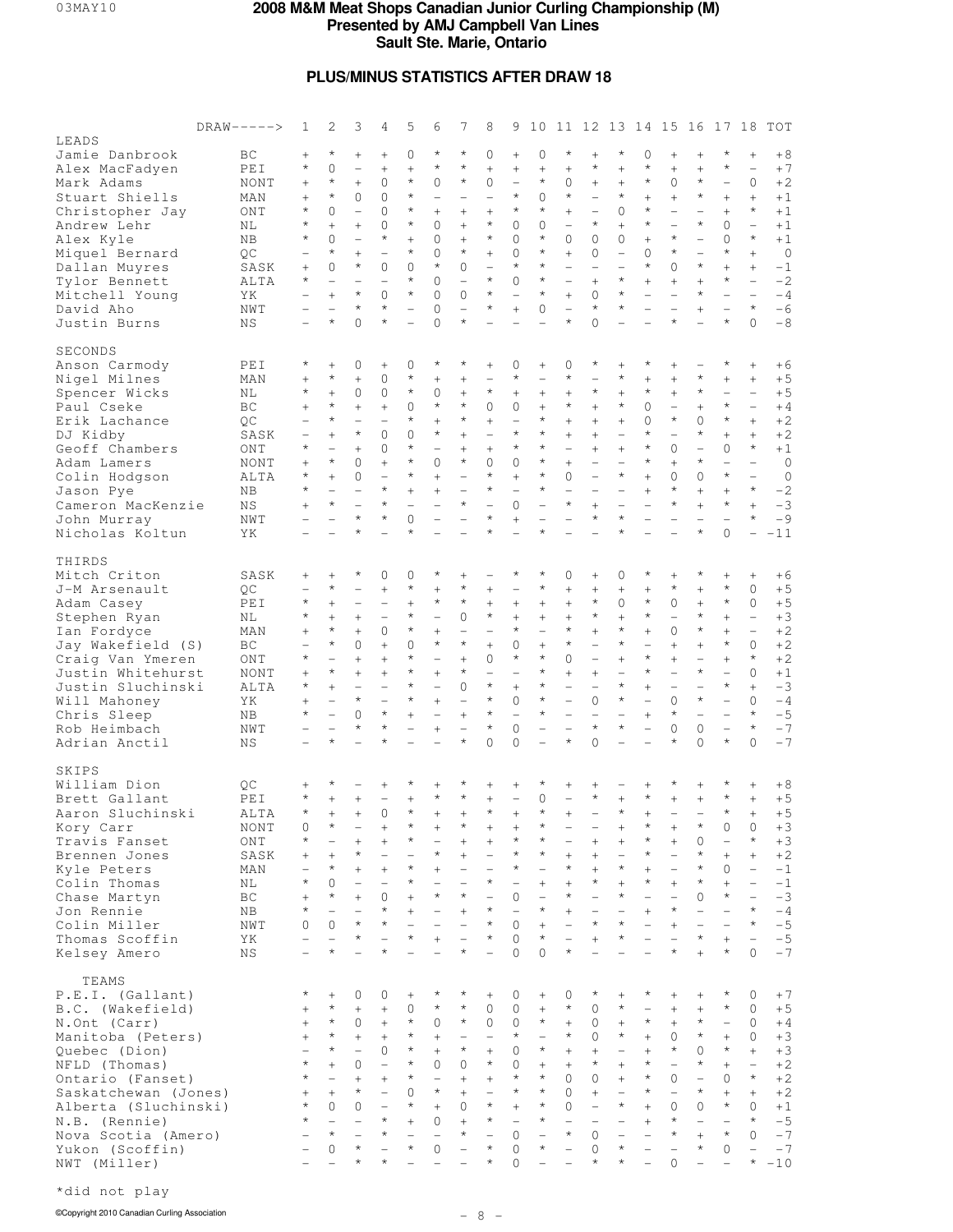## **TEAM CUMULATIVE STATISTICS AFTER DRAW 21**

|                      |                          |                  | $---DRAWS---$ |                       |                  | $--TAKEOUTS---$  |                   |                   | $---TOTAL-$       | $---$             |
|----------------------|--------------------------|------------------|---------------|-----------------------|------------------|------------------|-------------------|-------------------|-------------------|-------------------|
|                      |                          | IT               | OT            | <b>TOT</b>            | TT.              | OT.              | <b>TOT</b>        | IT.               | OT                | <b>TOT</b>        |
| Alberta (Sluchinski) | #SH<br><b>PTS</b><br>PCT | 230<br>702<br>76 | 2.42<br>72    | 472<br>697 1399<br>74 | 249<br>760<br>76 | 156<br>460<br>74 | 405<br>1220<br>75 | 479<br>1462<br>76 | 398<br>1157<br>73 | 877<br>2619<br>75 |
| 1 Tylor Bennett      | #SH                      | 68               | 112           | 180                   | 25               | 15               | 40                | 93                | 127               | 220               |
|                      | PTS                      | 220              | 358           | 578                   | 81               | 35               | 116               | 301               | 393               | 694               |
|                      | PCT                      | 81               | 80            | 80                    | 81               | 58               | 73                | 81                | 77                | 79                |
| 2 Colin Hodgson      | #SH                      | 58               | 42            | 100                   | 73               | 46               | 119               | 131               | 88                | 219               |
|                      | PTS                      | 169              | 112           | 281                   | 228              | 126              | 354               | 397               | 238               | 635               |
|                      | PCT                      | 73               | 67            | 70                    | 78               | 68               | 74                | 76                | 68                | 72                |
| 3 Justin Sluchinski  | #SH                      | 54               | 40            | 94                    | 80               | 46               | 126               | 134               | 86                | 220               |
|                      | PTS                      | 167              | 99            | 266                   | 227              | 152              | 379               | 394               | 251               | 645               |
|                      | PCT                      | 77               | 62            | 71                    | 71               | 83               | 75                | 74                | 73                | 73                |
| 4 Aaron Sluchinski   | #SH                      | 50               | 48            | 98                    | 71               | 49               | 120               | 121               | 97                | 218               |
|                      | <b>PTS</b>               | 146              | 128           | 2.74                  | 224              | 147              | 371               | 370               | 2.75              | 645               |
|                      | PCT                      | 73               | 67            | 70                    | 79               | 75               | 77                | 76                | 71                | 74                |

|                     |                   |                  | $---DRAWS---$     |                   |                  | $--TAKEOUTS---$  |                  |                   | $---TOTAL-$       |                   |
|---------------------|-------------------|------------------|-------------------|-------------------|------------------|------------------|------------------|-------------------|-------------------|-------------------|
|                     |                   | IT               | OT                | TOT               | IT               | OT               | <b>TOT</b>       | IT                | OT.               | <b>TOT</b>        |
| (Wakefield)<br>B.C. | #SH<br>PTS<br>PCT | 346<br>997<br>72 | 2.79<br>794<br>71 | 625<br>1791<br>72 | 131<br>352<br>67 | 147<br>418<br>71 | 278<br>770<br>69 | 477<br>1349<br>71 | 426<br>1212<br>71 | 903<br>2561<br>71 |
| 1 Jamie Danbrook    | #SH               | 114              | 82                | 196               | 16               | 12               | 28               | 130               | 94                | 224               |
|                     | PTS               | 368              | 247               | 615               | 38               | 42               | 80               | 406               | 289               | 695               |
|                     | PCT               | 81               | 75                | 78                | 59               | 88               | 71               | 78                | 77                | 78                |
| 2 Paul Cseke        | #SH               | 70               | 72                | 142               | 36               | 50               | 86               | 106               | 122               | 228               |
|                     | PTS               | 182              | 210               | 392               | 113              | 151              | 264              | 295               | 361               | 656               |
|                     | PCT               | 65               | 73                | 69                | 78               | 76               | 77               | 70                | 74                | 72                |
| 3 Jay Wakefield (S) | #SH               | 83               | 58                | 141               | 41               | 45               | 86               | 124               | 103               | 227               |
|                     | PTS               | 2.34             | 179               | 413               | 114              | 12.7             | 2.41             | 348               | 306               | 654               |
|                     | PCT               | 70               | 77                | 73                | 70               | 71               | 70               | 70                | 74                | 72                |
| 4 Chase Martyn      | #SH               | 79               | 67                | 146               | 38               | 40               | 78               | 117               | 107               | 224               |
|                     | <b>PTS</b>        | 213              | 158               | 371               | 87               | 98               | 185              | 300               | 256               | 556               |
|                     | PCT               | 67               | 59                | 64                | 57               | 61               | 59               | 64                | 60                | 62                |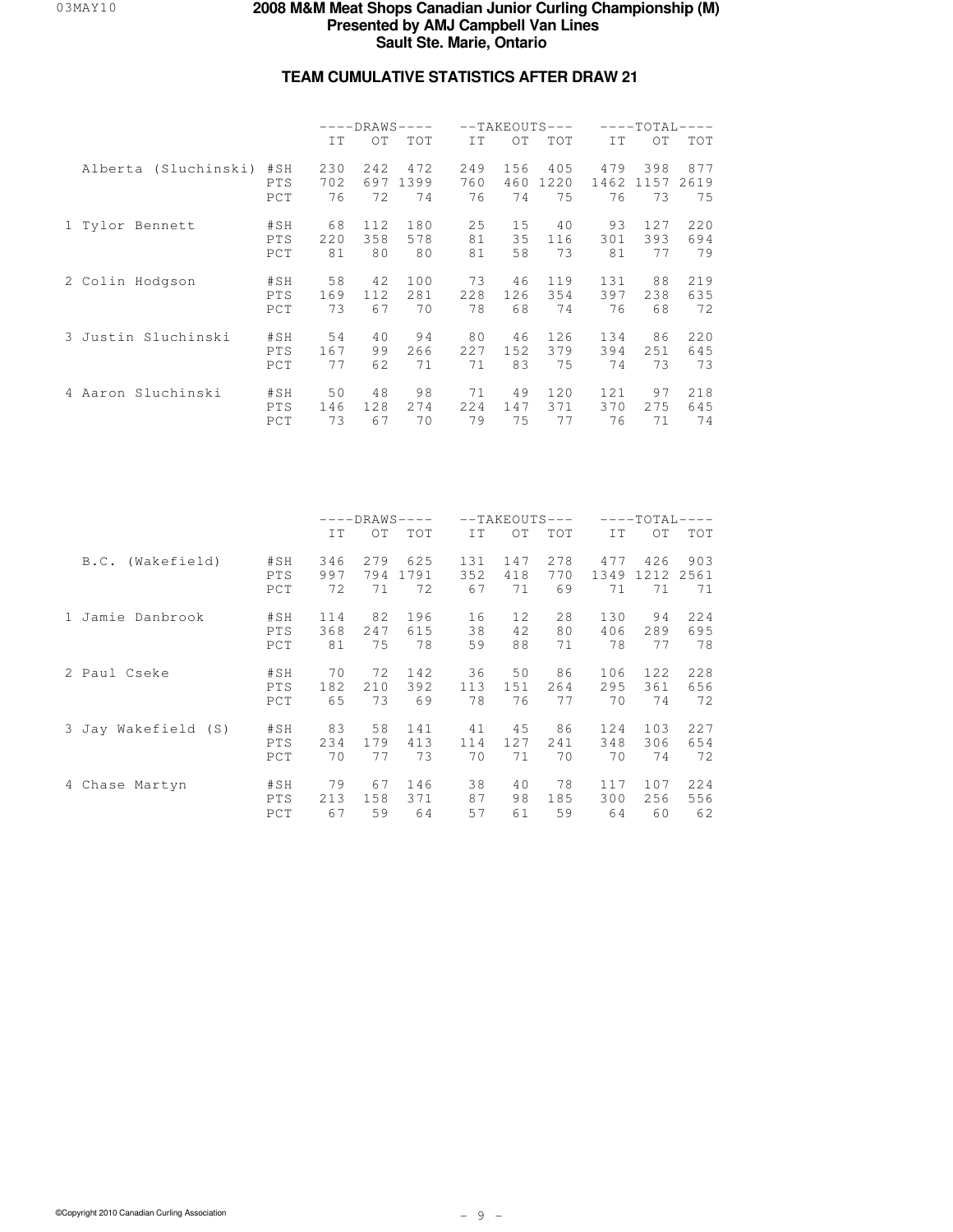|                   |            |     | $---DRANS---$ |            |     |     | $--TAKEOUTS---$ |      | $---TOTAI -$ | $\qquad - - -$ |
|-------------------|------------|-----|---------------|------------|-----|-----|-----------------|------|--------------|----------------|
|                   |            | IT. | OT            | <b>TOT</b> | TT. | OT. | <b>TOT</b>      | IT.  | OT.          | <b>TOT</b>     |
| Manitoba (Peters) | #SH        | 185 | 221           | 406        | 223 | 222 | 445             | 408  | 443          | 851            |
|                   | PTS        | 546 | 671           | 1217       | 673 | 636 | 1309            | 1219 | 1307         | 2526           |
|                   | PCT        | 74  | 76            | 75         | 75  | 72  | 74              | 75   | 74           | 74             |
| 1 Stuart Shiells  | #SH        | 71  | 100           | 171        | 16  | 22  | 38              | 87   | 122          | 209            |
|                   | PTS        | 219 | 321           | 540        | 53  | 72  | 125             | 2.72 | 393          | 665            |
|                   | PCT        | 77  | 80            | 79         | 83  | 82  | 82              | 78   | 81           | 80             |
| 2 Nigel Milnes    | #SH        | 40  | 37            | 77         | 77  | 62  | 139             | 117  | 99           | 216            |
|                   | PTS        | 133 | 101           | 2.34       | 223 | 185 | 408             | 356  | 286          | 642            |
|                   | PCT        | 83  | 68            | 76         | 72  | 75  | 73              | 76   | 72           | 74             |
| 3 Ian Fordyce     | #SH        | 37  | 34            | 71         | 78  | 67  | 145             | 115  | 101          | 216            |
|                   | PTS        | 93  | 104           | 197        | 264 | 179 | 443             | 357  | 283          | 640            |
|                   | PCT        | 63  | 76            | 69         | 85  | 67  | 76              | 78   | 70           | 74             |
| 4 Kyle Peters     | #SH        | 37  | 50            | 87         | 52  | 71  | 123             | 89   | 121          | 210            |
|                   | <b>PTS</b> | 101 | 145           | 246        | 133 | 200 | 333             | 234  | 345          | 579            |
|                   | PCT        | 68  | 73            | 71         | 64  | 70  | 68              | 66   | 71           | 69             |

|                  |                   |                  | $---DRAWS---$    |                   |                  |                  | $--TAKEOUTS---$   |                   | $---TOTAL-$      |                   |
|------------------|-------------------|------------------|------------------|-------------------|------------------|------------------|-------------------|-------------------|------------------|-------------------|
|                  |                   | IT               | OT               | TOT               | IT               | OT               | TOT               | IT                | $\overline{O}T$  | <b>TOT</b>        |
| (Rennie)<br>N.B. | #SH<br>PTS<br>PCT | 231<br>653<br>71 | 170<br>477<br>70 | 401<br>1130<br>70 | 213<br>566<br>66 | 168<br>470<br>70 | 381<br>1036<br>68 | 444<br>1219<br>69 | 338<br>947<br>70 | 782<br>2166<br>69 |
| 1 Alex Kyle      | #SH               | 84               | 60               | 144               | 30               | 20               | 50                | 114               | 80               | 194               |
|                  | PTS               | 277              | 180              | 457               | 101              | 59               | 160               | 378               | 239              | 617               |
|                  | PCT               | 82               | 75               | 79                | 84               | 74               | 80                | 83                | 75               | 80                |
| 2 Jason Pye      | #SH               | 44               | 43               | 87                | 57               | 55               | 112.              | 101               | 98               | 199               |
|                  | PTS               | 110              | 117              | 227               | 147              | 158              | 305               | 257               | 275              | 532               |
|                  | PCT               | 63               | 68               | 65                | 64               | 72               | 68                | 64                | 70               | 67                |
| 3 Chris Sleep    | #SH               | 45               | 38               | 83                | 66               | 49               | 115               | 111               | 87               | 198               |
|                  | PTS               | 99               | 107              | 206               | 183              | 132              | 315               | 282               | 239              | 521               |
|                  | PCT               | 55               | 70               | 62                | 69               | 67               | 68                | 64                | 69               | 66                |
| 4 Jon Rennie     | #SH               | 58               | 29               | 87                | 60               | 44               | 104               | 118               | 73               | 191               |
|                  | <b>PTS</b>        | 167              | 73               | 240               | 135              | 121              | 256               | 302               | 194              | 496               |
|                  | PCT               | 72               | 63               | 69                | 56               | 69               | 62                | 64                | 66               | 65                |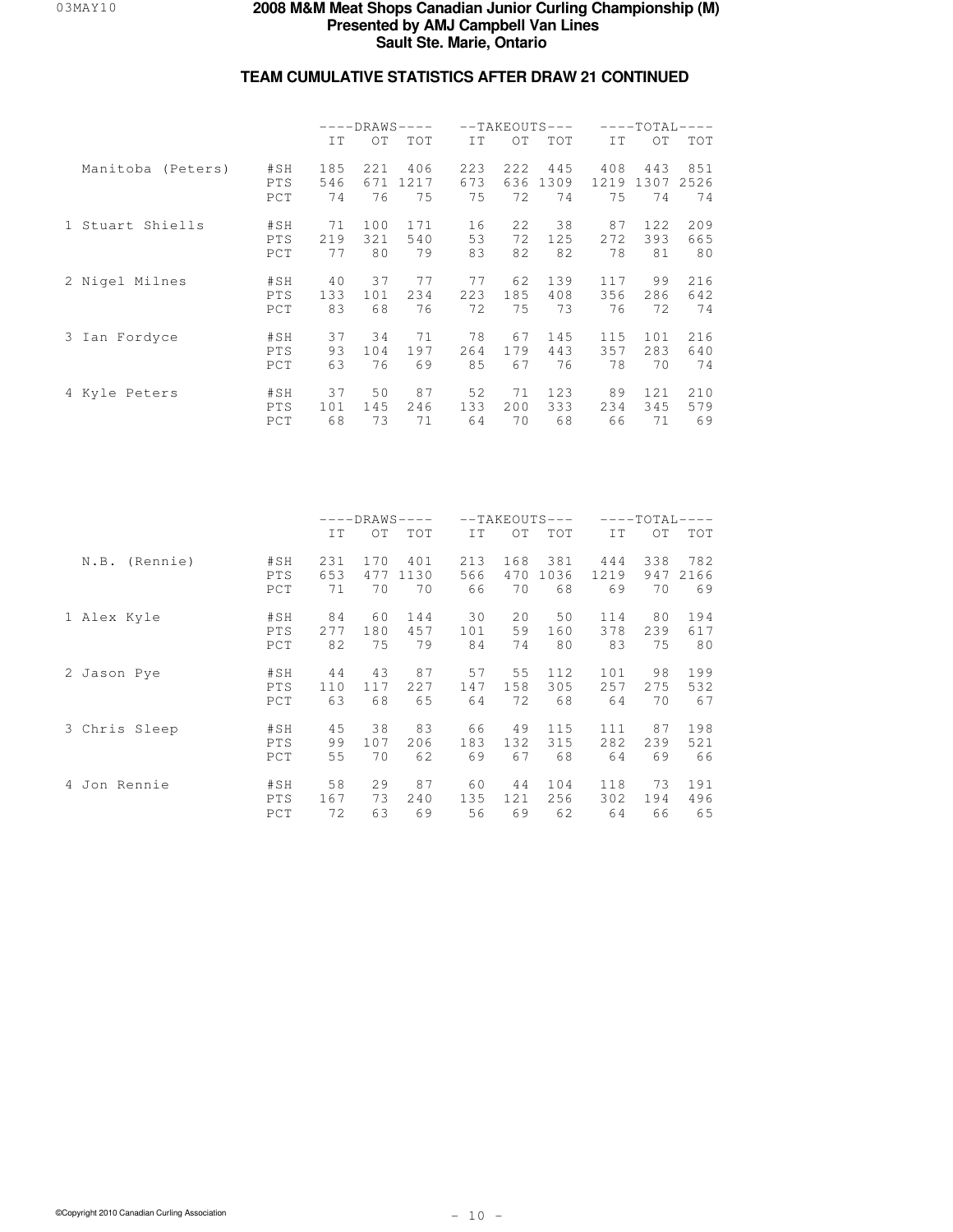|                  |                   | $---DRAWS---$    |                  |                   |                  |                  | $--TAKEOUTS---$   | $---TOTAL-$<br>$---$ |                   |                   |
|------------------|-------------------|------------------|------------------|-------------------|------------------|------------------|-------------------|----------------------|-------------------|-------------------|
|                  |                   | IT               | OT.              | <b>TOT</b>        | IT               | OT.              | TOT               | IT.                  | $\overline{O}T$   | TOT               |
| NFLD<br>(Thomas) | #SH<br>PTS<br>PCT | 220<br>599<br>68 | 311<br>914<br>73 | 531<br>1513<br>71 | 190<br>582<br>77 | 189<br>561<br>74 | 379<br>1143<br>75 | 410<br>1181<br>72    | 500<br>1475<br>74 | 910<br>2656<br>73 |
| 1 Andrew Lehr    | #SH               | 65               | 116              | 181               | 22               | 25               | 47                | 87                   | 141               | 228               |
|                  | PTS               | 171              | 362              | 533               | 68               | 82               | 150               | 239                  | 444               | 683               |
|                  | PCT               | 66               | 78               | 74                | 77               | 82               | 80                | 69                   | 79                | 75                |
| 2 Spencer Wicks  | #SH               | 54               | 58               | 112               | 68               | 51               | 119               | 122                  | 109               | 231               |
|                  | PTS               | 154              | 188              | 342               | 219              | 146              | 365               | 373                  | 334               | 707               |
|                  | PCT               | 71               | 81               | 76                | 81               | 72               | 77                | 76                   | 77                | 77                |
| 3 Stephen Ryan   | #SH               | 51               | 69               | 120               | 55               | 57               | 112               | 106                  | 126               | 232               |
|                  | PTS               | 133              | 200              | 333               | 174              | 173              | 347               | 307                  | 373               | 680               |
|                  | PCT               | 65               | 72               | 69                | 79               | 76               | 77                | 72                   | 74                | 73                |
| 4 Colin Thomas   | #SH               | 50               | 68               | 118               | 45               | 56               | 101               | 95                   | 124               | 219               |
|                  | <b>PTS</b>        | 141              | 164              | 305               | 121              | 160              | 281               | 262                  | 324               | 586               |
|                  | PCT               | 71               | 60               | 65                | 67               | 71               | 70                | 69                   | 65                | 67                |

|                     |            | $---DRANS---$ |     |      |     |      | $--TAKEOUTS---$ | $---TOTAL-$<br>$---$ |      |            |
|---------------------|------------|---------------|-----|------|-----|------|-----------------|----------------------|------|------------|
|                     |            | IT            | OT  | TOT  | IT  | OT   | TOT             | IT                   | OT.  | <b>TOT</b> |
| N.Ont (Carr)        | #SH        | 306           | 175 | 481  | 229 | 243  | 472             | 535                  | 418  | 953        |
|                     | PTS        | 934           | 472 | 1406 | 662 | 700  | 1362            | 1596                 | 1172 | 2768       |
|                     | PCT        | 76            | 67  | 73   | 72  | 72   | 72              | 75                   | 70   | 73         |
| 1 Mark Adams        | #SH        | 146           | 50  | 196  | 20  | 21   | 41              | 166                  | 71   | 237        |
|                     | PTS        | 471           | 147 | 618  | 48  | 65   | 113             | 519                  | 212  | 731        |
|                     | PCT        | 81            | 74  | 79   | 60  | 77   | 69              | 78                   | 75   | 77         |
| 2 Adam Lamers       | #SH        | 43            | 34  | 77   | 72  | 91   | 163             | 115                  | 125  | 240        |
|                     | PTS        | 125           | 83  | 2.08 | 223 | 2.73 | 496             | 348                  | 356  | 704        |
|                     | PCT        | 73            | 61  | 68   | 77  | 75   | 76              | 76                   | 71   | 73         |
| 3 Justin Whitehurst | #SH        | 56            | 39  | 95   | 72  | 73   | 145             | 128                  | 112  | 240        |
|                     | PTS        | 154           | 108 | 262  | 201 | 198  | 399             | 355                  | 306  | 661        |
|                     | PCT        | 69            | 69  | 69   | 70  | 68   | 69              | 69                   | 68   | 69         |
| 4 Kory Carr         | #SH        | 61            | 52  | 113  | 65  | 58   | 123             | 126                  | 110  | 236        |
|                     | <b>PTS</b> | 184           | 134 | 318  | 190 | 164  | 354             | 374                  | 298  | 672        |
|                     | PCT        | 75            | 64  | 70   | 73  | 71   | 72              | 74                   | 68   | 71         |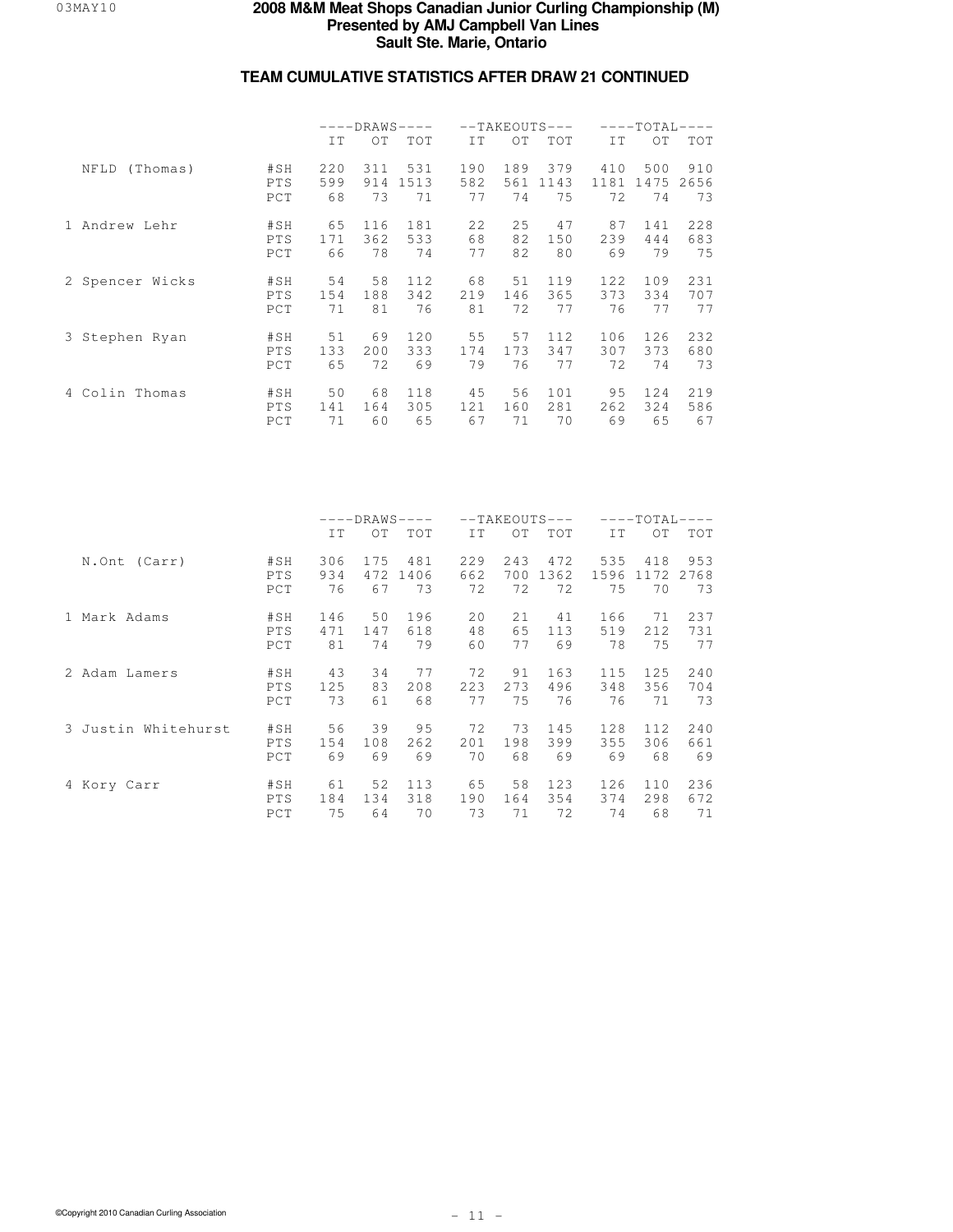|                 |                   | $---DRAWS---$    |                  |                   |                  | $--TAKEOUTS---$  |                  | $---TOTAL-$<br>$---$ |                  |                   |
|-----------------|-------------------|------------------|------------------|-------------------|------------------|------------------|------------------|----------------------|------------------|-------------------|
|                 |                   | IT               | OT.              | <b>TOT</b>        | IT.              | OT.              | <b>TOT</b>       | IT.                  | $\overline{O}T$  | TOT               |
| (Miller)<br>NWT | #SH<br>PTS<br>PCT | 290<br>733<br>63 | 238<br>570<br>60 | 528<br>1303<br>62 | 196<br>525<br>67 | 164<br>365<br>56 | 360<br>890<br>62 | 486<br>1258<br>65    | 402<br>935<br>58 | 888<br>2193<br>62 |
| 1 David Aho     | #SH               | 84               | 88               | 172               | 24               | 27               | 51               | 108                  | 115              | 223               |
|                 | PTS               | 246              | 254              | 500               | 73               | 68               | 141              | 319                  | 322              | 641               |
|                 | PCT               | 73               | 72               | 73                | 76               | 63               | 69               | 74                   | 70               | 72                |
| 2 John Murray   | #SH               | 70               | 51               | 121               | 59               | 4.5              | 104              | 129                  | 96               | 225               |
|                 | PTS               | 153              | 120              | 273               | 163              | 118              | 281              | 316                  | 238              | 554               |
|                 | PCT               | 55               | 59               | 56                | 69               | 66               | 68               | 61                   | 62               | 62                |
| 3 Rob Heimbach  | #SH               | 77               | 37               | 114               | 57               | 51               | 108              | 134                  | 88               | 222               |
|                 | PTS               | 196              | 65               | 261               | 143              | 110              | 253              | 339                  | 175              | 514               |
|                 | PCT               | 64               | 44               | 57                | 63               | 54               | 59               | 63                   | 50               | 58                |
| 4 Colin Miller  | #SH               | 59               | 62               | 121               | 56               | 41               | 97               | 115                  | 103              | 218               |
|                 | PTS               | 138              | 131              | 269               | 146              | 69               | 215              | 284                  | 200              | 484               |
|                 | PCT               | 58               | 53               | 56                | 65               | 42               | 55               | 62                   | 49               | 56                |

|                     |            | $---DRAWS---$ |     |      |     |     | $--TAKEOUTS---$ | $---TOTAL-$<br>$---$ |      |      |
|---------------------|------------|---------------|-----|------|-----|-----|-----------------|----------------------|------|------|
|                     |            | IT            | OT  | TOT  | IT  | OT  | <b>TOT</b>      | IT                   | OT.  | TOT  |
| Nova Scotia (Amero) | #SH        | 255           | 170 | 425  | 212 | 233 | 445             | 467                  | 403  | 870  |
|                     | PTS        | 701           | 434 | 1135 | 546 | 595 | 1141            | 1247                 | 1029 | 2276 |
|                     | PCT        | 69            | 64  | 67   | 64  | 64  | 64              | 67                   | 64   | 65   |
| 1 Justin Burns      | #SH        | 96            | 55  | 151  | 33  | 35  | 68              | 129                  | 90   | 219  |
|                     | PTS        | 259           | 151 | 410  | 80  | 92  | 172             | 339                  | 243  | 582  |
|                     | PCT        | 67            | 69  | 68   | 61  | 66  | 63              | 66                   | 68   | 66   |
| 2 Cameron MacKenzie | #SH        | 62            | 36  | 98   | 60  | 62  | 12.2.           | 122                  | 98   | 220  |
|                     | PTS        | 177           | 98  | 275  | 164 | 175 | 339             | 341                  | 2.73 | 614  |
|                     | PCT        | 71            | 68  | 70   | 68  | 71  | 69              | 70                   | 70   | 70   |
| 3 Adrian Anctil     | #SH        | 48            | 37  | 85   | 64  | 70  | 134             | 112.                 | 107  | 219  |
|                     | PTS        | 126           | 88  | 214  | 175 | 183 | 358             | 301                  | 2.71 | 572  |
|                     | PCT        | 66            | 59  | 63   | 68  | 65  | 67              | 67                   | 63   | 65   |
| 4 Kelsey Amero      | #SH        | 49            | 42  | 91   | 55  | 66  | 121             | 104                  | 108  | 212  |
|                     | <b>PTS</b> | 139           | 97  | 236  | 127 | 145 | 2.72.           | 266                  | 242  | 508  |
|                     | PCT        | 71            | 58  | 65   | 58  | 55  | 56              | 64                   | 56   | 60   |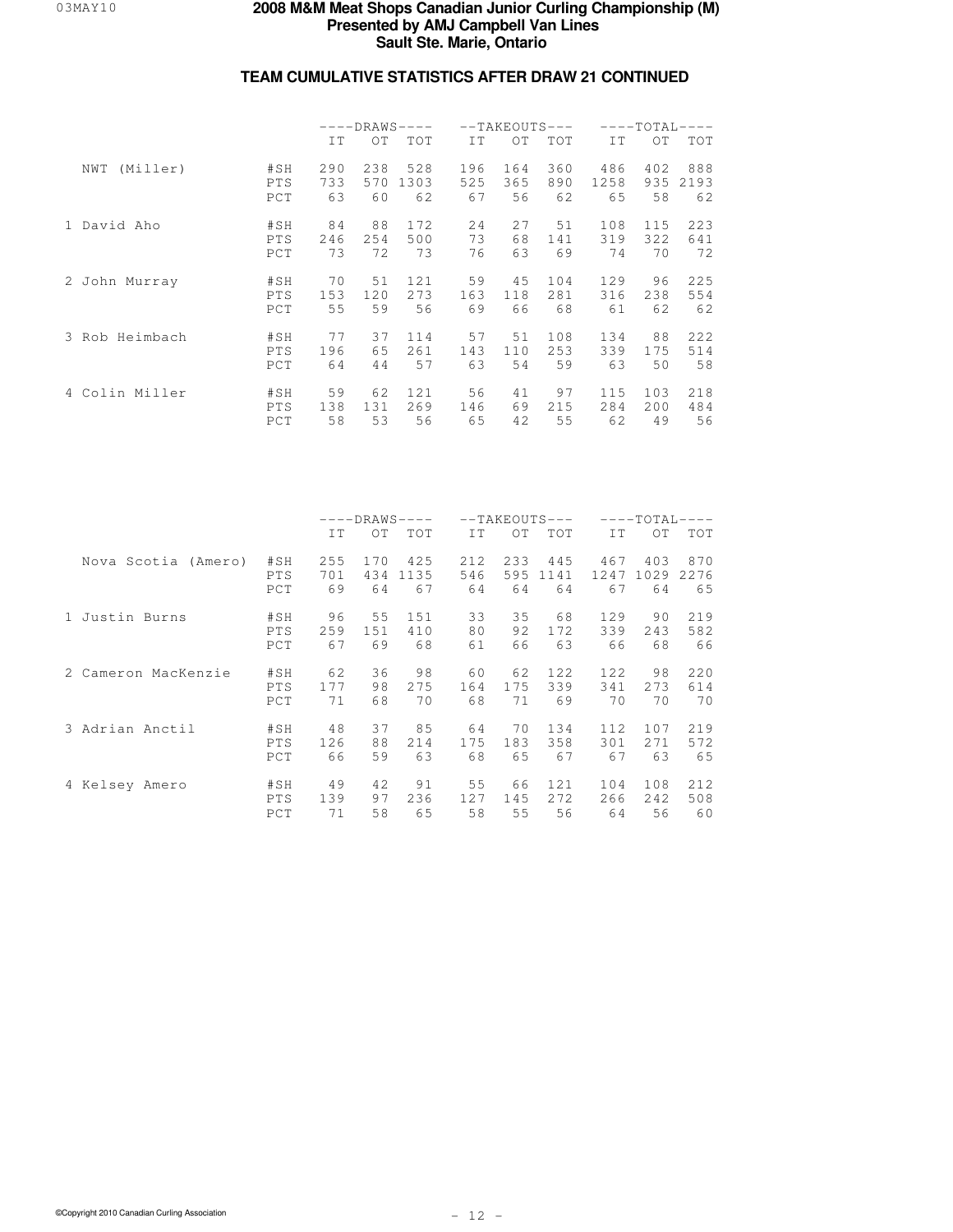|                    |            | $---DRANS---$ |     |            |     |      | $--TAKEOUTS---$ | $---TOTAL-$<br>$\qquad \qquad - -$ |      |            |
|--------------------|------------|---------------|-----|------------|-----|------|-----------------|------------------------------------|------|------------|
|                    |            | IT            | OT  | <b>TOT</b> | TT. | OT.  | <b>TOT</b>      | IT.                                | OT   | <b>TOT</b> |
| Ontario (Fanset)   | #SH        | 346           | 300 | 646        | 229 | 256  | 485             | 575                                | 556  | 1131       |
|                    | PTS        | 962           | 881 | 1843       | 669 | 798  | 1467            | 1631                               | 1679 | 3310       |
|                    | PCT        | 70            | 73  | 71         | 73  | 78   | 76              | 71                                 | 75   | 73         |
| 1 Christopher Jay  | #SH        | 114           | 113 | 227        | 20  | 33   | 53              | 134                                | 146  | 280        |
|                    | PTS        | 335           | 350 | 685        | 53  | 108  | 161             | 388                                | 458  | 846        |
|                    | PCT        | 73            | 77  | 75         | 66  | 82   | 76              | 72                                 | 78   | 76         |
| 2 Geoff Chambers   | #SH        | 70            | 56  | 126        | 68  | 92   | 160             | 138                                | 148  | 286        |
|                    | PTS        | 196           | 154 | 350        | 191 | 281  | 472             | 387                                | 435  | 822        |
|                    | PCT        | 70            | 69  | 69         | 70  | 76   | 74              | 70                                 | 73   | 72         |
| 3 Craig Van Ymeren | #SH        | 82            | 6.5 | 147        | 64  | 75   | 139             | 146                                | 140  | 286        |
|                    | PTS        | 2.44          | 178 | 422        | 198 | 2.47 | 445             | 442                                | 425  | 867        |
|                    | PCT        | 74            | 68  | 72         | 77  | 82   | 80              | 76                                 | 76   | 76         |
| 4 Travis Fanset    | #SH        | 80            | 66  | 146        | 77  | 56   | 133             | 157                                | 122  | 279        |
|                    | <b>PTS</b> | 187           | 199 | 386        | 227 | 162  | 389             | 414                                | 361  | 775        |
|                    | PCT        | 58            | 75  | 66         | 74  | 72   | 73              | 66                                 | 74   | 69         |

|                  |            | $---DRAWS---$ |     |      |     | $--TAKEOUTS---$ |      | $---TOTAL-$ |                 |            |
|------------------|------------|---------------|-----|------|-----|-----------------|------|-------------|-----------------|------------|
|                  |            | IT            | OT  | TOT  | IT  | OT              | TOT  | IT          | $\overline{O}T$ | <b>TOT</b> |
| P.E.I. (Gallant) | #SH        | 177           | 301 | 478  | 212 | 2.72.           | 484  | 389         | 573             | 962        |
|                  | PTS        | 490           | 948 | 1438 | 623 | 861             | 1484 | 1113        | 1809            | 2922       |
|                  | PCT        | 69            | 79  | 75   | 73  | 79              | 77   | 72          | 79              | 76         |
| 1 Alex MacFadyen | #SH        | 51            | 139 | 190  | 22  | 27              | 49   | 73          | 166             | 239        |
|                  | PTS        | 151           | 454 | 605  | 69  | 96              | 165  | 220         | 550             | 770        |
|                  | PCT        | 74            | 82  | 80   | 78  | 89              | 84   | 75          | 83              | 81         |
| 2 Anson Carmody  | #SH        | 45            | 58  | 103  | 55  | 88              | 143  | 100         | 146             | 246        |
|                  | PTS        | 112.          | 176 | 288  | 161 | 292             | 453  | 2.73        | 468             | 741        |
|                  | PCT        | 62            | 76  | 70   | 73  | 83              | 79   | 68          | 80              | 75         |
| 3 Adam Casey     | #SH        | 40            | 56  | 96   | 67  | 82              | 149  | 107         | 138             | 245        |
|                  | PTS        | 118           | 165 | 283  | 207 | 2.49            | 456  | 325         | 414             | 739        |
|                  | PCT        | 74            | 74  | 74   | 77  | 76              | 77   | 76          | 75              | 75         |
| 4 Brett Gallant  | #SH        | 41            | 48  | 89   | 68  | 75              | 143  | 109         | 123             | 232        |
|                  | <b>PTS</b> | 109           | 153 | 262  | 186 | 224             | 410  | 295         | 377             | 672        |
|                  | PCT        | 66            | 80  | 74   | 68  | 75              | 72   | 68          | 77              | 72         |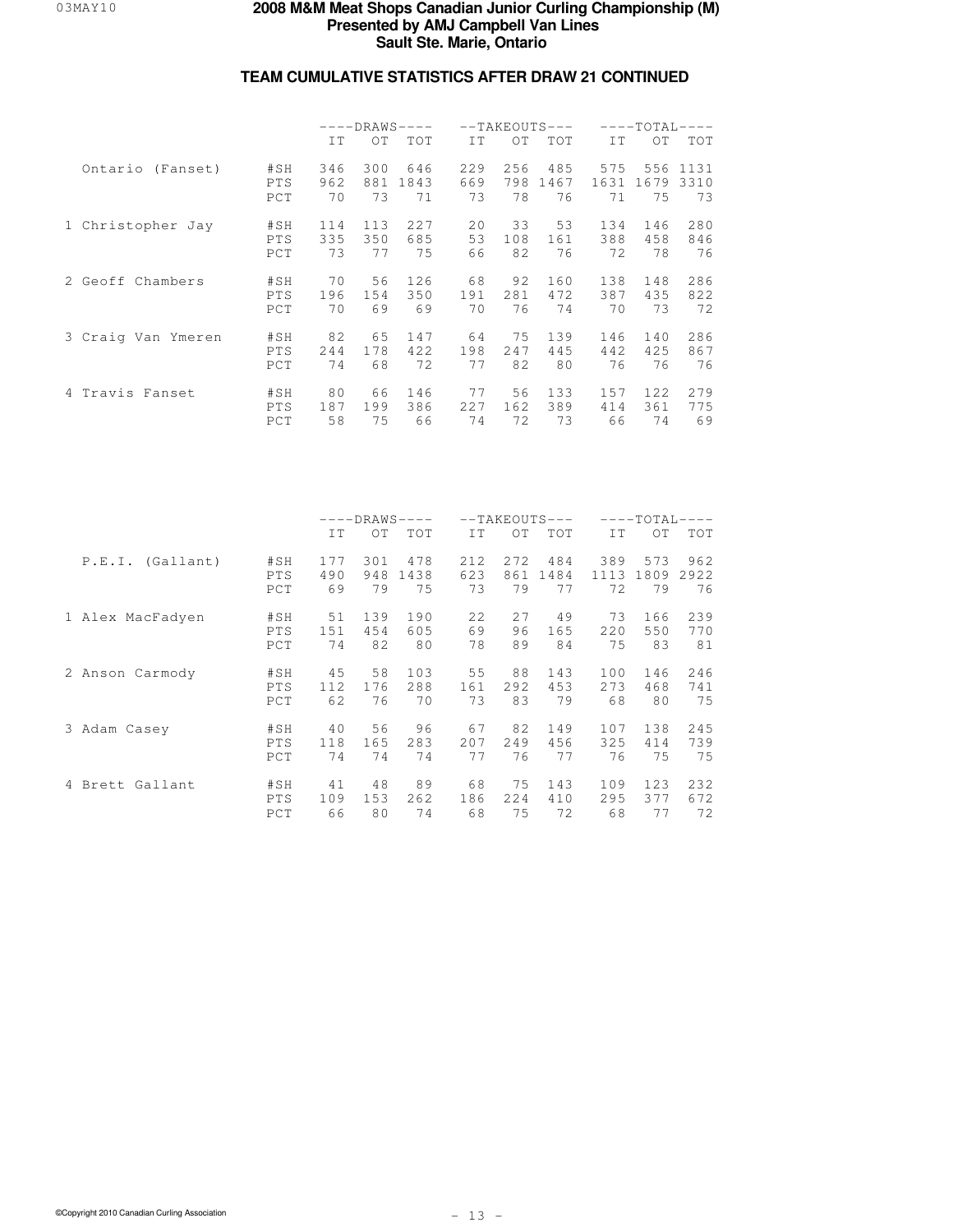|                  |            | $---DRAWS---$ |                 |            |      |      | $--TAKEOUTS---$ | $---TOTAL-$<br>$---$ |      |            |
|------------------|------------|---------------|-----------------|------------|------|------|-----------------|----------------------|------|------------|
|                  |            | IT            | OT              | <b>TOT</b> | TT.  | OT   | <b>TOT</b>      | IT.                  | OT.  | <b>TOT</b> |
| Ouebec (Dion)    | #SH        | 200           | 2.78            | 478        | 224  | 2.49 | 473             | 424                  | 527  | 951        |
|                  | PTS        | 574           | 842             | 1416       | 688  | 785  | 1473            | 1262                 | 1627 | 2889       |
|                  | PCT        | 72            | 76              | 74         | 77   | 79   | 78              | 74                   | 77   | 76         |
| 1 Miquel Bernard | #SH        | 52            | 120             | 172        | 24   | 35   | 59              | 76                   | 155  | 231        |
|                  | PTS        | 141           | 375             | 516        | 79   | 111  | 190             | 220                  | 486  | 706        |
|                  | PCT        | 68            | 78              | 75         | 82   | 79   | 81              | 72                   | 78   | 76         |
| 2 Erik Lachance  | #SH        | 31            | 46              | 77         | 86   | 79   | 165             | 117                  | 125  | 242        |
|                  | PTS        | 87            | 126             | 213        | 2.71 | 251  | 522             | 358                  | 377  | 735        |
|                  | PCT        | 70            | 68              | 69         | 79   | 79   | 79              | 76                   | 75   | 76         |
| 3 J-M Arsenault  | #SH        | 50            | 55 <sub>5</sub> | 105        | 66   | 71   | 137             | 116                  | 126  | 242        |
|                  | PTS        | 138           | 180             | 318        | 210  | 242  | 452             | 348                  | 422  | 770        |
|                  | PCT        | 69            | 82              | 76         | 80   | 85   | 82              | 75                   | 84   | 80         |
| 4 William Dion   | #SH        | 67            | 57              | 124        | 48   | 64   | 112.            | 115                  | 121  | 236        |
|                  | <b>PTS</b> | 208           | 161             | 369        | 128  | 181  | 309             | 336                  | 342  | 678        |
|                  | PCT        | 78            | 71              | 74         | 67   | 71   | 69              | 73                   | 71   | 72         |

|                      |                   | $---DRANS---$  |                 |                 |                 | $--TAKEOUTS---$ |                  | $---TOTAL-$     |                  |                  |
|----------------------|-------------------|----------------|-----------------|-----------------|-----------------|-----------------|------------------|-----------------|------------------|------------------|
|                      |                   | IT             | OT              | TOT             | IT              | OT              | <b>TOT</b>       | IT              | OT.              | TOT              |
| Saskatchewan (Jones) | #SH               | 168            | 290             | 458             | 216             | 260             | 476              | 384             | 550              | 934              |
|                      | <b>PTS</b>        | 438            | 870             | 1308            | 651             | 807             | 1458             | 1089            | 1677             | 2766             |
|                      | PCT               | 65             | 75              | 71              | 75              | 78              | 77               | 71              | 76               | 74               |
| Dallan Muyres        | #SH               | 51             | 138             | 189             | 12              | 32              | 44               | 63              | 170              | 233              |
|                      | PTS               | 147            | 457             | 604             | 39              | 94              | 133              | 186             | 551              | 737              |
|                      | PCT               | 72             | 83              | 80              | 81              | 73              | 76               | 74              | 81               | 79               |
| 2 DJ Kidby           | #SH               | 41             | 43              | 84              | 89              | 63              | 152              | 130             | 106              | 236              |
|                      | PTS               | 111            | 108             | 219             | 256             | 215             | 471              | 367             | 323              | 690              |
|                      | PCT               | 68             | 63              | 65              | 72              | 85              | 77               | 71              | 76               | 73               |
| 3 Mitch Criton       | #SH               | 36             | 58              | 94              | 67              | 75              | 142              | 103             | 133              | 236              |
|                      | PTS               | 95             | 160             | 255             | 218             | 243             | 461              | 313             | 403              | 716              |
|                      | PCT               | 66             | 69              | 68              | 81              | 81              | 81               | 76              | 76               | 76               |
| Brennen Jones<br>4   | #SH<br>PTS<br>PCT | 40<br>85<br>53 | 51<br>145<br>71 | 91<br>230<br>63 | 48<br>138<br>72 | 90<br>255<br>71 | 138<br>393<br>71 | 88<br>223<br>63 | 141<br>400<br>71 | 229<br>623<br>68 |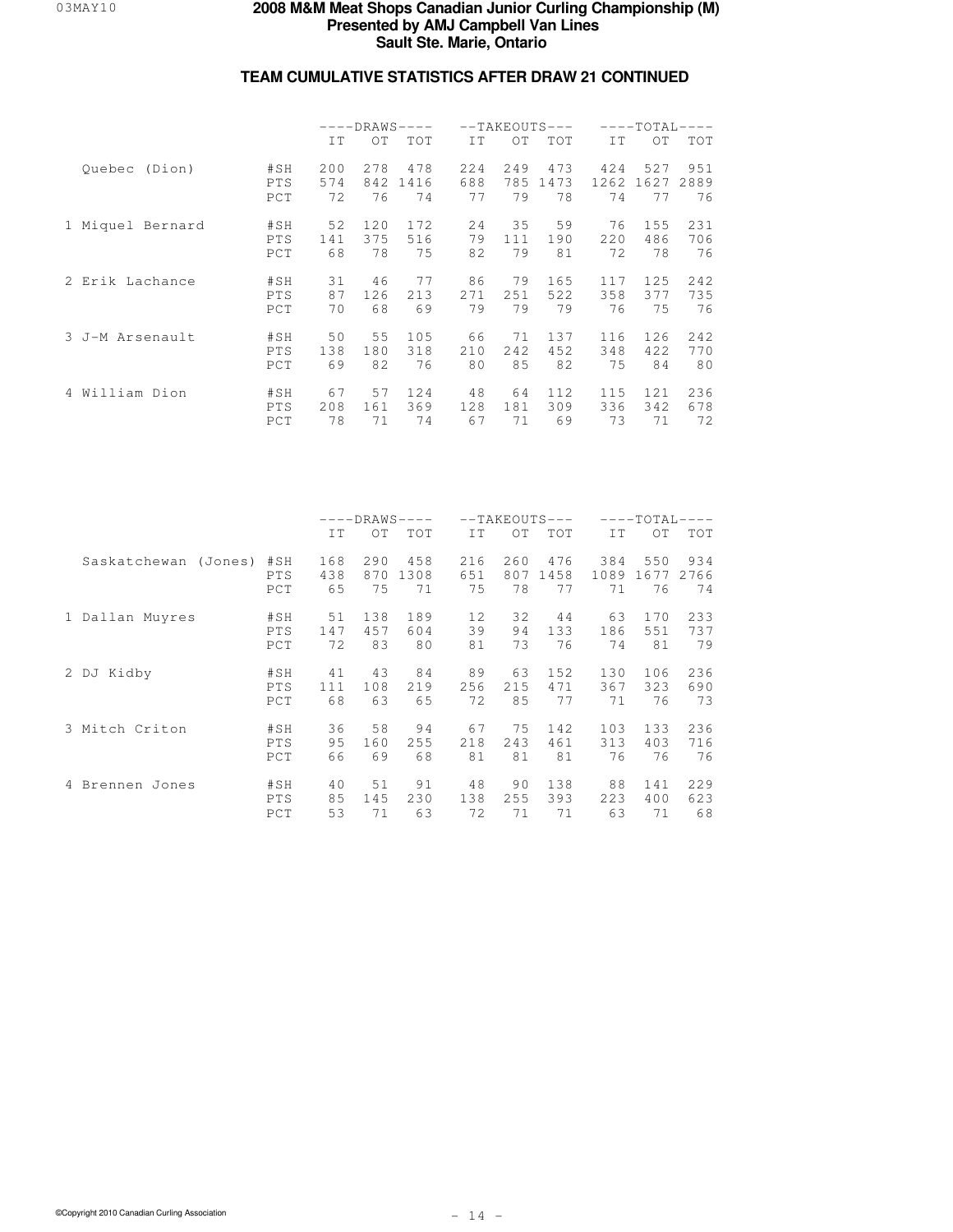|                     |                   | $---DRANS---$    |                  |                   |                  | $--TAKEOUTS---$  |                   | $---TOTAL-$<br>$---$ |                   |                   |
|---------------------|-------------------|------------------|------------------|-------------------|------------------|------------------|-------------------|----------------------|-------------------|-------------------|
|                     |                   | IT               | OT               | TOT               | IT               | OT               | <b>TOT</b>        | IT                   | OT.               | <b>TOT</b>        |
| Yukon (Scoffin)     | #SH<br>PTS<br>PCT | 273<br>718<br>66 | 202<br>548<br>68 | 475<br>1266<br>67 | 186<br>465<br>63 | 224<br>618<br>69 | 410<br>1083<br>66 | 459<br>1183<br>64    | 426<br>1166<br>68 | 885<br>2349<br>66 |
| 1 Mitchell Young    | #SH<br>PTS<br>PCT | 113<br>352<br>78 | 55<br>170<br>77  | 168<br>522<br>78  | 23<br>60<br>65   | 31<br>87<br>70   | 54<br>147<br>68   | 136<br>412.<br>76    | 86<br>257<br>75   | 222<br>669<br>75  |
| 2 Nicholas Koltun   | #SH<br>PTS<br>PCT | 65<br>146<br>56  | 39<br>94<br>60   | 104<br>240<br>58  | 52<br>115<br>55  | 68<br>177<br>65  | 120<br>292<br>61  | 117<br>261<br>56     | 107<br>2.71<br>63 | 224<br>532<br>59  |
| 3 Will<br>Mahoney   | #SH<br>PTS<br>PCT | 45<br>116<br>64  | 58<br>151<br>65  | 103<br>267<br>65  | 66<br>178<br>67  | 54<br>148<br>69  | 120<br>326<br>68  | 111<br>294<br>66     | 112<br>299<br>67  | 223<br>593<br>66  |
| Scoffin<br>4 Thomas | #SH<br>PTS<br>PCT | 50<br>104<br>52  | 50<br>133<br>67  | 100<br>237<br>59  | 45<br>112<br>62  | 71<br>206<br>73  | 116<br>318<br>69  | 95<br>216<br>57      | 12.1<br>339<br>70 | 216<br>555<br>64  |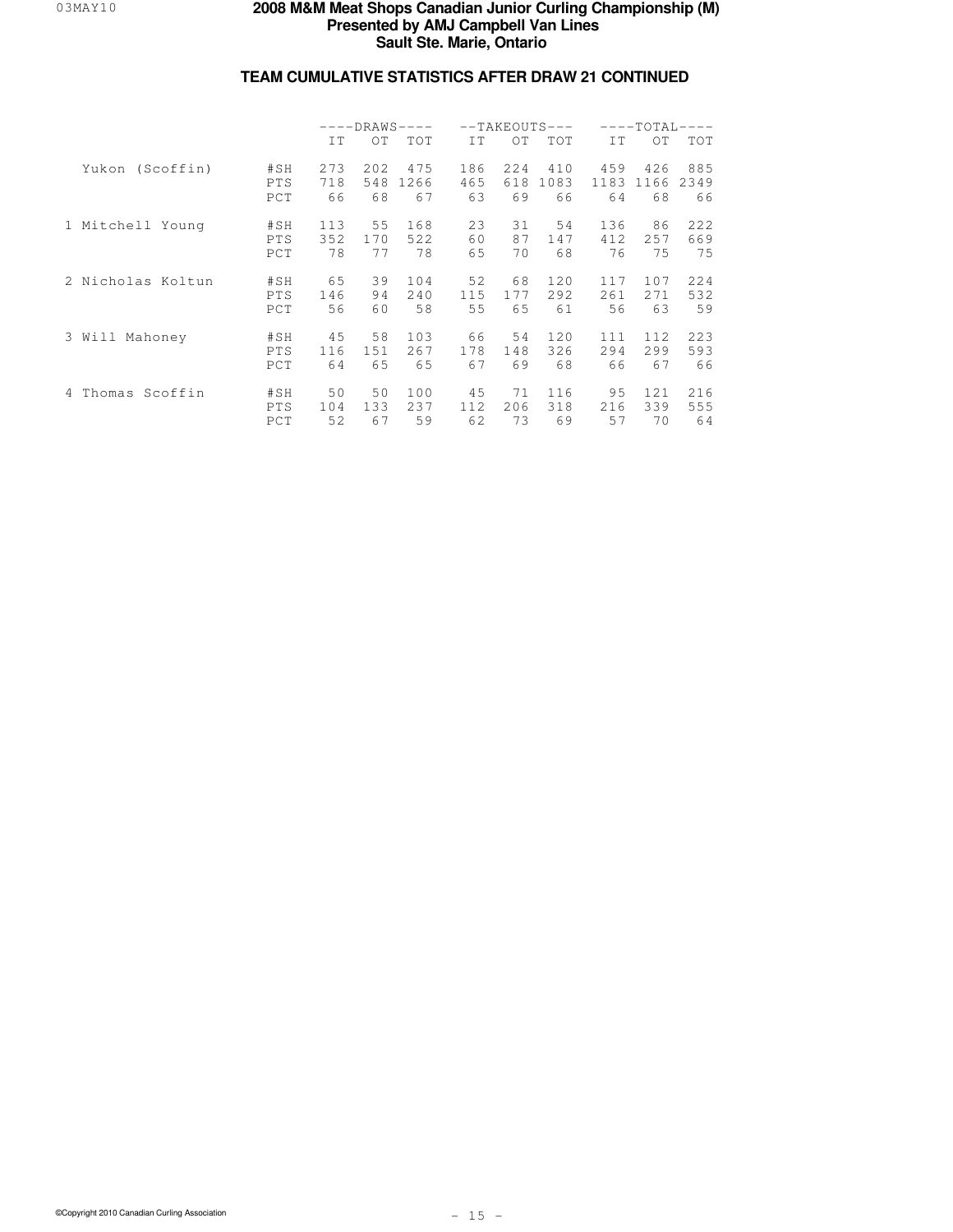## **TOP SCORERS AFTER 21 DRAWS**

|                                                                                  |                                                                                                                                                                                                                                                            |                                                                                                | SHOTS                                                                            | DRAW                                                                                                               |                                                                                                                                                                                                 | $---GAME SCORE---$                                                                                                                                                                                                  |
|----------------------------------------------------------------------------------|------------------------------------------------------------------------------------------------------------------------------------------------------------------------------------------------------------------------------------------------------------|------------------------------------------------------------------------------------------------|----------------------------------------------------------------------------------|--------------------------------------------------------------------------------------------------------------------|-------------------------------------------------------------------------------------------------------------------------------------------------------------------------------------------------|---------------------------------------------------------------------------------------------------------------------------------------------------------------------------------------------------------------------|
| 96<br>95<br>94<br>94<br>93<br>92<br>91<br>91<br>91<br>91<br>91                   | LEADS<br>Stuart Shiells<br>Alex MacFadyen<br>Alex MacFadyen<br>Christopher Jay<br>Miquel Bernard<br>Alex Kyle<br>Stuart Shiells<br>Tylor Bennett<br>Alex MacFadyen<br>Miquel Bernard<br>Andrew Lehr                                                        | MAN<br>PEI<br>PEI<br>ONT<br>QC<br>ΝB<br>MAN<br>ALTA<br>PEI<br>QC<br>ΝL                         | 18<br>14<br>18<br>12<br>18<br>12<br>20<br>20<br>14<br>22<br>19                   | 14<br>8<br>15<br>6<br>18<br>9<br>$\mathbf{1}$<br>16<br>13<br>- 8<br>13                                             | ΥK<br>6<br>MAN<br>1<br>6<br>PEI<br>9<br>MAN<br>4<br>ΥK<br>ALTA<br>9<br>5<br>MAN<br>7<br>QC<br>$\mathbf{2}$<br>SASK<br>SASK<br>6<br>5<br>ΝS                                                      | 10<br>MAN<br>8<br>PEI<br>$\mathbf{2}$<br>YΚ<br>$\mathbf{2}$<br>ONT<br>$\mathsf 9$<br>QC<br>$\sqrt{2}$<br>ΝB<br>$\epsilon$<br>QC<br>5<br>ALTA<br>$\overline{7}$<br>PEI<br>$\mathsf S$<br>QC<br>8<br>ΝL               |
| 96<br>95<br>94<br>93<br>93<br>91<br>90<br>89<br>89<br>89<br>89<br>89<br>89       | SECONDS<br>Adam Lamers<br>DJ Kidby<br>Nigel Milnes<br>Paul Cseke<br>Anson Carmody<br>Erik Lachance<br>Erik Lachance<br>Spencer Wicks<br>DJ Kidby<br>Colin Hodgson<br>Geoff Chambers<br>Adam Lamers<br>Spencer Wicks                                        | NONT<br>SASK<br>MAN<br>BC<br>PEI<br>QC<br>QC<br>ΝL<br>SASK<br>ALTA<br>ONT<br><b>NONT</b><br>ΝL | 20<br>20<br>20<br>22<br>14<br>20<br>22<br>19<br>16<br>16<br>18<br>20<br>20       | 11<br>12<br>14<br>10<br>13<br>12<br>8<br>13<br>17<br>14<br>19<br>3<br>$\mathbf{2}^{\prime}$                        | 5<br><b>NONT</b><br>ALTA<br>6<br>ΥK<br>6<br>9<br>NWT<br>SASK<br>2<br>$\mathbf 1$<br>ΝB<br>SASK<br>6<br>5<br>ΝS<br>3<br>NWT<br>$7^{\circ}$<br>ALTA<br>$7^{\circ}$<br>ONT<br>8<br>NONT<br>ΝL<br>9 | ΝB<br>6<br>SASK<br>10<br>10<br>MAN<br>ВC<br>11<br>PEI<br>7<br>$\mathsf S$<br>QC<br>$\mathsf S$<br>QC<br>8<br>ΝL<br>SASK 10<br>2<br>ΝS<br>$\mathbf{2}$<br>SASK<br>9<br>ALTA<br>6<br>NWT                              |
| 98<br>94<br>93<br>92<br>92<br>91<br>91<br>91<br>90<br>88<br>88<br>88<br>88<br>88 | THIRDS<br>Ian Fordyce<br>Mitch Criton<br>Stephen Ryan<br>J-M Arsenault<br>Justin Sluchinski<br>Justin Whitehurst<br>Ian Fordyce<br>J-M Arsenault<br>Craig Van Ymeren<br>Ian Fordyce<br>J-M Arsenault<br>J-M Arsenault<br>Stephen Ryan<br>Justin Sluchinski | MAN<br>SASK<br>NL<br>QC<br>ALTA<br>NONT<br>MAN<br>QC<br>ONT<br>MAN<br>QC<br>QC<br>ΝL<br>ALTA   | 20<br>20<br>20<br>12<br>12<br>20<br>20<br>22<br>20<br>20<br>16<br>20<br>20<br>20 | 4<br>4<br>13<br>14<br>9<br>11<br>$\mathbf{1}$<br>8<br>20<br>14<br>11<br>16<br>17<br>7                              | 5<br>SASK<br>5<br>SASK<br>5<br>ΝS<br>ВC<br>1<br>ALTA<br>9.<br>5<br>NONT<br>5<br>MAN<br>SASK<br>6<br>3<br>PEI<br>ΥK<br>6<br>QC<br>11<br>QC<br>7 <sup>7</sup><br>NL<br>9<br>5<br>ΝL               | MAN<br>8<br>8<br>MAN<br>8<br>ΝL<br>9<br>QC<br>$\sqrt{2}$<br>ΝB<br>$\epsilon$<br>ΝB<br>$\,$ 6 $\,$<br>QC<br>$\mathsf S$<br>QC<br>$\overline{4}$<br>ONT<br>10<br>MAN<br>2<br>NWT<br>5<br>ALTA<br>6<br>ΝB<br>7<br>ALTA |
| 94<br>92<br>91<br>91<br>91<br>90<br>90<br>90<br>89<br>89<br>89<br>89<br>89       | SKIPS<br>William Dion<br>Jon Rennie<br>Brennen Jones<br>Colin Thomas<br>Aaron Sluchinski<br>Brennen Jones<br>Kyle Peters<br>Jon Rennie<br>Kyle Peters<br>Colin Thomas<br>Brett Gallant<br>Kory Carr<br>William Dion                                        | QC<br>ΝB<br>SASK<br>ΝL<br>ALTA<br>SASK<br>MAN<br>ΝB<br>MAN<br>ΝL<br>PEI<br>NONT<br>QC          | 12<br>18<br>14<br>14<br>16<br>18<br>12<br>12<br>19<br>19<br>14<br>18<br>20       | 14<br>14<br>7<br>11<br>14<br>$\mathbf{1}$<br>6<br>5<br>$\overline{4}$<br>13<br>8<br>$\overline{4}$<br>$\mathbf{1}$ | ВC<br>$\mathbf{1}$<br>3<br>NWT<br>2<br>ΥK<br>ΝL<br>11<br>7<br>ALTA<br>9<br>SASK<br>9<br>MAN<br>ΝB<br>9<br>5<br>SASK<br>5<br>ΝS<br>$\mathbf 1$<br>MAN<br>7<br><b>NONT</b><br>5<br>MAN            | QC<br>9<br>ΝB<br>11<br>SASK<br>9<br>3<br>ΥK<br>$\mathbf{2}$<br>ΝS<br>3<br>ΝS<br>$\sqrt{2}$<br>ONT<br>2<br>ΝS<br>8<br>MAN<br>8<br>ΝL<br>8<br>PEI<br>2<br>ΥK<br>6<br>QС                                               |
| 91<br>88<br>88<br>87<br>87<br>86<br>85<br>85<br>85<br>85                         | TEAMS<br>NFLD (Thomas)<br>Manitoba (Peters)<br>Quebec (Dion)<br>Alberta (Sluchinski)<br>P.E.I. (Gallant)<br>Alberta (Sluchinski)<br>Manitoba (Peters)<br>Manitoba (Peters)<br>Manitoba (Peters)<br>P.E.I. (Gallant)                                        |                                                                                                | 77<br>77<br>88<br>64<br>56<br>48<br>48<br>77<br>80<br>74                         | 13<br>14<br>8<br>14<br>8<br>9<br>6<br>$\overline{4}$<br>1<br>15                                                    | 5<br>ΝS<br>ΥK<br>6<br>SASK<br>6<br>7<br>ALTA<br>MAN<br>1<br>ALTA<br>9<br>9<br>MAN<br>5<br>SASK<br>5<br>MAN<br>6<br>PEI                                                                          | ΝL<br>8<br>10<br>MAN<br>QC<br>5<br>2<br>ΝS<br>PEI<br>8<br>$\sqrt{2}$<br>ΝB<br>2<br>ONT<br>MAN<br>8<br>6<br>QС<br>$\sqrt{2}$<br>ΥK                                                                                   |

NOTE: Minimum shots - Players 10, Teams 40.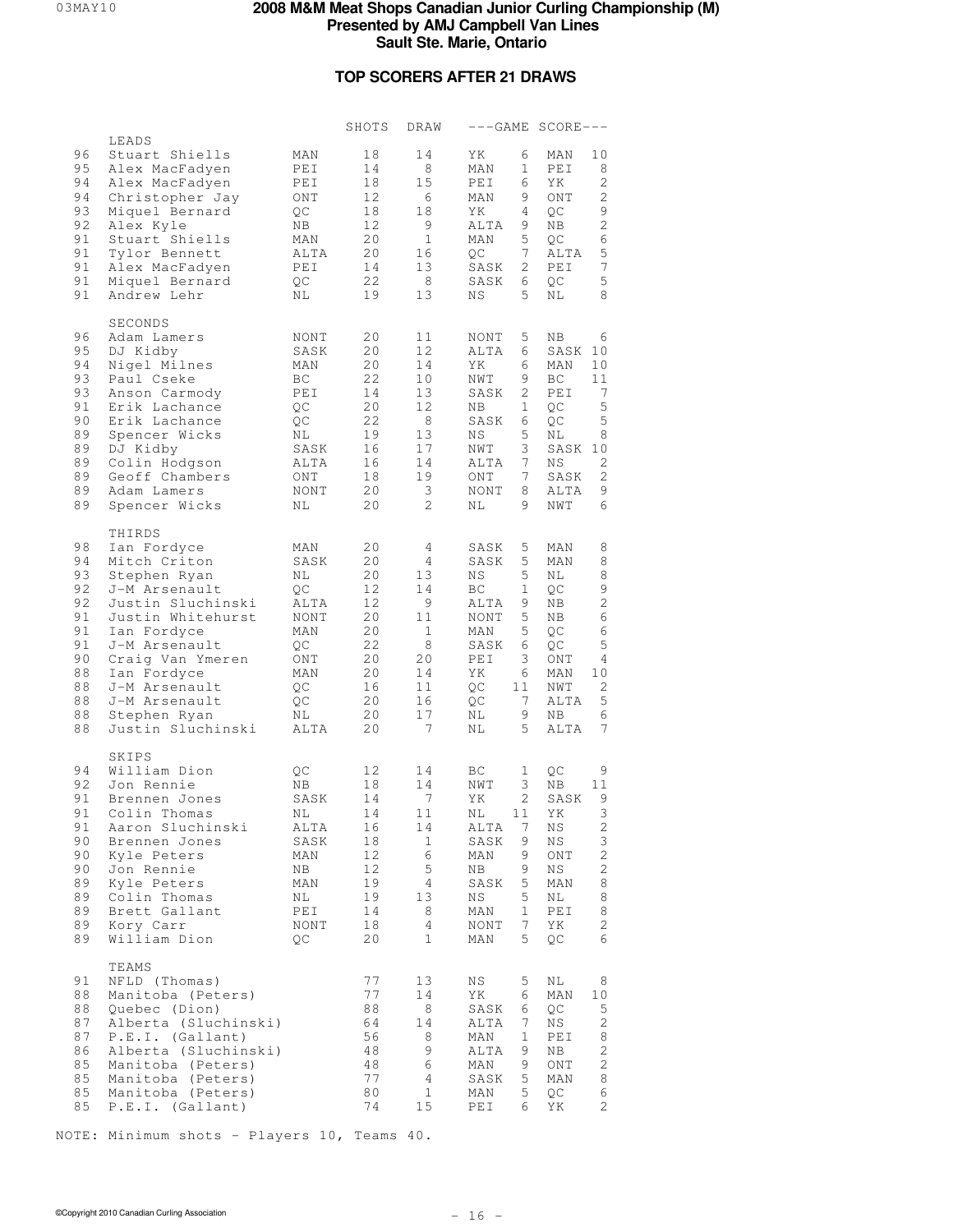## **SCORING ANALYSIS AFTER 21 DRAWS**

|       |                 |     |                         |                                  | BLANK STOLEN |              |                       |                                | ---------POINTS SCORED------------  |                          |                            |                  |              |            |
|-------|-----------------|-----|-------------------------|----------------------------------|--------------|--------------|-----------------------|--------------------------------|-------------------------------------|--------------------------|----------------------------|------------------|--------------|------------|
|       | TEAM GAMES ENDS |     |                         | ENDS                             | <b>ENDS</b>  | $\mathbf{1}$ | 2                     | 3                              | $\overline{4}$                      | 5                        | > 5                        | TOT              | AVG          | STL        |
| ALTA  | 12              | 110 | <b>FOR</b><br>AGAINST   | $7\phantom{.0}$<br>6             | 16<br>12     | 24<br>31     | 16<br>10              | 7<br>$\overline{4}$            | 2<br>$\mathbf{1}$                   | $\circ$<br>$\Omega$      | $\circ$<br>$\Omega$        | 85<br>67         | 7.1<br>5.6   | 25<br>13   |
| ВC    | 12              | 114 | <b>FOR</b><br>AGAINST   | $\circ$<br>5                     | 20<br>24     | 31<br>29     | 12<br>23              | 5<br>$\overline{4}$            | 2<br>$\circ$                        | $\mathbf{0}$<br>$\Omega$ | $\circ$<br>$\Omega$        | 78<br>87         | 6.5<br>7.3   | 26<br>33   |
| MAN   | 12              | 108 | FOR<br>AGAINST          | $7\overline{ }$<br>2             | 13<br>15     | 25<br>29     | 14<br>17              | 5<br>$\mathbf{2}$              | 2<br>$\overline{2}$                 | $\circ$<br>$\Omega$      | $\circ$<br>$\Omega$        | 76<br>77         | 6.3<br>6.4   | 15<br>19   |
| ΝB    | 12              | 100 | FOR<br>AGAINST          | 9<br>3                           | 13<br>17     | 24<br>25     | 10<br>15              | $\mathbf{2}$<br>$\overline{4}$ | $\mathsf 3$<br>$\overline{c}$       | $\mathbf{0}$<br>$\Omega$ | $\circ$<br>$\mathbf{0}$    | 62<br>75         | 5.2<br>6.3   | 20<br>23   |
| NL    | 12              | 116 | FOR<br>AGAINST          | 5<br>4                           | 11<br>15     | 27<br>34     | 14<br>13              | 5<br>5                         | $\mathbf{1}$<br>$\Omega$            | $\circ$<br>$\Omega$      | $\circ$<br>$\Omega$        | 74<br>75         | $6.2$<br>6.3 | 15<br>23   |
| NONT  | 12              | 120 | FOR<br>AGAINST          | 5<br>6                           | 14<br>11     | 30<br>33     | 19<br>12              | 5<br>$7\phantom{.0}$           | $\sqrt{2}$<br>$\Omega$              | $\circ$<br>$\Omega$      | $\circ$<br>$\Omega$        | 91<br>78         | 7.6<br>$6.5$ | 19<br>15   |
| NWT   | 12              | 113 | FOR<br>AGAINST          | $\circ$<br>3                     | 11<br>23     | 35<br>28     | $6\overline{6}$<br>15 | 5<br>13                        | $\circ$<br>$\overline{4}$           | $\circ$<br>$\Omega$      | $\circ$<br>$\Omega$        | 62<br>113        | 5.2<br>9.4   | 16<br>35   |
| ΝS    | 12              | 110 | FOR<br>AGAINST          | $\overline{4}$<br>$\overline{4}$ | 9<br>20      | 34<br>26     | 8<br>26               | $\mathbf{1}$<br>$\overline{c}$ | $\mathbf{1}$<br>$\mathbf{1}$        | $\mathbb O$<br>$\Omega$  | $\circ$<br>$\Omega$        | 57<br>88         | 4.8<br>7.3   | 10<br>30   |
| ONT   | 15              | 143 | FOR<br>AGAINST          | 11<br>$7\phantom{.0}$            | $2\,8$<br>17 | 43<br>35     | 19<br>13              | 5<br>6                         | $\mathbf{1}$<br>$\mathbf{1}$        | $\circ$<br>$\Omega$      | $\overline{0}$<br>$\Omega$ | 100<br>83        | 6.7<br>5.5   | 39<br>23   |
| PEI   | 13              | 123 | FOR<br>AGAINST          | 8<br>11                          | 20<br>12     | 33<br>33     | 17<br>10              | 5<br>$\mathbf 0$               | $\mathsf{O}\xspace$<br>$\mathbf{1}$ | $\mathbb O$<br>$\Omega$  | $\circ$<br>$\Omega$        | 82<br>57         | 6.3<br>4.4   | 24<br>14   |
| QC    | 13              | 121 | FOR<br>AGAINST          | 6<br>10                          | 25<br>9      | 31<br>29     | 22<br>8               | 6<br>3                         | $\mathbf{1}$<br>$\circ$             | 0<br>$\Omega$            | $\circ$<br>$\Omega$        | 97<br>54         | 7.5<br>4.2   | 34<br>10   |
| SASK  | 13              | 118 | FOR<br>AGAINST          | $7\phantom{.0}$<br>6             | 16<br>13     | 28<br>33     | 16<br>12              | 10<br>4                        | $\mathsf{O}\xspace$<br>$\Omega$     | $\mathbb O$<br>$\Omega$  | 0<br>$\Omega$              | 90<br>69         | 6.9<br>5.3   | 24<br>16   |
| ΥK    | 12              | 112 | FOR<br>AGAINST          | $\mathsf 3$<br>5                 | 13<br>21     | 33<br>33     | 10<br>9               | 2<br>$\overline{9}$            | $\mathbf{1}$<br>$\overline{4}$      | $\mathbf{0}$<br>$\Omega$ | $\mathbf 0$<br>$\Omega$    | 63<br>94         | 5.3<br>7.8   | 15<br>28   |
| TOTAL | 81              | 754 | $_{\rm FOR}$<br>AGAINST | 72<br>72                         | 209<br>209   | 398<br>398   | 183<br>183            | 63<br>63                       | 16<br>16                            | $\circ$<br>$\Omega$      |                            | 0 1017<br>0 1017 | 6.3<br>6.3   | 282<br>282 |

NOTES:

AVG is average score per game. STL is points from stolen ends.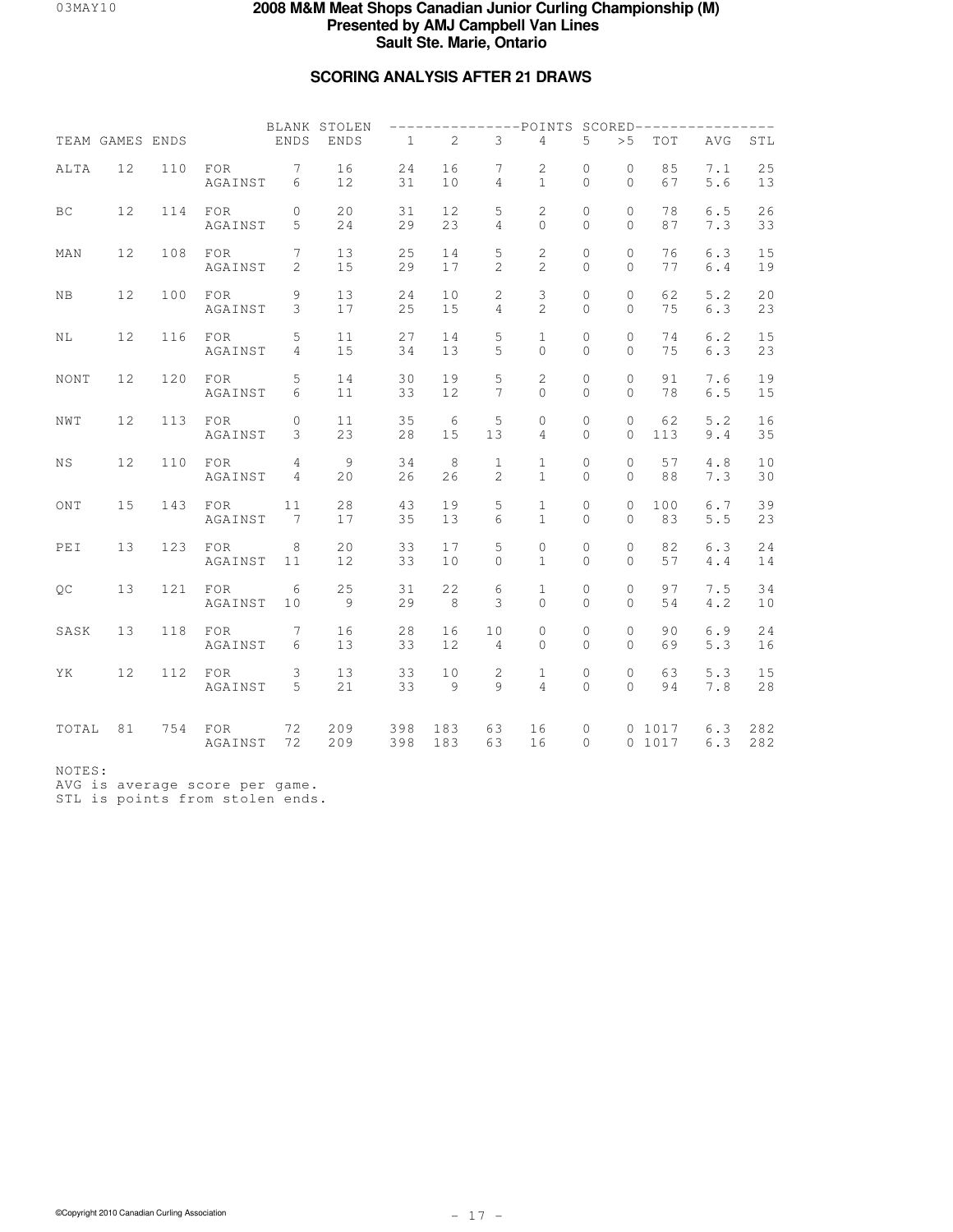## **SCORING RECORDS AFTER 21 DRAWS**

NUMBER OF GAMES PLAYED: 81

HIGHEST SCORE, ONE TEAM, ONE GAME: 11

| DRAW 6  | NWT | 1 ALTA 11      |                          |
|---------|-----|----------------|--------------------------|
| DRAW 10 | NWT | 9 BC           | $-11$                    |
| DRAW 11 | OC  | 11 NWT 2       |                          |
| DRAW 11 | NL. | 11 YK          | $\overline{\mathcal{E}}$ |
| DRAW 14 | NWT | 3 NB           | 11                       |
| DRAW 15 |     | NONT 11 SASK 7 |                          |
|         |     |                |                          |

LOWEST SCORE, ONE TEAM, ONE GAME: 1

| DRAW    | -3 | BC. | 8 | NB.        |   |
|---------|----|-----|---|------------|---|
|         |    |     |   |            |   |
| DRAW    | h  | NWT |   | $AI.TA$ 11 |   |
| DRAW    | 6  | NS. |   | OC.        | 8 |
| DRAW    | 8  | MAN |   | PET        | 8 |
| DRAW 12 |    | NΒ  |   | OC.        | 5 |
| DRAW 14 |    | BC. |   | OC.        | 9 |

HIGHEST COMBINED SCORE, BOTH TEAMS, ONE GAME: 20

DRAW 10 NWT 9 BC 11

LOWEST COMBINED SCORE, BOTH TEAMS, ONE GAME: 6

DRAW 12 NB 1 QC 5

HIGHEST END SCORE WITH HAMMER: 4

|                                                     | DRAW<br>$\mathbf{1}$                        | YK<br>7                                        | ВC                    | 8                              | BC.    | SCORED 4 IN THE 7TH END                                          |  |  |
|-----------------------------------------------------|---------------------------------------------|------------------------------------------------|-----------------------|--------------------------------|--------|------------------------------------------------------------------|--|--|
|                                                     | DRAW<br>2<br>3<br>DRAW                      | ALTA<br>8<br>NONT<br>8                         | YK<br>ALTA            | 7<br>9                         |        | ALTA SCORED 4 IN THE FIRST END<br>NONT SCORED 4 IN THE FIRST END |  |  |
|                                                     | DRAW<br>4                                   | 9<br>QC                                        | PEI                   | 5                              | OC     | SCORED 4 IN THE 9TH END                                          |  |  |
|                                                     | DRAW<br>6                                   | MAN<br>9                                       | ONT                   | 2                              | MAN    | SCORED 4 IN THE FIRST END                                        |  |  |
|                                                     | DRAW<br>6                                   | ΥK<br>8                                        | ΝB                    | $7\phantom{.0}$                | YK     | SCORED 4 IN THE 5TH END                                          |  |  |
|                                                     | <b>DRAW</b><br>$\overline{7}$               | NB<br>9                                        | MAN                   | 2                              | NB     | SCORED 4 IN THE 7TH END                                          |  |  |
|                                                     | DRAW 10                                     | 9<br>NWT                                       | ВC                    | 11                             | BC.    | SCORED 4 IN THE 5TH END                                          |  |  |
|                                                     | DRAW 11                                     | ΝL<br>11                                       | YK.                   | 3                              | ΝL     | SCORED 4 IN THE 4TH END                                          |  |  |
|                                                     | DRAW 13                                     | 5<br>ΝB                                        | ONT                   | 7                              | ONT    | SCORED 4 IN THE 7TH END                                          |  |  |
|                                                     | DRAW 14                                     | YK<br>6                                        | MAN                   | 10                             | MAN    | SCORED 4 IN THE 8TH END                                          |  |  |
|                                                     | DRAW 14                                     | 3<br>NWT                                       | NB                    | 11                             | NB     | SCORED 4 IN THE 8TH END                                          |  |  |
|                                                     | DRAW 16                                     | ΝS<br>8                                        | NWT                   | $\overline{4}$                 | NS     | SCORED 4 IN THE 7TH END                                          |  |  |
|                                                     | DRAW 17                                     | 5<br>MAN                                       | NONT                  | 8 <sup>2</sup>                 |        | NONT SCORED 4 IN THE 7TH END                                     |  |  |
| HIGHEST END SCORE WITHOUT HAMMER:                   |                                             |                                                |                       | 4                              |        |                                                                  |  |  |
|                                                     | DRAW<br>5                                   | 9<br>NB                                        |                       |                                |        | NS 2 NB SCORED 4 IN THE 5TH END                                  |  |  |
|                                                     | DRAW<br>6                                   | NWT                                            |                       |                                |        | 1 ALTA 11 ALTA SCORED 4 IN THE 6TH END                           |  |  |
| MOST BLANK ENDS, ONE GAME:                          |                                             | $5^{\circ}$                                    |                       |                                |        |                                                                  |  |  |
|                                                     | DRAW 12                                     | NB                                             | $1 \quad$ OC          | .5                             |        |                                                                  |  |  |
| NUMBER OF BLANK ENDS IN EVENT: 72                   |                                             |                                                |                       |                                |        |                                                                  |  |  |
| MOST BLANK ENDS ONE DRAW:                           |                                             | 10                                             |                       |                                |        |                                                                  |  |  |
|                                                     | DRAW 12                                     |                                                |                       |                                |        |                                                                  |  |  |
| MOST CONSECUTIVE BLANK ENDS, ONE GAME:              |                                             |                                                |                       |                                | 5      |                                                                  |  |  |
|                                                     | DRAW 12                                     | NB<br>1 OC                                     |                       | $5 -$                          |        | BY NB BEGINNING IN END 2                                         |  |  |
| MOST STOLEN ENDS, BOTH TEAMS, ONE GAME:             |                                             |                                                |                       |                                | 7      |                                                                  |  |  |
|                                                     | DRAW 10                                     | NWT<br>9                                       | <b>BC</b>             | 11                             |        |                                                                  |  |  |
| MOST CONSECUTIVE STOLEN ENDS, ONE TEAM, ONE GAME: 4 |                                             |                                                |                       |                                |        |                                                                  |  |  |
|                                                     |                                             |                                                |                       |                                |        |                                                                  |  |  |
|                                                     | $\overline{\phantom{a}}$<br>DRAW<br>DRAW 12 | OC<br>4<br>BC.<br>4                            | ONT<br>MAN            | 7<br>9                         |        | BY ONT BEGINNING IN END 1<br>BY MAN BEGINNING IN END 3           |  |  |
| MOST POINTS FROM STOLEN ENDS, ONE TEAM, ONE GAME:   |                                             |                                                |                       |                                |        | 8                                                                |  |  |
|                                                     | DRAW<br>4<br>DRAW<br>6                      | 10 <sub>o</sub><br>ONT<br>NWT<br>$\frac{1}{2}$ | NL<br>ALTA 11 BY ALTA | $2 \left( \frac{1}{2} \right)$ | BY ONT |                                                                  |  |  |
|                                                     |                                             |                                                |                       |                                |        |                                                                  |  |  |
| LARGEST COME FROM BEHIND VICTORY:                   |                                             |                                                |                       | 7                              |        |                                                                  |  |  |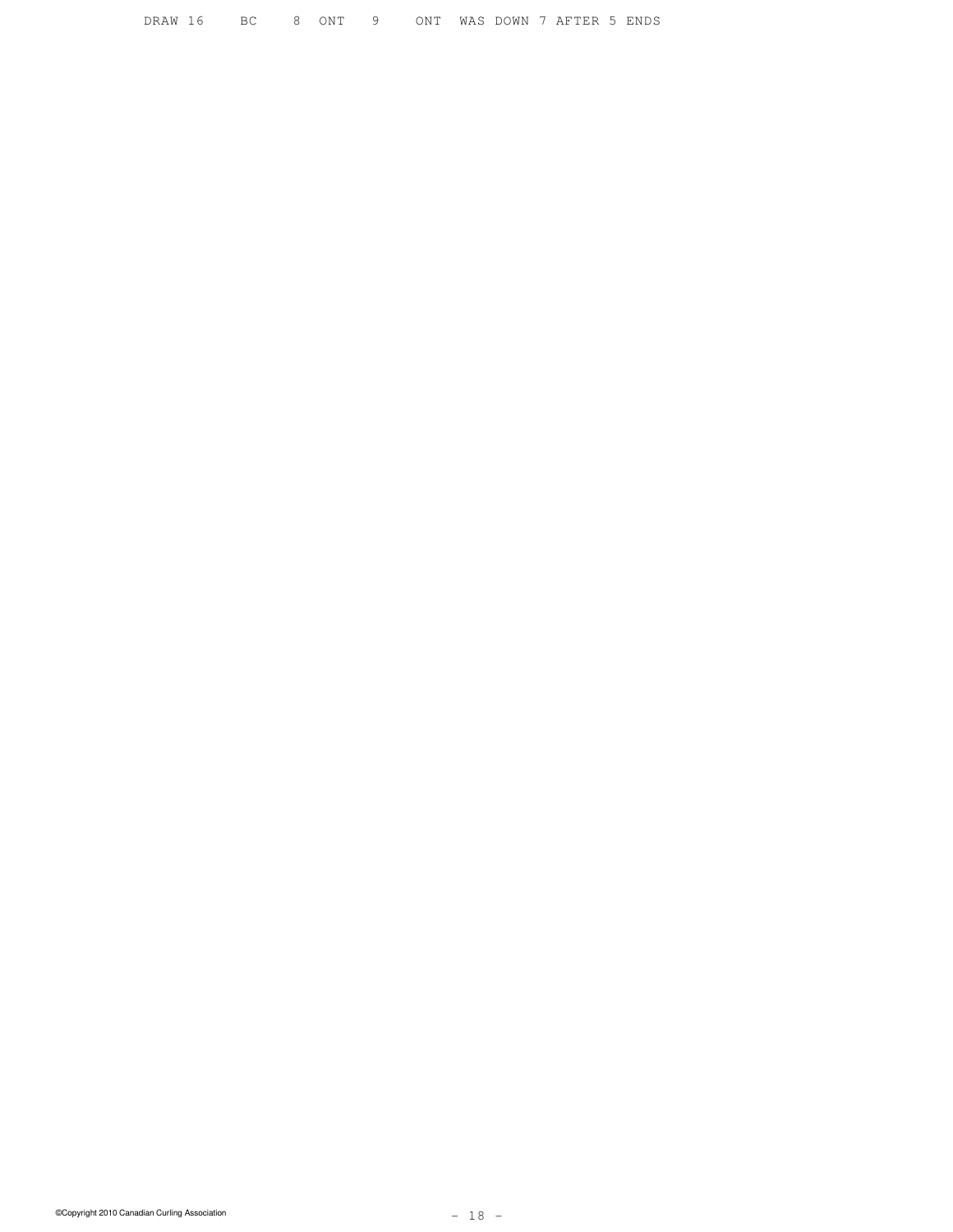## **SCORING RECORDS AFTER 21 DRAWS CONTINUED**

NUMBER OF EXTRA END GAMES: 6

MOST ENDS PLAYED IN ONE GAME: 11

| DRAW    | - 8 - | SASK       |                | 6 OC | 5  |
|---------|-------|------------|----------------|------|----|
| DRAW    |       | <b>PET</b> | $\overline{4}$ | NONT | 6  |
| DRAW    |       | BC -       |                | NS.  | 8  |
| DRAW 10 |       | NWT        |                | BC.  | 11 |
| DRAW 13 |       | OC         |                | NONT | -8 |
| DRAW 16 |       | BC.        | 8              | ONT  | 9  |
|         |       |            |                |      |    |

FEWEST ENDS PLAYED IN ONE GAME: 6

| DRAW <sub>3</sub> |    | BC   | 8  | NB.       | 1             |
|-------------------|----|------|----|-----------|---------------|
| DRAW              | .5 | NB   | 9  | N S       | $\mathcal{L}$ |
| DRAW              |    | NWT  |    | 1 ALTA 11 |               |
| DRAW              |    | MAN  | 9  | ONT       | -2            |
| DRAW              |    | ALTA | -9 | NB        | -2            |
| DRAW 14           |    | BC.  |    | OC.       | 9             |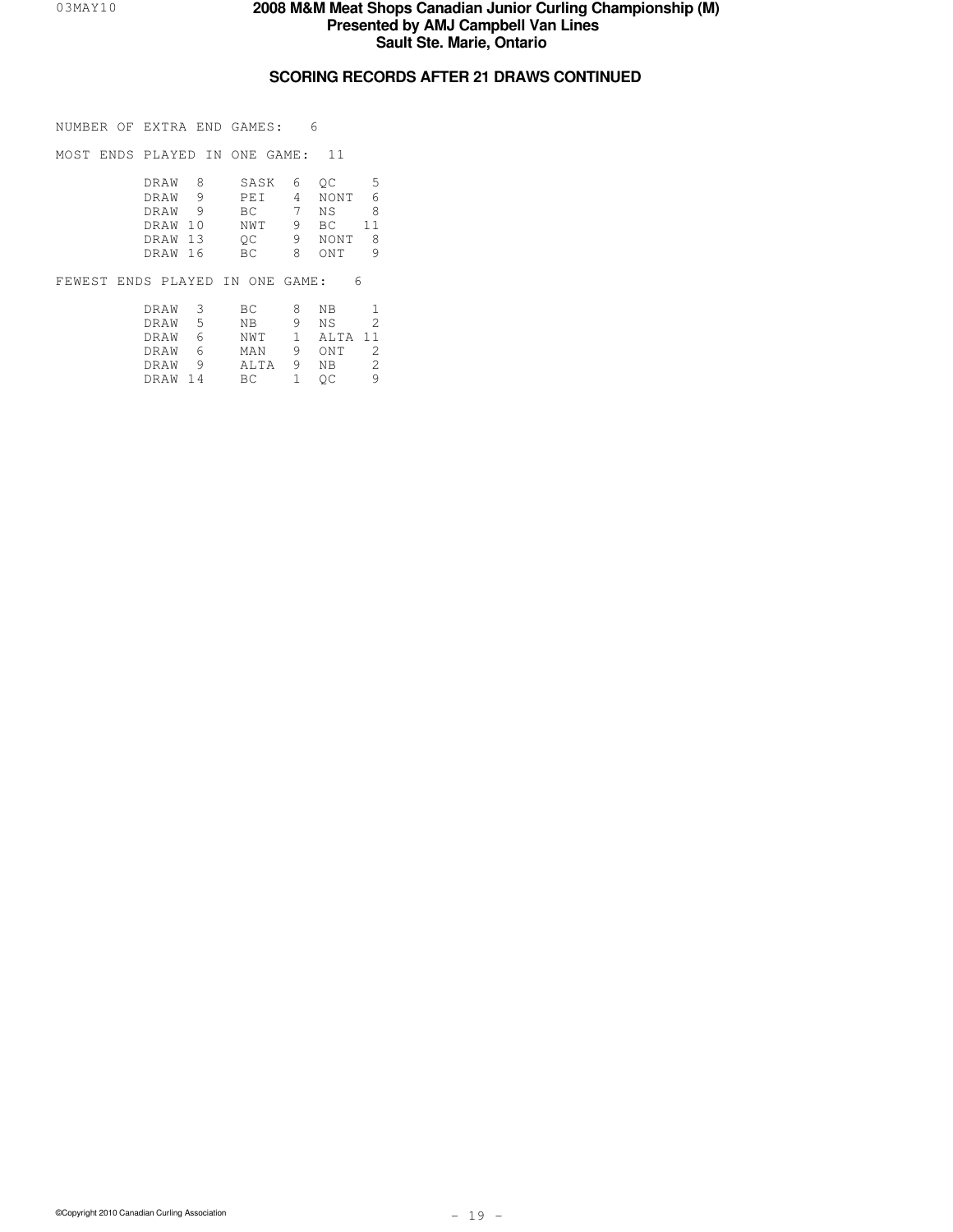## **SCORING AND PERCENTAGES SUMMARY FOR DRAW 1**

| A NWT (Miller)<br>N.Ont (Carr)                                                                                        | 1<br>$*1$<br>$\Omega$              | 2<br>3<br>$\Omega$                      | 3<br>$\circ$<br>3                             | 4<br>$\mathbf{1}$<br>$\Omega$                 | 5<br>$\circ$<br>3               | 6<br>0<br>$\mathbf{1}$        | 7<br>$\mathbf{1}$<br>$\Omega$      | 8<br>0<br>$\mathbf{1}$                                                      | $\mathbf{1}$<br>$\Omega$   | 0<br>$\mathfrak{D}$     | 9 10 TOTAL                                                              | 7<br>10                                    | 07:59<br>10:56 |                       |                                               |                            |
|-----------------------------------------------------------------------------------------------------------------------|------------------------------------|-----------------------------------------|-----------------------------------------------|-----------------------------------------------|---------------------------------|-------------------------------|------------------------------------|-----------------------------------------------------------------------------|----------------------------|-------------------------|-------------------------------------------------------------------------|--------------------------------------------|----------------|-----------------------|-----------------------------------------------|----------------------------|
| NWT (Miller)<br>1 David Aho<br>2 John Murray<br>3 Rob Heimbach<br>4 Colin Miller<br>Team Totals                       |                                    | 20<br>20<br>20<br>2.0                   | #SH PTS PCT<br>61<br>45<br>50<br>49<br>80 205 | 56<br>63<br>61<br>64                          | 76                              |                               |                                    | N.Ont (Carr)<br>1 Mark Adams<br>2 Adam Lamers<br>4 Kory Carr<br>Team Totals |                            |                         |                                                                         | 3 Justin Whitehurst                        |                | 20<br>20<br>20<br>2.0 | #SH PTS PCT<br>65<br>57<br>61<br>48<br>80 231 | 81<br>71<br>76<br>60<br>72 |
| E Manitoba (Peters)<br>Quebec (Dion)                                                                                  | $\overline{1}$<br>$*2$<br>$\Omega$ | 2<br>$\Omega$<br>$\mathcal{D}$          | 3<br>$\circ$<br>$\mathbf{1}$                  | 4<br>$\mathbf{1}$<br>$\Omega$                 | 5<br>$\Omega$<br>$\Omega$       | 6<br>$\mathbf{1}$<br>$\Omega$ | 7<br>$\circ$<br>$\mathcal{L}$      | 8<br>$\circ$<br>$\Omega$                                                    | $\mathbf{1}$<br>$\Omega$   | $\circ$<br>$\mathbf{1}$ | 9 10 TOTAL                                                              | 5<br>6                                     | 10:55<br>15:11 |                       |                                               |                            |
| Manitoba (Peters)<br>1 Stuart Shiells<br>2 Nigel Milnes<br>3 Ian Fordyce<br>4 Kyle Peters<br>Team Totals              |                                    | 20<br>20<br>20<br>20                    | #SH PTS PCT<br>73<br>69<br>73<br>57<br>80 272 | 86<br>91<br>71<br>85                          | 91                              |                               |                                    | 4 William Dion<br>Team Totals                                               |                            |                         | Quebec (Dion)<br>1 Miquel Bernard<br>2 Erik Lachance<br>3 J-M Arsenault |                                            |                | 20<br>20<br>20<br>20  | #SH PTS PCT<br>64<br>61<br>60<br>71<br>80 256 | 80<br>76<br>75<br>89<br>80 |
| G Yukon (Scoffin)<br>B.C. (Wakefield)                                                                                 | 1.<br>$*2$<br>$\Omega$             | 2<br>$\circ$<br>$\mathfrak{D}$          | 3<br>$\circ$<br>$\mathbf{1}$                  | $4\phantom{0}$<br>$\mathbb O$<br>$\mathbf{1}$ | 5<br>$\overline{2}$<br>$\Omega$ | 6<br>$\mathbf{1}$<br>$\Omega$ | 7<br>$\mathbb O$<br>$\overline{4}$ | 8<br>0<br>$\Omega$                                                          | $\overline{c}$<br>$\Omega$ | X<br>X                  | 9 10 TOTAL                                                              | 7<br>8                                     | 06:11<br>02:33 |                       |                                               |                            |
| Yukon (Scoffin)<br>1 Mitchell Young<br>2 Nicholas Koltun<br>3 Will Mahoney<br>4 Thomas Scoffin<br>Team Totals         |                                    | 20<br>20<br>20<br>20                    | #SH PTS PCT<br>55<br>41<br>57<br>51<br>80 204 | 69<br>71<br>64<br>64                          | 51                              |                               |                                    | 2 Paul Cseke<br>4 Chase Martyn<br>Team Totals                               |                            |                         | B.C. (Wakefield)<br>1 Jamie Danbrook                                    | 3 Jay Wakefield (S)                        |                | 19<br>20<br>20<br>19  | #SH PTS PCT<br>57<br>68<br>53<br>56<br>78 234 | 75<br>85<br>66<br>74<br>75 |
| I Saskatchewan (Jones)<br>Nova Scotia (Amero)                                                                         | 1<br>$*2$<br>$\Omega$              | $\mathbf{2}$<br>$\circ$<br>$\mathbf{1}$ | 3<br>2<br>$\Omega$                            | $4\overline{ }$<br>$\circ$<br>$\mathbf{1}$    | 5<br>$\overline{2}$<br>$\Omega$ | 6<br>0<br>$\mathbf{1}$        | 7<br>$\mathbf{1}$<br>$\Omega$      | 8<br>$\mathbf{1}$<br>$\Omega$                                               | $\mathbf{1}$<br>$\Omega$   | X<br>X                  | 9 10 TOTAL                                                              | 9<br>3                                     | 24:25<br>15:40 |                       |                                               |                            |
| Saskatchewan (Jones) #SH PTS PCT<br>1 Dallan Muyres<br>2 DJ Kidby<br>3 Mitch Criton<br>4 Brennen Jones<br>Team Totals |                                    | 16<br>18<br>18<br>18                    | 51<br>51<br>59<br>65<br>70 226                | 80<br>71<br>82<br>81                          | 90                              |                               |                                    | 1 Justin Burns<br>4 Kelsey Amero<br>Team Totals                             |                            |                         | 3 Adrian Anctil                                                         | Nova Scotia (Amero)<br>2 Cameron MacKenzie |                | 18<br>18<br>18<br>18  | #SH PTS PCT<br>48<br>56<br>48<br>36<br>72 188 | 67<br>78<br>67<br>50<br>65 |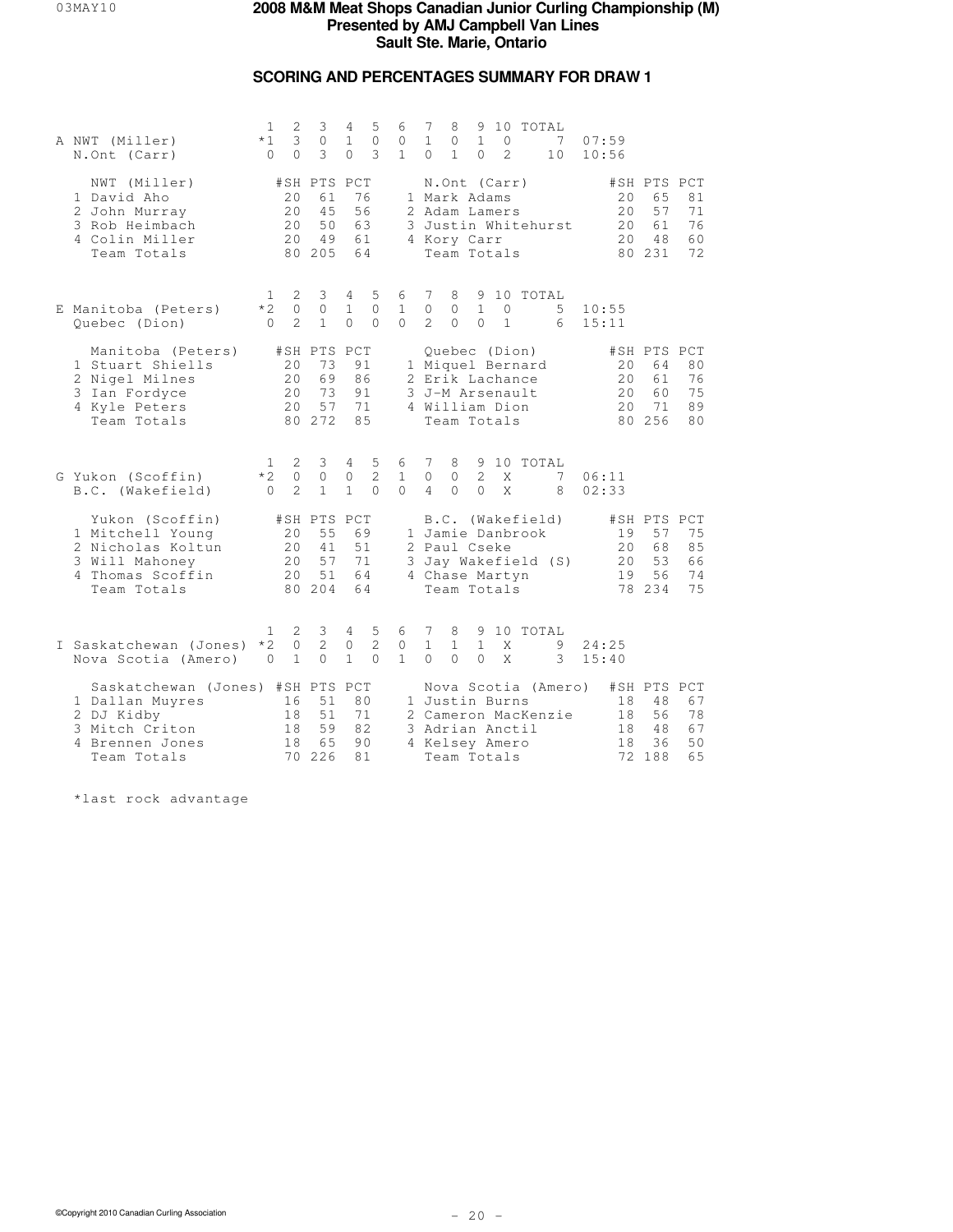## **SCORING AND PERCENTAGES SUMMARY FOR DRAW 2**

| A Ontario (Fanset)<br>P.E.I. (Gallant)                                                                                             | 1<br>$*$ 0<br>$\mathbf{1}$       | 2<br>$\mathbf{1}$<br>$\Omega$       | 3<br>$\circ$<br>3                             | 4<br>$\mathbf{1}$<br>$\Omega$     | 5<br>$\mathbf{1}$<br>$\Omega$ | 6<br>2<br>$\Omega$             | 7<br>$\mathbf{0}$<br>$\mathbf{1}$ | 8<br>$\overline{c}$<br>$\Omega$                                                                 | $\circ$<br>$\mathbf{1}$      | $\mathbf{1}$<br>$\Omega$ | 9 10 TOTAL                                                                   | 8<br>6  | 11:44          | 10:47                 |                                                                     |                            |
|------------------------------------------------------------------------------------------------------------------------------------|----------------------------------|-------------------------------------|-----------------------------------------------|-----------------------------------|-------------------------------|--------------------------------|-----------------------------------|-------------------------------------------------------------------------------------------------|------------------------------|--------------------------|------------------------------------------------------------------------------|---------|----------------|-----------------------|---------------------------------------------------------------------|----------------------------|
| Ontario (Fanset)<br>1 Christopher Jay<br>2 Geoff Chambers<br>3 Craig Van Ymeren<br>4 Travis Fanset<br>Team Totals                  |                                  | 20<br>20<br>20<br>20                | #SH PTS PCT<br>59<br>60<br>63<br>48<br>80 230 | 74<br>75<br>79<br>60<br>72        |                               |                                |                                   | 3 Adam Casey<br>Team Totals                                                                     |                              |                          | P.E.I. (Gallant)<br>1 Alex MacFadyen<br>2 Anson Carmody<br>4 Brett Gallant   |         |                | 20<br>20<br>20<br>20  | #SH PTS PCT<br>62<br>70<br>69<br>56<br>80 257                       | 78<br>88<br>86<br>70<br>80 |
| C NFLD (Thomas)<br>NWT (Miller)                                                                                                    | 1.<br>$*2$<br>$\bigcap$          | 2<br>$\overline{0}$<br>$\mathbf{1}$ | 3<br>$\mathbf{1}$<br>$\Omega$                 | $\overline{4}$<br>$\circ$<br>3    | 5<br>3<br>$\Omega$            | 6<br>$\mathbf{1}$<br>$\cap$    | 7<br>$\circ$<br>$\mathbf{1}$      | 8<br>$\mathbf{2}^{\prime}$<br>$\Omega$                                                          | 9<br>$\circ$<br>$\mathbf{1}$ | X<br>X                   | 10 TOTAL                                                                     | 9<br>6  | 16:19<br>07:40 |                       |                                                                     |                            |
| NFLD (Thomas)<br>1 Andrew Lehr<br>2 Spencer Wicks<br>3 Stephen Ryan<br>4 Colin Thomas<br>Team Totals                               |                                  | 19<br>20<br>20<br>18                | #SH PTS<br>68<br>71<br>61<br>50<br>77 250     | PCT<br>89<br>89<br>76<br>69<br>81 |                               |                                |                                   | NWT (Miller)<br>1 David Aho<br>2 John Murray<br>3 Rob Heimbach<br>4 Colin Miller<br>Team Totals |                              |                          |                                                                              |         |                | 20<br>2.0<br>20<br>18 | #SH PTS PCT<br>65<br>50<br>55<br>50<br>78 220                       | 81<br>63<br>69<br>69<br>71 |
| E N.B. (Rennie)<br>Saskatchewan (Jones) 0                                                                                          | 1<br>$*1$                        | 2<br>$\mathbb O$<br>$\mathbf{1}$    | 3<br>$\overline{2}$<br>$\Omega$               | 4<br>$\circ$<br>3                 | 5<br>$\circ$<br>$\mathcal{L}$ | 6<br>$\circ$<br>$\mathfrak{D}$ | 7<br>$\circ$<br>$\mathfrak{D}$    | 8<br>X<br>$\overline{X}$                                                                        | 9<br>X<br>X                  | X<br>X                   | 10 TOTAL                                                                     | 3<br>10 | 28:52          | 30:22                 |                                                                     |                            |
| N.B. (Rennie)<br>1 Alex Kyle<br>2 Jason Pye<br>3 Chris Sleep<br>4 Jon Rennie<br>Team Totals                                        |                                  | 14<br>14<br>14<br>14                | #SH PTS PCT<br>44<br>28<br>40<br>25<br>56 137 | 79<br>50<br>71<br>45<br>61        |                               |                                |                                   | 2 DJ Kidby<br>3 Mitch Criton<br>Team Totals                                                     |                              |                          | 1 Dallan Muyres<br>4 Brennen Jones                                           |         |                | 14<br>14<br>14<br>14  | Saskatchewan (Jones) #SH PTS PCT<br>43<br>36<br>4.5<br>40<br>56 164 | 77<br>64<br>80<br>71<br>73 |
| I Alberta (Sluchinski)<br>Yukon (Scoffin)                                                                                          | $\mathbf{1}$<br>$*4$<br>$\Omega$ | 2<br>$\circ$<br>$\overline{2}$      | 3<br>$\circ$<br>$\mathbf{1}$                  | 4<br>$\circ$<br>$\mathbf{1}$      | 5<br>3<br>$\Omega$            | 6<br>0<br>$\mathbf{1}$         | 7<br>$\circ$<br>$\mathbf{1}$      | 8<br>$\mathbf{1}$<br>$\Omega$                                                                   | $\circ$<br>$\mathbf{1}$      | $\circ$<br>$\Omega$      | 9 10 TOTAL                                                                   | 8<br>7  | 06:01<br>01:10 |                       |                                                                     |                            |
| Alberta (Sluchinski) #SH PTS PCT<br>1 Tylor Bennett<br>2 Colin Hodgson<br>3 Justin Sluchinski<br>4 Aaron Sluchinski<br>Team Totals |                                  | 20<br>20<br>20<br>2.0               | 57<br>55<br>61<br>54<br>80 227                | 71<br>69<br>76<br>68<br>71        |                               |                                |                                   | 3 Will Mahoney<br>Team Totals                                                                   |                              |                          | Yukon (Scoffin)<br>1 Mitchell Young<br>2 Nicholas Koltun<br>4 Thomas Scoffin |         |                | 20<br>20<br>20<br>20  | #SH PTS PCT<br>65<br>47<br>54<br>50<br>80 216                       | 81<br>59<br>68<br>63<br>68 |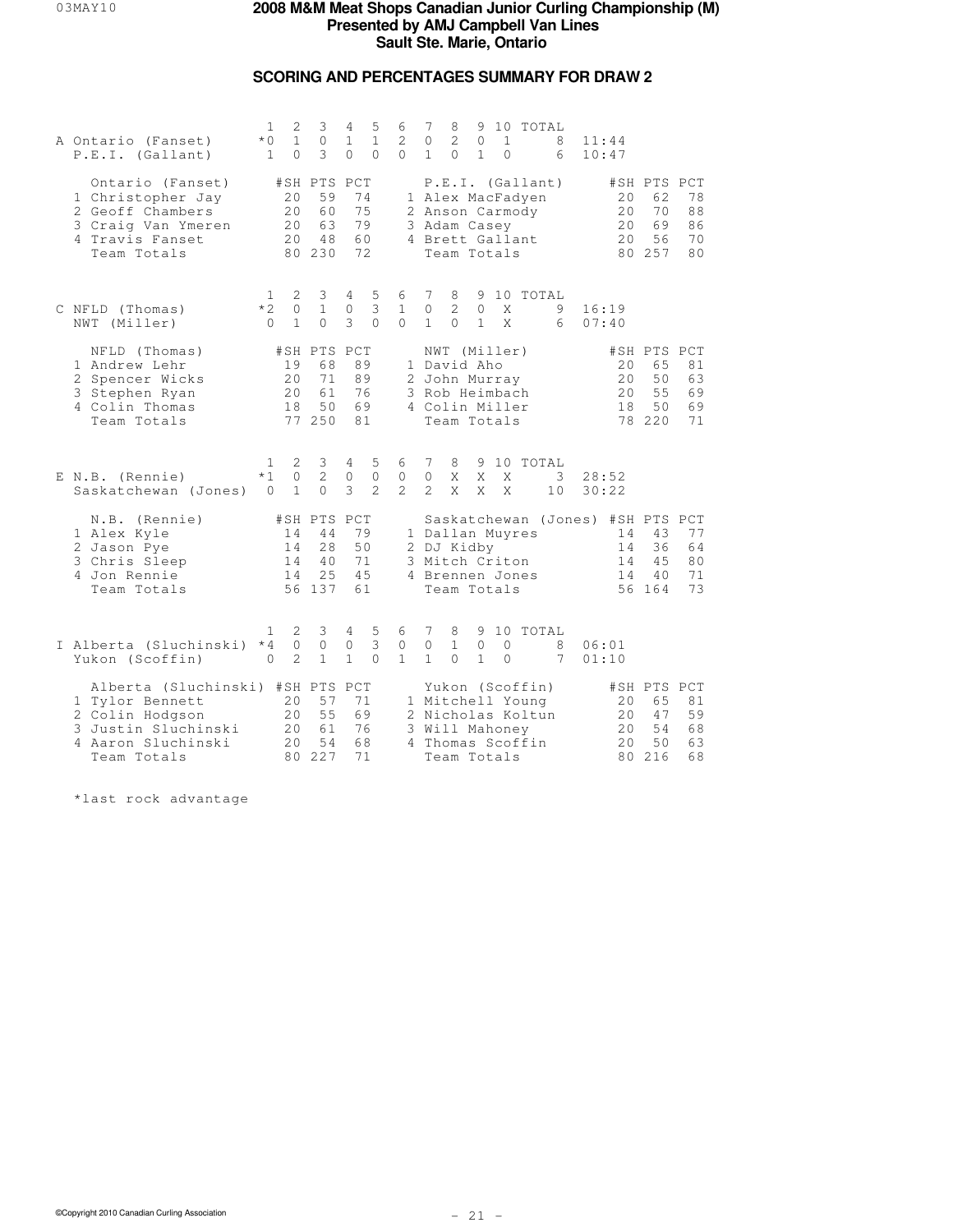## **SCORING AND PERCENTAGES SUMMARY FOR DRAW 3**

| B Nova Scotia (Amero)<br>Manitoba (Peters)                                                                                   | 1<br>2<br>$*3$<br>$\circ$<br>3<br>0                         | 3<br>$\mathbf{1}$<br>$\circ$                  | 4<br>5<br>$\mathbf{1}$<br>$\circ$<br>2<br>$\circ$      | 6<br>0<br>2                    | 7<br>9 10 TOTAL<br>8<br>$\circ$<br>$\mathbf{1}$<br>$\mathbf{0}$<br>Χ<br>6<br>14:11<br>2<br>$\mathbf{1}$<br>Χ<br>$\mathbf{0}$<br>10<br>15:30                                                                                |
|------------------------------------------------------------------------------------------------------------------------------|-------------------------------------------------------------|-----------------------------------------------|--------------------------------------------------------|--------------------------------|----------------------------------------------------------------------------------------------------------------------------------------------------------------------------------------------------------------------------|
| Nova Scotia (Amero) #SH PTS PCT<br>1 Justin Burns<br>2 Cameron MacKenzie<br>3 Adrian Anctil<br>4 Kelsey Amero<br>Team Totals | 18<br>18<br>18                                              | 47<br>33<br>32<br>18 35<br>72 147             | 65<br>46<br>44<br>49<br>51                             |                                | Manitoba (Peters)<br>#SH PTS PCT<br>1 Stuart Shiells<br>63<br>16<br>40<br>2 Nigel Milnes<br>18<br>39<br>54<br>3 Ian Fordyce<br>18<br>46<br>64<br>4 Kyle Peters<br>61<br>18<br>44<br>70 169<br>60<br>Team Totals            |
| D N.Ont (Carr)<br>Alberta (Sluchinski) 0                                                                                     | 2<br>1<br>$*4$<br>2<br>0                                    | 3<br>0<br>$\mathbf{1}$                        | $4 -$<br>5<br>$\circ$<br>$\mathbf{1}$<br>2<br>0        | 6<br>0<br>$\mathbf{1}$         | 7<br>9 10 TOTAL<br>8<br>0<br>0<br>$\mathbf{1}$<br>$\circ$<br>8<br>10:25<br>$\mathbf{1}$<br>3<br>$\mathbf{1}$<br>9<br>16:51<br>$\Omega$                                                                                     |
| N.Ont (Carr)<br>1 Mark Adams<br>2 Adam Lamers<br>3 Justin Whitehurst<br>4 Kory Carr<br>Team Totals                           | 20<br>20<br>20<br>20                                        | #SH PTS PCT<br>70<br>71<br>67<br>48<br>80 256 | 88<br>89<br>84<br>60<br>80                             |                                | Alberta (Sluchinski) #SH PTS PCT<br>1 Tylor Bennett<br>20<br>61<br>76<br>20<br>70<br>88<br>2 Colin Hodgson<br>3 Justin Sluchinski<br>20<br>62<br>78<br>4 Aaron Sluchinski<br>54<br>71<br>19<br>Team Totals<br>79 247<br>78 |
| F P.E.I. (Gallant)<br>NFLD (Thomas)                                                                                          | 2<br>1<br>$*2$<br>$\circ$<br>$\mathbf{1}$<br>$\overline{0}$ | 3<br>0<br>0                                   | 4<br>5<br>2<br>$\mathbf{1}$<br>$\circ$<br>$\mathbf{0}$ | 6<br>$\circ$<br>$\mathbf{1}$   | 9 10 TOTAL<br>7<br>8<br>$\mathbf{1}$<br>$\mathbf{1}$<br>X<br>7<br>$\circ$<br>13:29<br>$\circ$<br>$\mathbf{1}$<br>$\circ$<br>X<br>3<br>06:52                                                                                |
| P.E.I. (Gallant)<br>1 Alex MacFadyen<br>2 Anson Carmody<br>3 Adam Casey<br>4 Brett Gallant<br>Team Totals                    | #SH PTS PCT<br>18<br>20<br>20<br>19                         | 55<br>64<br>47<br>62<br>77 228                | 76<br>80<br>59<br>82<br>74                             |                                | NFLD (Thomas)<br>#SH PTS PCT<br>1 Andrew Lehr<br>20<br>70<br>88<br>76<br>2 Spencer Wicks<br>20<br>61<br>59<br>3 Stephen Ryan<br>20<br>74<br>18<br>40<br>56<br>4 Colin Thomas<br>Team Totals<br>78 230<br>74                |
| H Quebec (Dion)<br>Ontario (Fanset)                                                                                          | 2<br>1<br>$\star$ 0<br>0<br>$\mathbf{1}$<br>$\mathbf{1}$    | 3<br>0<br>$\mathbf{1}$                        | $4 -$<br>5<br>0<br>$\mathbf{1}$<br>2<br>$\circ$        | 6<br>$\circ$<br>$\overline{2}$ | 7<br>8<br>9 10 TOTAL<br>2<br>$\mathbf{1}$<br>X<br>12:00<br>X<br>4<br>$\Omega$<br>$\Omega$<br>X<br>X<br>7<br>17:56                                                                                                          |
| Quebec (Dion)<br>1 Miquel Bernard<br>2 Erik Lachance<br>3 J-M Arsenault<br>4 William Dion<br>Team Totals                     | 18 61<br>18<br>18<br>18                                     | 45<br>39<br>24<br>72 169                      | #SH PTS PCT<br>85<br>63<br>54<br>33<br>59              |                                | Ontario (Fanset)<br>#SH PTS PCT<br>1 Christopher Jay<br>16<br>47<br>73<br>2 Geoff Chambers<br>61<br>85<br>18<br>3 Craig Van Ymeren<br>53<br>74<br>18<br>57<br>4 Travis Fanset<br>17<br>39<br>69 200<br>Team Totals<br>72   |
| J B.C. (Wakefield)<br>N.B. (Rennie)                                                                                          | 2<br>1<br>$*1$<br>0<br>$\mathbf{1}$<br>$\circ$              | 3<br>3<br>$\circ$                             | 5<br>4<br>2<br>1<br>$\circ$<br>$\mathbf{0}$            | 6<br>$\mathbf{1}$<br>$\circ$   | $7\phantom{.0}$<br>8<br>9 10 TOTAL<br>X<br>X<br>X<br>Χ<br>8<br>30:32<br>X<br>X<br>X<br>X<br>$\mathbf{1}$<br>30:53                                                                                                          |
| B.C. (Wakefield)<br>1 Jamie Danbrook<br>2 Paul Cseke<br>3 Jay Wakefield (S)<br>4 Chase Martyn<br>Team Totals                 | #SH PTS PCT<br>11<br>11<br>12<br>12                         | 34<br>27<br>27<br>42<br>46 130                | 77<br>61<br>56<br>88<br>71                             |                                | #SH PTS PCT<br>N.B. (Rennie)<br>33<br>69<br>1 Alex Kyle<br>12<br>12<br>35<br>2 Jason Pye<br>17<br>12<br>25<br>3 Chris Sleep<br>52<br>12<br>21<br>44<br>4 Jon Rennie<br>48<br>96<br>50<br>Team Totals                       |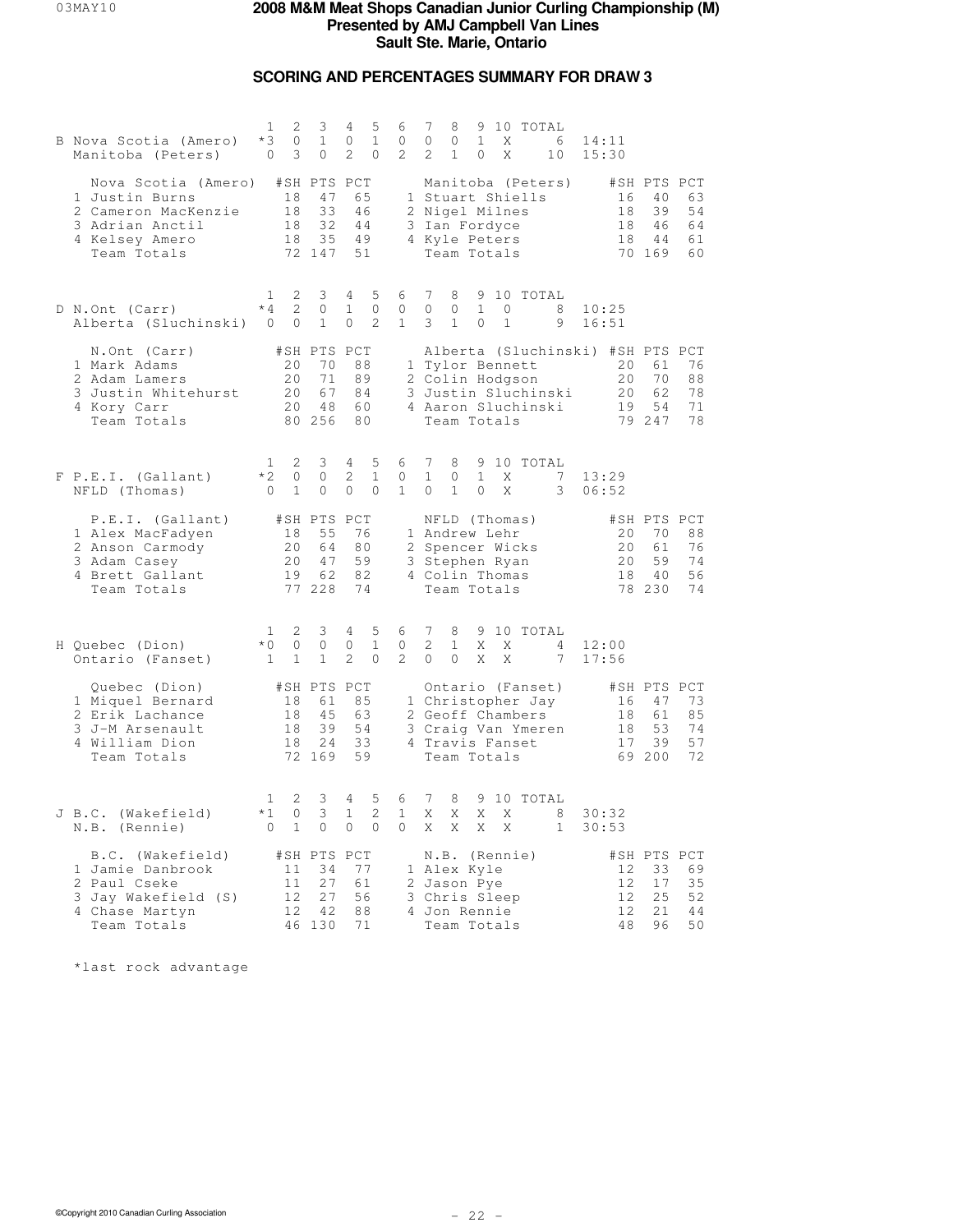## **SCORING AND PERCENTAGES SUMMARY FOR DRAW 4**

| A Saskatchewan (Jones)<br>Manitoba (Peters)                                                                                        | 2<br>1<br>$*2$<br>$\circ$<br>$\circ$<br>0                   | 3<br>$\circ$<br>2                             | 4<br>5<br>$\mathbf{1}$<br>$\circ$<br>3<br>0                    | 6<br>$\mathbf{1}$<br>0        | 7<br>9 10 TOTAL<br>8<br>$\mathbf{1}$<br>5<br>$\circ$<br>$\mathbf{0}$<br>X<br>$\overline{2}$<br>0<br>$\mathbf{1}$<br>X<br>8           | 11:02<br>07:56                                                                                       |
|------------------------------------------------------------------------------------------------------------------------------------|-------------------------------------------------------------|-----------------------------------------------|----------------------------------------------------------------|-------------------------------|--------------------------------------------------------------------------------------------------------------------------------------|------------------------------------------------------------------------------------------------------|
| Saskatchewan (Jones) #SH PTS PCT<br>1 Dallan Muyres<br>2 DJ Kidby<br>3 Mitch Criton<br>4 Brennen Jones<br>Team Totals              | 20<br>20<br>20<br>19                                        | 67<br>51<br>75<br>52<br>79 245                | 84<br>64<br>94<br>68<br>78                                     |                               | Manitoba (Peters)<br>1 Stuart Shiells<br>2 Nigel Milnes<br>3 Ian Fordyce<br>4 Kyle Peters<br>Team Totals                             | #SH PTS PCT<br>88<br>18<br>63<br>20<br>53<br>66<br>20<br>78<br>98<br>19<br>68<br>89<br>77 262<br>85  |
| C Ouebec (Dion)<br>P.E.I. (Gallant)                                                                                                | 2<br>1<br>$*$ 0<br>2<br>$\circ$<br>$\circ$                  | 3<br>$\mathbf{1}$<br>$\circ$                  | 4<br>5<br>$\circ$<br>$\mathbf{1}$<br>$\overline{c}$<br>$\circ$ | 6<br>$\mathbf{1}$<br>0        | 7<br>8<br>9 10 TOTAL<br>$\circ$<br>$\overline{4}$<br>9<br>0<br>Χ<br>$\overline{2}$<br>5<br>$\mathbf{1}$<br>X<br>0                    | 13:58<br>09:07                                                                                       |
| Quebec (Dion)<br>1 Miquel Bernard<br>2 Erik Lachance<br>3 J-M Arsenault<br>4 William Dion<br>Team Totals                           | 18<br>20<br>20<br>17                                        | #SH PTS PCT<br>48<br>55<br>62<br>42<br>75 207 | 67<br>69<br>78<br>62<br>69                                     |                               | P.E.I. (Gallant)<br>1 Alex MacFadyen<br>2 Anson Carmody<br>3 Adam Casey<br>4 Brett Gallant<br>Team Totals                            | #SH PTS PCT<br>85<br>20<br>68<br>20<br>60<br>75<br>19<br>51<br>67<br>18<br>56<br>4 O<br>77 219<br>71 |
| E N.Ont (Carr)<br>Yukon (Scoffin)                                                                                                  | 2<br>1<br>$*1$<br>$\circ$<br>$\mathbf{1}$<br>$\overline{0}$ | 3<br>$\mathbf{1}$<br>$\circ$                  | 4<br>5<br>$\mathbf{1}$<br>1<br>$\Omega$<br>0                   | 6<br>$\mathbf{1}$<br>0        | 7<br>8<br>9 10 TOTAL<br>$\mathbf 1$<br>$\mathbf{1}$<br>X<br>7<br>0<br>$\mathbf{1}$<br>$\Omega$<br>X<br>2<br>$\Omega$                 | 15:32<br>08:40                                                                                       |
| N.Ont (Carr)<br>1 Mark Adams<br>2 Adam Lamers<br>3 Justin Whitehurst<br>4 Kory Carr<br>Team Totals                                 | 18<br>18<br>18<br>18                                        | #SH PTS PCT<br>56<br>55<br>52<br>64<br>72 227 | 78<br>76<br>72<br>89<br>79                                     |                               | Yukon (Scoffin)<br>1 Mitchell Young<br>2 Nicholas Koltun<br>3 Will Mahoney<br>4 Thomas Scoffin<br>Team Totals                        | #SH PTS PCT<br>18<br>56<br>78<br>18<br>41<br>57<br>42<br>58<br>18<br>51<br>71<br>18<br>72 190<br>66  |
| H Alberta (Sluchinski)<br>B.C. (Wakefield)                                                                                         | 2<br>1<br>$*2$<br>0<br>2<br>$\circ$                         | 3<br>$\circ$<br>$\mathbf{1}$                  | 4<br>5<br>$\circ$<br>0<br>$\circ$<br>$\Omega$                  | 6<br>0<br>$\mathbf{1}$        | 7<br>8<br>9 10 TOTAL<br>2<br>$\mathbf{1}$<br>0<br>$\mathbf{0}$<br>5<br>$\Omega$<br>$\mathbf{1}$<br>$\mathbf{1}$<br>$\mathbf{0}$<br>6 | 05:24<br>03:38                                                                                       |
| Alberta (Sluchinski) #SH PTS PCT<br>1 Tylor Bennett<br>2 Colin Hodgson<br>3 Justin Sluchinski<br>4 Aaron Sluchinski<br>Team Totals | 20<br>20<br>20<br>20 <sub>o</sub>                           | 56<br>44<br>51<br>54<br>80 205                | 70<br>55<br>64<br>68<br>64                                     |                               | B.C. (Wakefield)<br>1 Jamie Danbrook<br>2 Paul Cseke<br>3 Jay Wakefield (S)<br>4 Chase Martyn<br>Team Totals                         | #SH PTS PCT<br>20<br>68<br>85<br>20<br>61<br>76<br>79<br>20<br>63<br>19<br>49<br>64<br>79 241<br>76  |
| J Ontario (Fanset)<br>NFLD (Thomas)                                                                                                | 2<br>1<br>$*0$<br>$\mathbf{1}$<br>$\circ$<br>$\mathbf{1}$   | 3<br>3<br>$\circ$                             | 5<br>4<br>$\mathbf{1}$<br>0<br>$\mathbf{1}$<br>$\mathbf{0}$    | 6<br>$\mathbf{1}$<br>$\Omega$ | 7<br>8<br>9 10 TOTAL<br>2<br>2<br>$\circ$<br>X<br>10<br>$\Omega$<br>$\circ$<br>$\circ$<br>X<br>2                                     | 19:11<br>13:36                                                                                       |
| Ontario (Fanset)<br>1 Christopher Jay<br>2 Geoff Chambers<br>3 Craig Van Ymeren<br>4 Travis Fanset<br>Team Totals                  | 14<br>18<br>18<br>18                                        | #SH PTS PCT<br>48<br>54<br>57<br>49<br>68 208 | 86<br>75<br>79<br>68<br>76                                     |                               | NFLD (Thomas)<br>1 Andrew Lehr<br>2 Spencer Wicks<br>3 Stephen Ryan<br>4 Colin Thomas<br>Team Totals                                 | #SH PTS PCT<br>18<br>59<br>82<br>18<br>51<br>71<br>18<br>43<br>60<br>17<br>36<br>53<br>71 189<br>67  |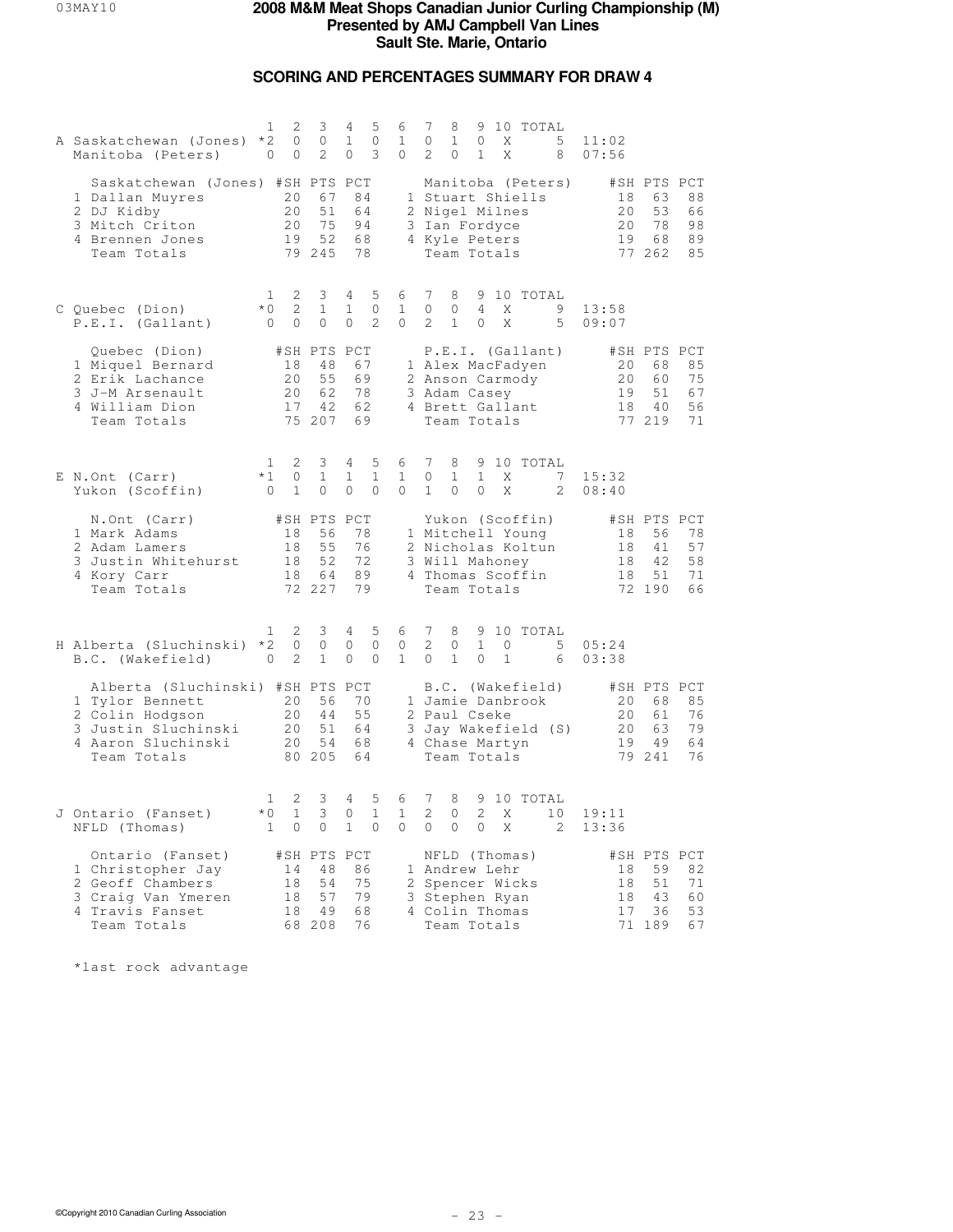## **SCORING AND PERCENTAGES SUMMARY FOR DRAW 5**

| D N.B. (Rennie)<br>Nova Scotia (Amero)                                                                       | $\mathbf{1}$<br>$*2$<br>$\Omega$ | 2<br>$\circ$<br>$\mathbf{1}$                                  | 3<br>$\mathbf{1}$<br>$\Omega$                 | 4<br>2<br>$\Omega$       | 5<br>$\overline{4}$<br>$\bigcap$      | 6<br>$\circledcirc$<br>$\mathbf{1}$ | 7<br>X<br>$X -$                              | 8<br>X<br>X                  | 9<br>X<br>X                    | 10<br>X<br>$\mathsf{X}$                                                          | TOTAL<br>$\mathcal{L}$                     | 9 | 35:33<br>31:44                            |                                             |                            |
|--------------------------------------------------------------------------------------------------------------|----------------------------------|---------------------------------------------------------------|-----------------------------------------------|--------------------------|---------------------------------------|-------------------------------------|----------------------------------------------|------------------------------|--------------------------------|----------------------------------------------------------------------------------|--------------------------------------------|---|-------------------------------------------|---------------------------------------------|----------------------------|
| N.B. (Rennie)<br>1 Alex Kyle<br>2 Jason Pye<br>3 Chris Sleep<br>4 Jon Rennie<br>Team Totals                  |                                  | 10<br>$12 \overline{ }$<br>12 <sup>7</sup><br>12 <sup>7</sup> | #SH PTS PCT<br>28<br>30<br>39<br>43<br>46 140 | 63<br>81<br>90<br>76     | 70                                    |                                     |                                              |                              |                                | 1 Justin Burns<br>3 Adrian Anctil<br>4 Kelsey Amero<br>Team Totals               | Nova Scotia (Amero)<br>2 Cameron MacKenzie |   | 12.<br>12<br>12 <sup>°</sup><br>12.<br>48 | #SH PTS PCT<br>30<br>24<br>32<br>23<br>109  | 63<br>50<br>67<br>48<br>57 |
| E B.C. (Wakefield)<br>Saskatchewan (Jones)                                                                   | 1<br>$*$ 0<br>$\overline{1}$     | 2<br>$\mathbf{1}$<br>$\bigcap$                                | 3<br>$\circ$<br>$\mathcal{L}$                 | 4<br>2<br>$\Omega$       | 5<br>$1\,$<br>$\bigcap$               | 6<br>$\mathbb O$<br>$\mathfrak{D}$  | - 7<br>$\ensuremath{\mathsf{3}}$<br>$\Omega$ | 8<br>$\circ$<br>$\mathbf{1}$ | $\circledcirc$<br>$\mathbf{1}$ | $\circ$<br>$\overline{1}$                                                        | 9 10 TOTAL<br>7<br>9                       |   | 01:39<br>02:40                            |                                             |                            |
| B.C. (Wakefield)<br>1 Jamie Danbrook<br>2 Paul Cseke<br>3 Jay Wakefield (S)<br>4 Chase Martyn<br>Team Totals |                                  | 20<br>20 <sub>o</sub><br>20<br>2.0                            | #SH PTS PCT<br>62<br>56<br>51<br>37<br>80 206 | 64<br>46<br>64           | 78<br>70                              |                                     |                                              | 2 DJ Kidby                   |                                | 1 Dallan Muyres<br>3 Mitch Criton<br>4 Brennen Jones<br>Team Totals              | Saskatchewan (Jones) #SH PTS PCT           |   | 20<br>20<br>20<br>2.0                     | 63<br>54<br>54<br>33<br>80 204              | 79<br>68<br>68<br>41<br>64 |
| I P.E.I. (Gallant)<br>NWT (Miller)                                                                           | $\mathbf{1}$<br>$*2$<br>$\cap$   | $\overline{2}$<br>$\mathbf{1}$<br>$\bigcap$                   | $3 \quad 4$<br>$\circ$<br>$\mathbf{1}$        | $\mathbf{1}$<br>$\Omega$ | 5<br>$\overline{0}$<br>$\mathfrak{D}$ | 6 7<br>$\circledcirc$<br>$\cap$     | $\overline{1}$<br>$\Omega$                   | $\circ$<br>$\mathbf{1}$      | $\overline{3}$<br>$\Omega$     | $\mathbf{X}$<br>$\mathsf{X}$                                                     | 8 9 10 TOTAL<br>8<br>$\overline{4}$        |   | 14:03<br>09:51                            |                                             |                            |
| P.E.I. (Gallant)<br>1 Alex MacFadyen<br>2 Anson Carmody<br>3 Adam Casey<br>4 Brett Gallant<br>Team Totals    |                                  | 18<br>20<br>20<br>18                                          | #SH PTS PCT<br>51<br>51<br>52<br>53<br>76 207 | 71<br>64<br>65<br>68     | 74                                    |                                     |                                              | 1 David Aho                  |                                | NWT (Miller)<br>2 John Murray<br>3 Rob Heimbach<br>4 Colin Miller<br>Team Totals |                                            |   | 20<br>20<br>19<br>18<br>77                | #SH PTS PCT<br>45<br>49<br>38<br>42.<br>174 | 56<br>61<br>50<br>58<br>56 |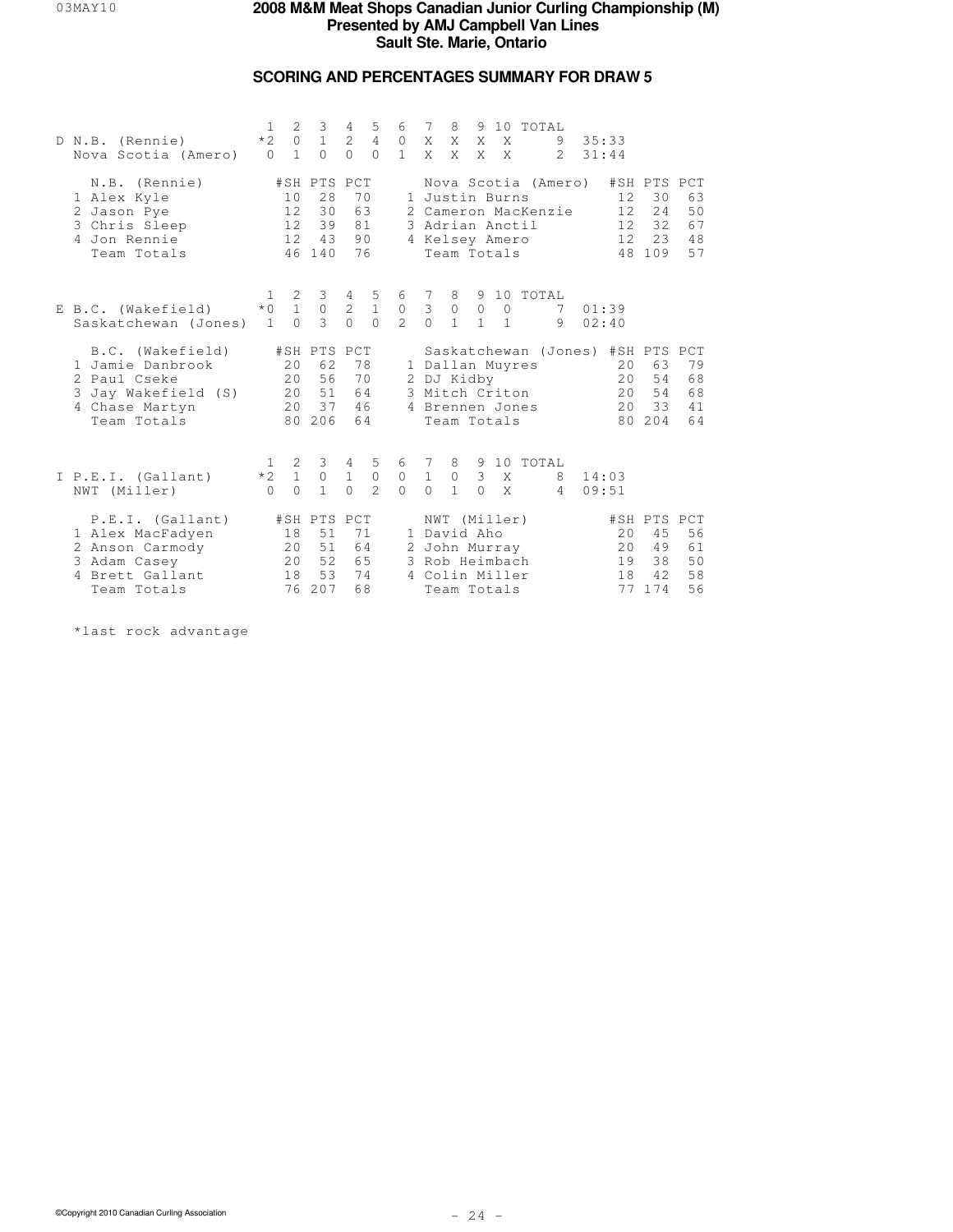## **SCORING AND PERCENTAGES SUMMARY FOR DRAW 6**

| B NWT (Miller)<br>Alberta (Sluchinski) 1                                                                                     | 1<br>2<br>$*$ 0<br>$\mathbf{1}$<br>0                             | 3<br>$\circ$<br>3                             | 5<br>4<br>$\mathbf{0}$<br>0<br>$\overline{2}$<br>$\mathbf{1}$ | 6<br>$\mathbf{0}$<br>$\overline{4}$ | 7<br>9 10 TOTAL<br>8<br>Χ<br>Χ<br>Χ<br>Χ<br>$\mathbf{1}$<br>30:04<br>X<br>X<br>X<br>37:39<br>Χ<br>11                                                                                                                                                 |
|------------------------------------------------------------------------------------------------------------------------------|------------------------------------------------------------------|-----------------------------------------------|---------------------------------------------------------------|-------------------------------------|------------------------------------------------------------------------------------------------------------------------------------------------------------------------------------------------------------------------------------------------------|
| NWT (Miller)<br>1 David Aho<br>2 John Murray<br>3 Rob Heimbach<br>4 Colin Miller<br>Team Totals                              | 12<br>12<br>12<br>12 <sup>°</sup><br>48                          | #SH PTS PCT<br>31<br>25<br>23<br>19<br>98     | 65<br>52<br>48<br>40<br>51                                    |                                     | Alberta (Sluchinski) #SH PTS PCT<br>69<br>1 Tylor Bennett<br>12<br>33<br>2 Colin Hodgson<br>12 <sup>°</sup><br>28<br>58<br>3 Justin Sluchinski<br>19<br>12<br>40<br>4 Aaron Sluchinski<br>41<br>12 <sup>°</sup><br>85<br>48 121<br>Team Totals<br>63 |
| C Manitoba (Peters)<br>Ontario (Fanset)                                                                                      | 2<br>$\mathbf{1}$<br>$*4$<br>0<br>$\overline{0}$<br>$\mathbf{1}$ | 3<br>2<br>$\circ$                             | $\overline{4}$<br>5<br>3<br>0<br>$\mathbf{1}$<br>$\mathbf{0}$ | 6<br>0<br>0                         | $7\phantom{.0}$<br>9 10 TOTAL<br>8<br>Χ<br>Χ<br>Χ<br>Χ<br>9<br>33:04<br>X<br>X<br>X<br>X<br>2<br>32:02                                                                                                                                               |
| Manitoba (Peters)<br>1 Stuart Shiells<br>2 Nigel Milnes<br>3 Ian Fordyce<br>4 Kyle Peters<br>Team Totals                     | 12<br>12<br>12<br>12                                             | #SH PTS PCT<br>42<br>38<br>41<br>43<br>48 164 | 88<br>79<br>85<br>90<br>85                                    |                                     | Ontario (Fanset)<br>#SH PTS PCT<br>1 Christopher Jay<br>12<br>45<br>94<br>2 Geoff Chambers<br>33<br>69<br>12<br>3 Craig Van Ymeren<br>12<br>36<br>75<br>4 Travis Fanset<br>12<br>30<br>63<br>Team Totals<br>48 144<br>75                             |
| F Nova Scotia (Amero)<br>Quebec (Dion)                                                                                       | 2<br>$\mathbf{1}$<br>$\circ$<br>$*0$<br>$\mathbf{1}$<br>0        | 3<br>$\circ$<br>2                             | 5<br>4<br>$\mathbf{1}$<br>$\circ$<br>2<br>0                   | 6<br>0<br>$\mathbf{1}$              | 7<br>9 10 TOTAL<br>8<br>$\circ$<br>X<br>27:21<br>X<br>X<br>$\mathbf{1}$<br>2<br>X<br>X<br>X<br>8<br>30:12                                                                                                                                            |
| Nova Scotia (Amero) #SH PTS PCT<br>1 Justin Burns<br>2 Cameron MacKenzie<br>3 Adrian Anctil<br>4 Kelsey Amero<br>Team Totals | 14<br>14<br>14<br>13                                             | 33<br>34<br>28<br>19<br>55 114                | 59<br>61<br>50<br>37<br>52                                    |                                     | Quebec (Dion)<br>#SH PTS PCT<br>1 Miquel Bernard<br>14<br>34<br>61<br>73<br>2 Erik Lachance<br>14<br>41<br>3 J-M Arsenault<br>14<br>47<br>84<br>70<br>4 William Dion<br>14<br>39<br>Team Totals<br>56 161<br>72                                      |
| H NFLD (Thomas)<br>N.Ont (Carr)                                                                                              | 2<br>1<br>$*1$<br>0<br>$\mathbf{1}$<br>$\bigcirc$                | 3<br>$\circ$<br>$\circ$                       | 5<br>4<br>0<br>$\mathbf{1}$<br>3<br>$\Omega$                  | 6<br>$\circ$<br>$\overline{2}$      | 7<br>8<br>9 10 TOTAL<br>2<br>3<br>$\circ$<br>$\circ$<br>7<br>10:05<br>2<br>$\Omega$<br>$\Omega$<br>2<br>10<br>09:53                                                                                                                                  |
| NFLD (Thomas)<br>1 Andrew Lehr<br>2 Spencer Wicks<br>3 Stephen Ryan<br>4 Colin Thomas<br>Team Totals                         | 20<br>20<br>20<br>19                                             | #SH PTS PCT<br>56<br>56<br>42<br>52<br>79 206 | 70<br>70<br>53<br>68<br>65                                    |                                     | #SH PTS PCT<br>N.Ont (Carr)<br>55<br>1 Mark Adams<br>20<br>69<br>20<br>55<br>69<br>2 Adam Lamers<br>3 Justin Whitehurst<br>52<br>20<br>65<br>4 Kory Carr<br>20<br>60<br>75<br>80 222<br>Team Totals<br>69                                            |
| I Yukon (Scoffin)<br>N.B. (Rennie)                                                                                           | 2<br>1<br>$*$ 0<br>0<br>3<br>$\mathbf{1}$                        | 3<br>$\mathbf{1}$<br>$\circ$                  | 4<br>5<br>$\overline{4}$<br>0<br>$\mathbf{1}$<br>$\mathbf{0}$ | 6<br>0<br>$\mathbf{1}$              | 7<br>8<br>9 10 TOTAL<br>$\mathbf{1}$<br>$\Omega$<br>$\Omega$<br>2.<br>8<br>03:59<br>$\circ$<br>0<br>$\mathbf{1}$<br>$\circ$<br>7<br>14:08                                                                                                            |
| Yukon (Scoffin)<br>1 Mitchell Young<br>2 Nicholas Koltun<br>3 Will Mahoney<br>4 Thomas Scoffin<br>Team Totals                | #SH PTS PCT<br>20<br>20<br>20<br>19                              | 56<br>40<br>39<br>53<br>79 188                | 70<br>50<br>49<br>70<br>59                                    |                                     | #SH PTS PCT<br>N.B. (Rennie)<br>20<br>55<br>69<br>1 Alex Kyle<br>20<br>2 Jason Pye<br>44<br>55<br>3 Chris Sleep<br>20<br>34<br>43<br>4 Jon Rennie<br>19<br>42<br>55<br>79 175<br>Team Totals<br>55                                                   |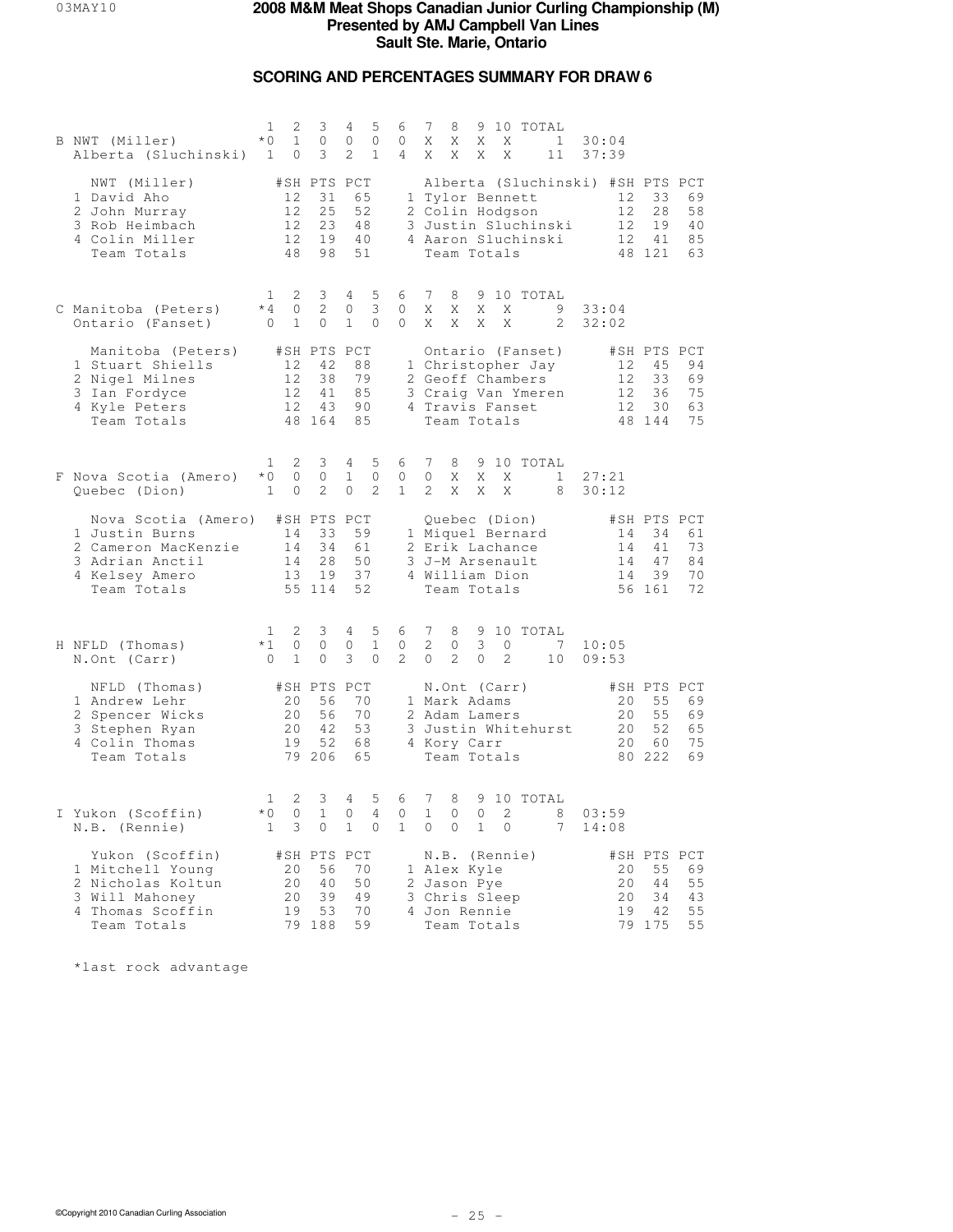## **SCORING AND PERCENTAGES SUMMARY FOR DRAW 7**

| B Yukon (Scoffin)<br>Saskatchewan (Jones)                                                                         | $\mathbf{1}$<br>$*$ 0<br>3 | 2<br>$\circ$<br>$\Omega$        | 3<br>$\mathbf{1}$<br>$\Omega$                 | 4<br>$\mathbb O$<br>3         | 5<br>$\mathbf{1}$<br>$\Omega$     | 6<br>0<br>$\mathbf{1}$            | 7<br>$\circ$<br>$\mathcal{L}$   | 8<br>X<br>X                                                                                     | X<br>X                     | X<br>$\mathsf{X}$        | 9 10 TOTAL                            | 2<br>9              | 20:16<br>30:39                                           |                                               |                            |
|-------------------------------------------------------------------------------------------------------------------|----------------------------|---------------------------------|-----------------------------------------------|-------------------------------|-----------------------------------|-----------------------------------|---------------------------------|-------------------------------------------------------------------------------------------------|----------------------------|--------------------------|---------------------------------------|---------------------|----------------------------------------------------------|-----------------------------------------------|----------------------------|
| Yukon (Scoffin)<br>1 Mitchell Young<br>2 Nicholas Koltun<br>3 Will Mahoney<br>4 Thomas Scoffin<br>Team Totals     |                            | 14<br>14<br>14<br>14            | #SH PTS PCT<br>48<br>33<br>39<br>35<br>56 155 | 86<br>59<br>70<br>63<br>69    |                                   |                                   |                                 | 1 Dallan Muyres<br>2 DJ Kidby<br>3 Mitch Criton<br>4 Brennen Jones<br>Team Totals               |                            |                          |                                       |                     | Saskatchewan (Jones) #SH PTS PCT<br>14<br>14<br>14<br>14 | 48<br>46<br>42<br>51<br>56 187                | 86<br>82<br>75<br>91<br>83 |
| D Ontario (Fanset)<br>NWT (Miller)                                                                                | 1<br>$*3$<br>$\Omega$      | 2<br>$\Omega$<br>$\mathbf{1}$   | 3<br>$\Omega$<br>$\mathbf{1}$                 | 4<br>$\mathbf{1}$<br>$\Omega$ | 5<br>$\mathbf{1}$<br>$\Omega$     | 6<br>$\mathbf{0}$<br>$\mathbf{1}$ | 7<br>$\Omega$<br>3              | 8<br>$\mathbf{1}$<br>$\Omega$                                                                   | $\mathcal{L}$<br>$\bigcap$ | $\Omega$<br>$\mathbf{1}$ | 9 10 TOTAL                            | 8<br>7              | 13:56<br>04:39                                           |                                               |                            |
| Ontario (Fanset)<br>1 Christopher Jay<br>2 Geoff Chambers<br>3 Craig Van Ymeren<br>4 Travis Fanset<br>Team Totals |                            | 20<br>20<br>20<br>20            | #SH PTS PCT<br>60<br>51<br>62<br>59<br>80 232 | 75<br>64<br>78<br>74<br>73    |                                   |                                   |                                 | NWT (Miller)<br>1 David Aho<br>2 John Murray<br>3 Rob Heimbach<br>4 Colin Miller<br>Team Totals |                            |                          |                                       |                     | 20<br>20<br>20<br>20                                     | #SH PTS PCT<br>54<br>44<br>35<br>38<br>80 171 | 68<br>55<br>44<br>48<br>53 |
| E NFLD (Thomas)<br>Alberta (Sluchinski)                                                                           | 1<br>$*$ $\cap$<br>2       | 2<br>$\circ$<br>$\mathcal{L}$   | 3<br>2<br>$\Omega$                            | 4<br>$\circ$<br>$\mathbf{1}$  | 5<br>$\mathbf{0}$<br>$\mathbf{1}$ | 6<br>$\mathbf{1}$<br>$\Omega$     | 7<br>$\mathbf{1}$<br>$\Omega$   | 8<br>$\circ$<br>$\mathbf{1}$                                                                    | $\mathbf{1}$<br>$\Omega$   | X<br>$\mathsf{X}$        | 9 10 TOTAL                            | 5<br>7              | 07:53<br>12:15                                           |                                               |                            |
| NFLD (Thomas)<br>1 Andrew Lehr<br>2 Spencer Wicks<br>3 Stephen Ryan<br>4 Colin Thomas<br>Team Totals              |                            | 19<br>20<br>20<br>2.0           | #SH PTS PCT<br>61<br>69<br>68<br>56<br>79 254 | 80<br>86<br>85<br>70<br>80    |                                   |                                   |                                 | 2 Colin Hodgson<br>Team Totals                                                                  |                            |                          | 1 Tylor Bennett<br>4 Aaron Sluchinski | 3 Justin Sluchinski | Alberta (Sluchinski) #SH PTS PCT<br>20<br>19<br>20<br>19 | 59<br>57<br>70<br>64<br>78 250                | 74<br>75<br>88<br>84<br>80 |
| G N.B. (Rennie)<br>Manitoba (Peters)                                                                              | 1<br>$*0$<br>$\mathbf{1}$  | 2<br>$\overline{2}$<br>$\Omega$ | 3<br>$\mathbf{1}$<br>$\Omega$                 | 4<br>$\mathbf{1}$<br>$\Omega$ | 5<br>$\mathbf{1}$<br>$\Omega$     | 6<br>$\circ$<br>$\mathbf{1}$      | 7<br>$\overline{4}$<br>$\Omega$ | 8<br>X<br>X                                                                                     | 9<br>X<br>X                | X<br>$\mathsf{X}$        | 10 TOTAL                              | 9<br>2              | 29:46<br>24:25                                           |                                               |                            |
| N.B. (Rennie)<br>1 Alex Kyle<br>2 Jason Pye<br>3 Chris Sleep<br>4 Jon Rennie<br>Team Totals                       |                            | 14<br>14<br>14<br>14            | #SH PTS PCT<br>44<br>39<br>40<br>42<br>56 165 | 79<br>70<br>71<br>75<br>74    |                                   |                                   |                                 | 2 Nigel Milnes<br>3 Ian Fordyce<br>4 Kyle Peters<br>Team Totals                                 |                            |                          | 1 Stuart Shiells                      | Manitoba (Peters)   | 14<br>14<br>14<br>14                                     | #SH PTS PCT<br>41<br>42<br>32<br>32<br>56 147 | 73<br>75<br>57<br>57<br>66 |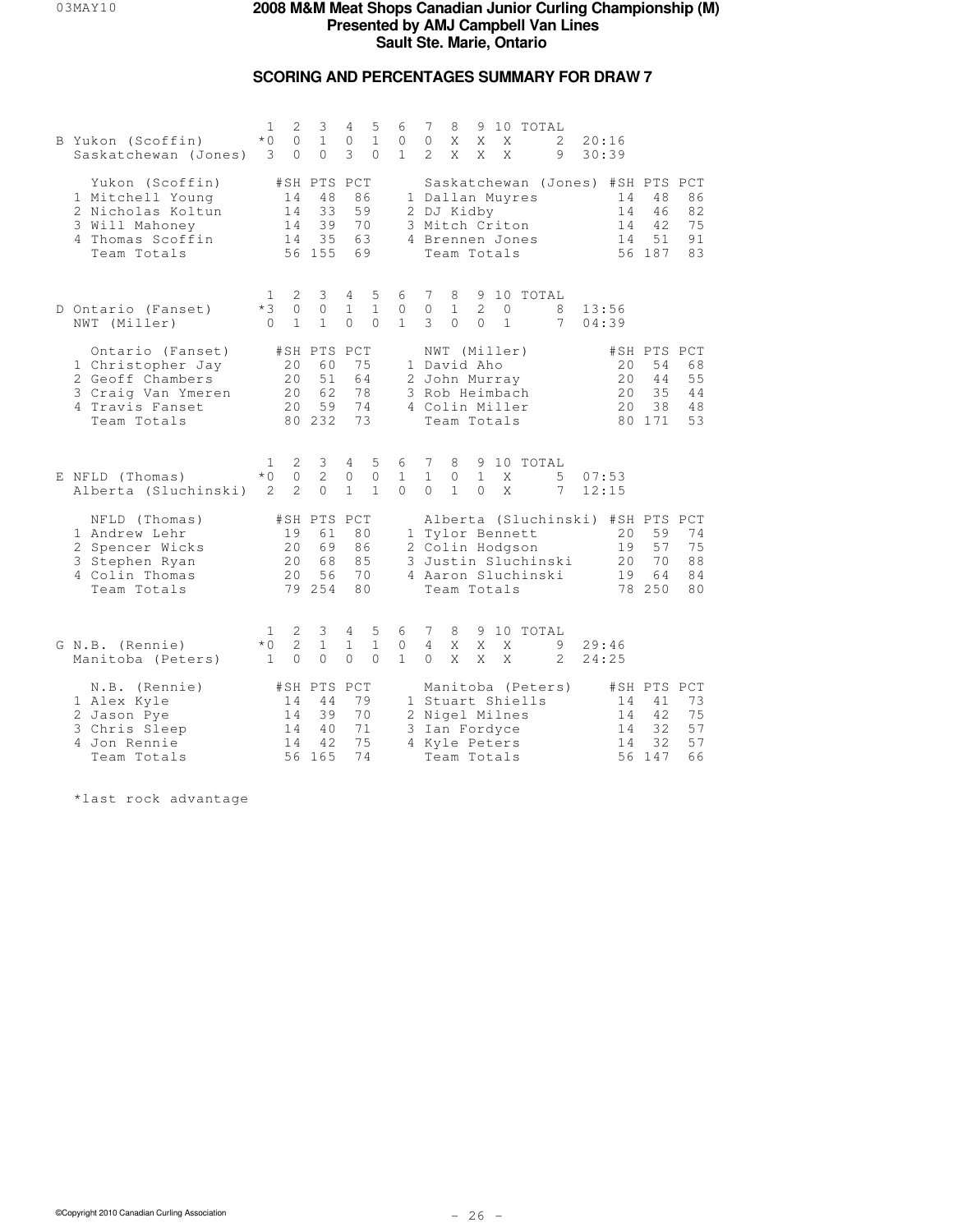## **SCORING AND PERCENTAGES SUMMARY FOR DRAW 8**

| C N.Ont (Carr)<br>B.C. (Wakefield)                                                                                    | 1<br>$*1$<br>$\Omega$            | 2<br>3<br>2<br>$\circ$<br>3<br>$\Omega$                                | 4<br>$\circ$<br>$\mathfrak{D}$ | 5<br>$\mathbf{1}$<br>$\Omega$     | 6<br>0<br>$\mathbf{1}$        | 7<br>$\mathbf{1}$<br>$\Omega$                        | 8<br>0<br>$\mathbf{1}$       | 2<br>$\Omega$            | 0<br>$\mathbf{1}$        | 9 10 TOTAL                                                                      | 7<br>8              | 01:00<br>02:06 |                        |                                               |                            |
|-----------------------------------------------------------------------------------------------------------------------|----------------------------------|------------------------------------------------------------------------|--------------------------------|-----------------------------------|-------------------------------|------------------------------------------------------|------------------------------|--------------------------|--------------------------|---------------------------------------------------------------------------------|---------------------|----------------|------------------------|-----------------------------------------------|----------------------------|
| N.Ont (Carr)<br>1 Mark Adams<br>2 Adam Lamers<br>3 Justin Whitehurst<br>4 Kory Carr<br>Team Totals                    |                                  | #SH PTS PCT<br>56<br>20<br>20<br>54<br>20<br>47<br>2.0<br>57<br>80 214 | 70<br>68<br>59<br>71<br>67     |                                   |                               | 2 Paul Cseke<br>4 Chase Martyn                       | Team Totals                  |                          |                          | B.C. (Wakefield)<br>1 Jamie Danbrook                                            | 3 Jay Wakefield (S) |                | 20<br>21<br>19<br>20   | #SH PTS PCT<br>56<br>56<br>52<br>48<br>80 212 | 70<br>67<br>68<br>60<br>66 |
| E Nova Scotia (Amero)<br>Ontario (Fanset)                                                                             | $\mathbf{1}$<br>$*2$<br>$\Omega$ | 2<br>3<br>$\circ$<br>$\circ$<br>$\mathfrak{D}$<br>$\mathbf{1}$         | 4<br>$\mathbf{1}$<br>$\Omega$  | 5<br>$\mathbf{0}$<br>$\mathbf{1}$ | 6<br>2<br>$\Omega$            | 7<br>$\Omega$<br>$\Omega$                            | 8<br>$\circ$<br>$\mathbf{1}$ | $\mathbf{1}$<br>$\Omega$ | $\circ$<br>$\mathcal{L}$ | 9 10 TOTAL                                                                      | 6<br>7              | 05:39<br>09:45 |                        |                                               |                            |
| Nova Scotia (Amero)<br>1 Justin Burns<br>2 Cameron MacKenzie<br>3 Adrian Anctil<br>4 Kelsey Amero<br>Team Totals      |                                  | #SH PTS PCT<br>55<br>20<br>20<br>54<br>20<br>61<br>20<br>51<br>80 221  | 69<br>68<br>76<br>64<br>69     |                                   |                               | 4 Travis Fanset                                      | Team Totals                  |                          |                          | Ontario (Fanset)<br>1 Christopher Jay<br>2 Geoff Chambers<br>3 Craig Van Ymeren |                     |                | 20<br>20<br>20<br>19   | #SH PTS PCT<br>64<br>59<br>63<br>60<br>79 246 | 80<br>74<br>79<br>79<br>78 |
| H Saskatchewan (Jones)<br>Quebec (Dion)                                                                               | 1.<br>$*0$<br>$\mathbf{1}$       | 2<br>3<br>$\circ$<br>0<br>$\mathbf{1}$<br>$\Omega$                     | 4<br>3<br>$\Omega$             | 5<br>$\circ$<br>$\overline{2}$    | 6<br>0<br>$\Omega$            | 7<br>2<br>$\Omega$                                   | 8<br>0<br>$\Omega$           | $\circ$<br>$\Omega$      | $\circ$<br>$\mathbf{1}$  | $\mathbf{1}$<br>$\Omega$                                                        | 9 10 11 TOTAL       | 6<br>5.        | 02:21<br>02:38         |                                               |                            |
| Saskatchewan (Jones) #SH PTS PCT<br>1 Dallan Muyres<br>2 DJ Kidby<br>3 Mitch Criton<br>4 Brennen Jones<br>Team Totals |                                  | 22<br>73<br>22<br>67<br>2.2.<br>74<br>20 <sub>o</sub><br>60<br>86 274  | 83<br>76<br>84<br>75<br>80     |                                   |                               | 2 Erik Lachance<br>3 J-M Arsenault<br>4 William Dion | Quebec (Dion)<br>Team Totals |                          |                          | 1 Miquel Bernard                                                                |                     |                | 22<br>22<br>2.2.<br>22 | #SH PTS PCT<br>80<br>79<br>80<br>70<br>88 309 | 91<br>90<br>91<br>80<br>88 |
| J Manitoba (Peters)<br>P.E.I. (Gallant)                                                                               | 1<br>$*0$<br>$\mathbf{1}$        | 2<br>3<br>$\circ$<br>$\circ$<br>2<br>$\Omega$                          | 4<br>0<br>$\overline{2}$       | 5<br>$\circ$<br>$\mathbf{1}$      | 6<br>$\mathbf{1}$<br>$\Omega$ | 7<br>$\circ$<br>$\mathcal{L}$                        | 8<br>X<br>X                  | X<br>X                   | X<br>X                   | 9 10 TOTAL                                                                      | $\mathbf{1}$<br>8   | 34:25<br>35:48 |                        |                                               |                            |
| Manitoba (Peters)<br>1 Stuart Shiells<br>2 Nigel Milnes<br>3 Ian Fordyce<br>4 Kyle Peters<br>Team Totals              |                                  | #SH PTS PCT<br>42<br>14<br>14<br>42<br>14<br>40<br>23<br>13<br>55 147  | 75<br>75<br>71<br>44<br>67     |                                   |                               | 3 Adam Casey<br>4 Brett Gallant                      | Team Totals                  |                          |                          | P.E.I. (Gallant)<br>1 Alex MacFadyen<br>2 Anson Carmody                         |                     |                | 14<br>14<br>14<br>14   | #SH PTS PCT<br>53<br>48<br>44<br>50<br>56 195 | 95<br>86<br>79<br>89<br>87 |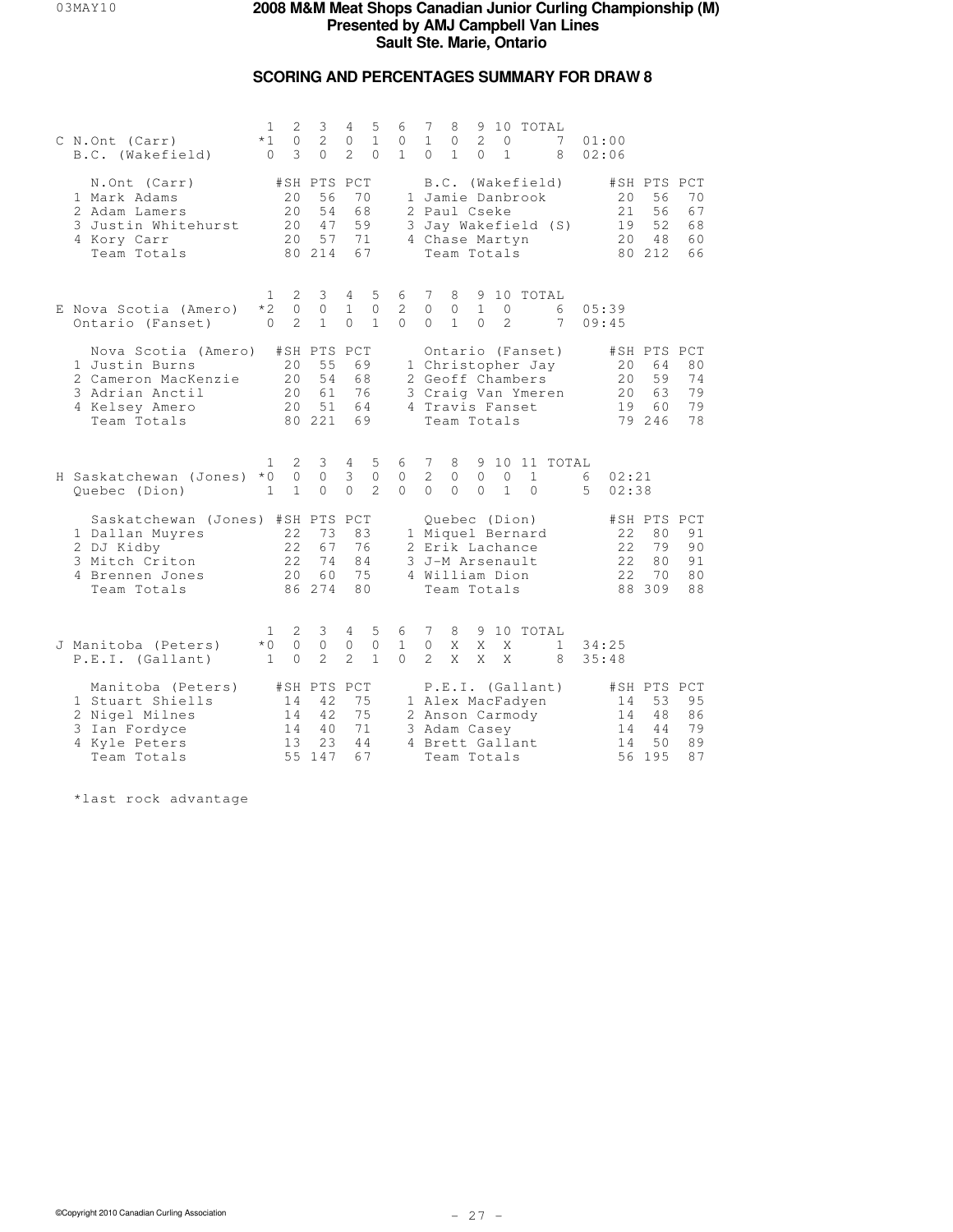## **SCORING AND PERCENTAGES SUMMARY FOR DRAW 9**

| A Quebec (Dion)<br>NFLD (Thomas)                                                                                                   | 1<br>$*1$<br>$\circ$                 | 2<br>$\circ$<br>$\mathbf{1}$ | 3<br>$\mathbf{1}$<br>0                        | 4<br>0<br>0                          | 5<br>$\mathbf{1}$<br>$\mathbf{0}$   | 6<br>0<br>$\mathbf{1}$       | 7<br>$\mathbf{1}$<br>$\circ$               | 8<br>$\circ$<br>$\mathbf{1}$ | 3<br>0                                                                                      | Χ<br>X            | 9 10 TOTAL                                                                   | 7<br>$\mathcal{E}$                         | 10:25<br>09:23      |                      |                                               |                            |
|------------------------------------------------------------------------------------------------------------------------------------|--------------------------------------|------------------------------|-----------------------------------------------|--------------------------------------|-------------------------------------|------------------------------|--------------------------------------------|------------------------------|---------------------------------------------------------------------------------------------|-------------------|------------------------------------------------------------------------------|--------------------------------------------|---------------------|----------------------|-----------------------------------------------|----------------------------|
| Quebec (Dion)<br>1 Miquel Bernard<br>2 Erik Lachance<br>3 J-M Arsenault<br>4 William Dion<br>Team Totals                           |                                      | 18<br>20<br>20<br>19         | #SH PTS PCT<br>47<br>54<br>62<br>50<br>77 213 |                                      | 65<br>68<br>78<br>66<br>69          |                              |                                            |                              | NFLD (Thomas)<br>1 Andrew Lehr<br>3 Stephen Ryan<br>4 Colin Thomas<br>Team Totals           |                   | 2 Spencer Wicks                                                              |                                            |                     | 20<br>20<br>20<br>18 | #SH PTS PCT<br>54<br>60<br>66<br>35<br>78 215 | 68<br>75<br>83<br>49<br>69 |
| C Alberta (Sluchinski) *3<br>N.B. (Rennie)                                                                                         | ı<br>$\mathbf{0}$                    | 2<br>$\circ$<br>$\mathbf{1}$ | 3<br>$\mathbf{2}^{\prime}$<br>0               | $4 -$<br>$\mathbf{1}$<br>0           | 5<br>$\circ$<br>$\mathbf{1}$        | 6<br>3<br>$\circ$            | $7\phantom{.0}$<br>X<br>X                  | 8<br>X<br>X                  | X<br>X                                                                                      | X<br>X            | 9 10 TOTAL                                                                   | 9<br>2                                     | 36:49<br>34:43      |                      |                                               |                            |
| Alberta (Sluchinski) #SH PTS PCT<br>1 Tylor Bennett<br>2 Colin Hodgson<br>3 Justin Sluchinski<br>4 Aaron Sluchinski<br>Team Totals |                                      | 12<br>12<br>12<br>12         | 42<br>39<br>44<br>41<br>48 166                |                                      | 88<br>81<br>92<br>85<br>86          |                              |                                            |                              | N.B. (Rennie)<br>1 Alex Kyle<br>2 Jason Pye<br>3 Chris Sleep<br>4 Jon Rennie<br>Team Totals |                   |                                                                              |                                            |                     | 12<br>12<br>12<br>12 | #SH PTS PCT<br>44<br>30<br>27<br>27<br>48 128 | 92<br>63<br>56<br>56<br>67 |
| F NWT (Miller)<br>Yukon (Scoffin)                                                                                                  | $\mathbf{1}$<br>$*0$<br>$\mathbf{1}$ | 2<br>$\mathbf{1}$<br>$\circ$ | 3<br>$\mathbf{1}$<br>$\circ$                  | $4\phantom{0}$<br>0<br>$\mathbf{1}$  | 5<br>$\overline{c}$<br>$\mathbf{0}$ | 6<br>0<br>3                  | $7\phantom{.0}$<br>3<br>$\circ$            | 8<br>0<br>3                  | $\mathbf{1}$<br>0                                                                           | 0<br>$\mathbf{1}$ | 9 10 TOTAL                                                                   | 8<br>9                                     | 00:00<br>02:12      |                      |                                               |                            |
| NWT (Miller)<br>1 David Aho<br>2 John Murray<br>3 Rob Heimbach<br>4 Colin Miller<br>Team Totals                                    |                                      | 20<br>20<br>20<br>20         | #SH PTS PCT<br>57<br>55<br>49<br>39<br>80 200 |                                      | 71<br>69<br>61<br>49<br>63          |                              |                                            |                              | 3 Will Mahoney<br>Team Totals                                                               |                   | Yukon (Scoffin)<br>1 Mitchell Young<br>2 Nicholas Koltun<br>4 Thomas Scoffin |                                            |                     | 20<br>20<br>20<br>18 | #SH PTS PCT<br>53<br>51<br>49<br>37<br>78 190 | 66<br>64<br>61<br>51<br>61 |
| G P.E.I. (Gallant)<br>N.Ont (Carr)                                                                                                 | $\mathbf{1}$<br>$*1$<br>$\circ$      | 2<br>0<br>$\circ$            | 3<br>0<br>0                                   | $4\overline{ }$<br>0<br>$\mathbf{1}$ | 5<br>$\mathbf{1}$<br>$\mathbf{0}$   | 6<br>0<br>$\mathbf{1}$       | $7\phantom{.0}$<br>0<br>$\mathbf{1}$       | 8<br>$\mathbf{1}$<br>$\circ$ | $\mathbf{1}$<br>0                                                                           | 0<br>$\mathbf{1}$ | 0<br>2                                                                       | 9 10 11 TOTAL                              | $4\phantom{0}$<br>6 | 03:04<br>01:51       |                                               |                            |
| P.E.I. (Gallant)<br>1 Alex MacFadyen<br>2 Anson Carmody<br>3 Adam Casey<br>4 Brett Gallant<br>Team Totals                          |                                      | 22<br>22<br>22<br>22         | #SH PTS PCT<br>70<br>55<br>72<br>49<br>88 246 |                                      | 80<br>63<br>82<br>56<br>70          |                              |                                            |                              | N.Ont (Carr)<br>1 Mark Adams<br>2 Adam Lamers<br>4 Kory Carr<br>Team Totals                 |                   |                                                                              | 3 Justin Whitehurst                        |                     | 22<br>22<br>22<br>21 | #SH PTS PCT<br>66<br>57<br>54<br>61<br>87 238 | 75<br>65<br>61<br>73<br>68 |
| I B.C. (Wakefield)<br>Nova Scotia (Amero)                                                                                          | 1<br>$*1$<br>$\overline{0}$          | 2<br>0<br>2                  | 3<br>0<br>$\mathbf{1}$                        | 4<br>0<br>2                          | 5<br>2<br>$\mathbf{0}$              | 6<br>$\mathbf{1}$<br>$\circ$ | $7\phantom{.0}$<br>$\circ$<br>$\mathbf{1}$ | 8<br>0<br>$\mathbf{1}$       | 2<br>0                                                                                      | $\mathbf{1}$<br>0 | $\circ$<br>$\mathbf{1}$                                                      | 9 10 11 TOTAL                              | 7<br>8              | 03:09<br>04:44       |                                               |                            |
| B.C. (Wakefield)<br>1 Jamie Danbrook<br>2 Paul Cseke<br>3 Jay Wakefield (S)<br>4 Chase Martyn<br>Team Totals                       |                                      | 22<br>22<br>22<br>22         | #SH PTS PCT<br>65<br>58<br>60<br>54<br>88 237 | 74                                   | 66<br>68<br>61<br>67                |                              |                                            |                              | 1 Justin Burns<br>4 Kelsey Amero<br>Team Totals                                             |                   | 3 Adrian Anctil                                                              | Nova Scotia (Amero)<br>2 Cameron MacKenzie |                     | 22<br>22<br>22<br>21 | #SH PTS PCT<br>43<br>62<br>62<br>54<br>87 221 | 49<br>70<br>70<br>64<br>64 |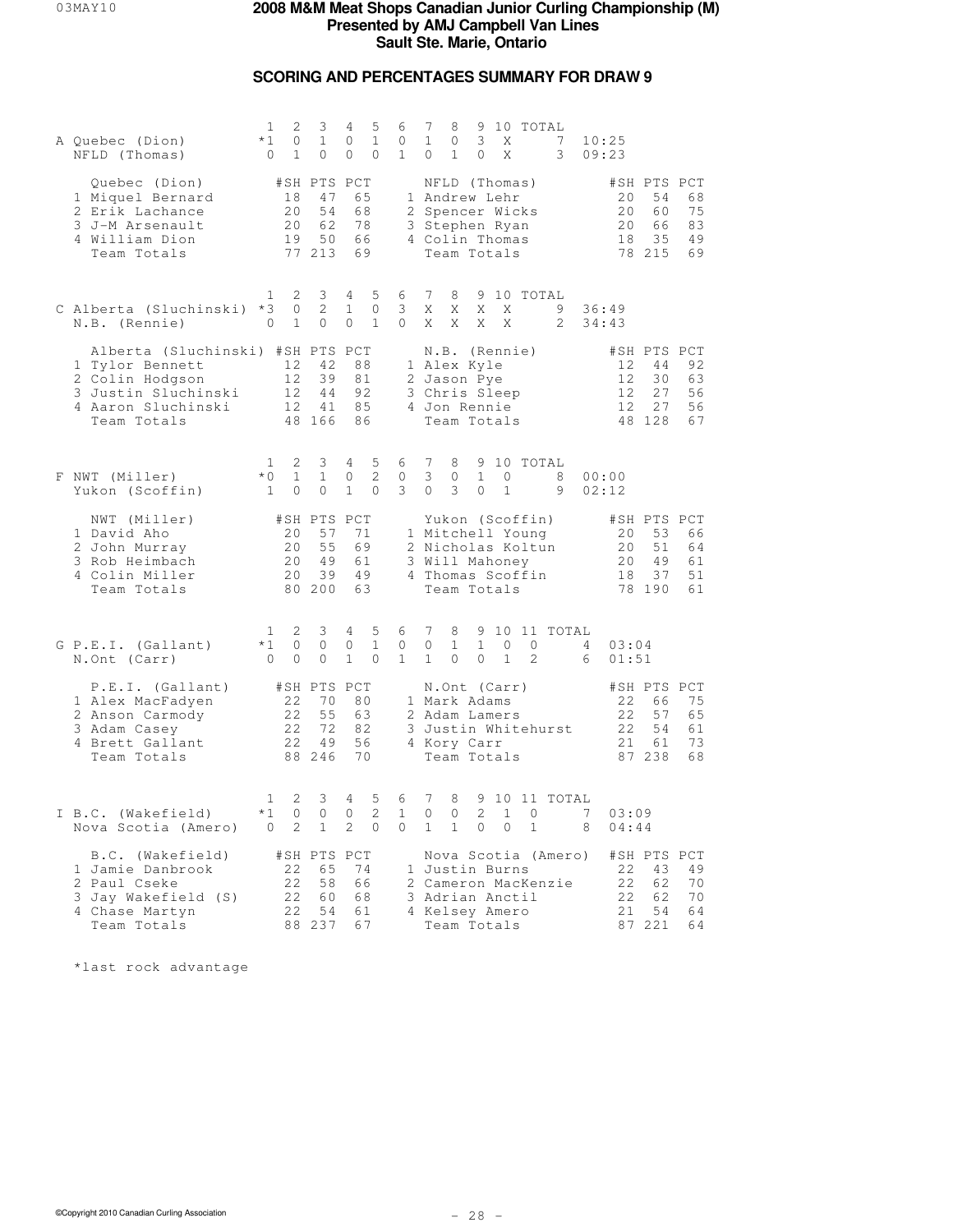## **SCORING AND PERCENTAGES SUMMARY FOR DRAW 10**

| A NWT (Miller)<br>B.C. (Wakefield)                                                                               | $\mathbf{1}$<br>$*1$<br>$\Omega$  | 2<br>$\mathbf{1}$<br>$\bigcap$    | 3<br>2<br>$\Omega$                                  | 4<br>$1\,$<br>$\Omega$                      | 5<br>$\mathbb O$<br>$\overline{4}$             | 6<br>$\overline{a}$<br>$\cap$      | -7<br>$\mathbf{1}$<br>$\cap$                   | 8<br>$\,1\,$<br>$\Omega$                                                                             | 9<br>$\circ$<br>3       | 10<br>$\overline{0}$<br>$\mathfrak{D}$ | 11<br>$\overline{0}$<br>$\mathfrak{D}$ | TOTAL                                 | 9<br>11 | 02:52<br>03:10             |                                               |                                   |
|------------------------------------------------------------------------------------------------------------------|-----------------------------------|-----------------------------------|-----------------------------------------------------|---------------------------------------------|------------------------------------------------|------------------------------------|------------------------------------------------|------------------------------------------------------------------------------------------------------|-------------------------|----------------------------------------|----------------------------------------|---------------------------------------|---------|----------------------------|-----------------------------------------------|-----------------------------------|
| NWT (Miller)<br>1 David Aho<br>2 John Murray<br>3 Rob Heimbach<br>4 Colin Miller<br>Team Totals                  |                                   | 19<br>22<br>22<br>2.2             | #SH PTS PCT<br>62<br>76<br>55<br>64<br>85 257       |                                             | 82<br>86<br>63<br>73<br>76                     |                                    |                                                | 1 Jamie Danbrook<br>2 Paul Cseke<br>4 Chase Martyn<br>Team Totals                                    |                         |                                        |                                        | B.C. (Wakefield)<br>Jay Wakefield (S) |         | 22<br>22<br>22<br>2.2.     | #SH PTS PCT<br>73<br>82<br>74<br>58<br>88 287 | 83<br>93<br>84<br>66<br>82        |
| D Manitoba (Peters)<br>NFLD (Thomas)                                                                             | $\mathbf{1}$<br>$*0$<br>$\bigcap$ | 2<br>$\circ$<br>$\mathbf{1}$      | 3<br>$\mathbf{1}$<br>$\bigcap$                      | $4\overline{ }$<br>$\circ$<br>$\mathcal{L}$ | 5<br>$\overline{c}$<br>$\Omega$                | 6<br>$\mathbb O$<br>$\overline{2}$ | 7<br>$\sqrt{2}$<br>$\Omega$                    | 8<br>$\circ$<br>$\mathbf{1}$                                                                         | $\circ$<br>$\Omega$     | $\overline{0}$<br>$\mathfrak{D}$       |                                        | 9 10 TOTAL<br>5<br>8                  |         | 06:28<br>0.3:59            |                                               |                                   |
| Manitoba (Peters)<br>1 Stuart Shiells<br>2 Nigel Milnes<br>3 Ian Fordyce<br>4 Kyle Peters<br>Team Totals         |                                   | 20<br>20 <sub>o</sub><br>20<br>19 | #SH PTS PCT<br>57<br>55<br>47<br>46<br>79 205       |                                             | 71<br>69<br>59<br>61<br>65                     |                                    |                                                | NFLD (Thomas)<br>1 Andrew Lehr<br>2 Spencer Wicks<br>3 Stephen Ryan<br>4 Colin Thomas<br>Team Totals |                         |                                        |                                        |                                       |         | 2.0<br>20<br>20<br>20      | #SH PTS<br>57<br>60<br>55<br>53<br>80 225     | PCT<br>71<br>75<br>69<br>66<br>70 |
| F Nova Scotia (Amero)<br>P.E.I. (Gallant)                                                                        | 1<br>$*1$<br>$\bigcap$            | $\mathbf{2}$<br>$1\,$<br>$\cap$   | $3 \quad 4$<br>$\mathsf{O}\xspace$<br>$\mathcal{L}$ | $\,1$<br>$\Omega$                           | 5 <sub>5</sub><br>$\mathbb O$<br>$\mathcal{L}$ | 6<br>$\,1$<br>$\cap$               | $\overline{7}$<br>$\mathbb O$<br>$\mathcal{L}$ | 8<br>$\circ$<br>$\Omega$                                                                             | $\circ$<br>$\mathbf{1}$ | X<br>$\mathsf{X}$                      |                                        | 9 10 TOTAL<br>$4^{\circ}$<br>7        |         | 09:43<br>10:28             |                                               |                                   |
| Nova Scotia (Amero)<br>1 Justin Burns<br>2 Cameron MacKenzie<br>3 Adrian Anctil<br>4 Kelsey Amero<br>Team Totals |                                   | 20<br>20<br>20<br>17<br>77        | #SH PTS PCT<br>53<br>56<br>42<br>42.<br>193         |                                             | 66<br>70<br>53<br>62<br>63                     |                                    |                                                | 1 Alex MacFadyen<br>2 Anson Carmody<br>3 Adam Casey<br>4 Brett Gallant<br>Team Totals                |                         |                                        |                                        | P.E.I. (Gallant)                      |         | 19<br>20<br>20<br>18<br>77 | #SH PTS PCT<br>55<br>61<br>63<br>44<br>223    | 72<br>76<br>79<br>61<br>72        |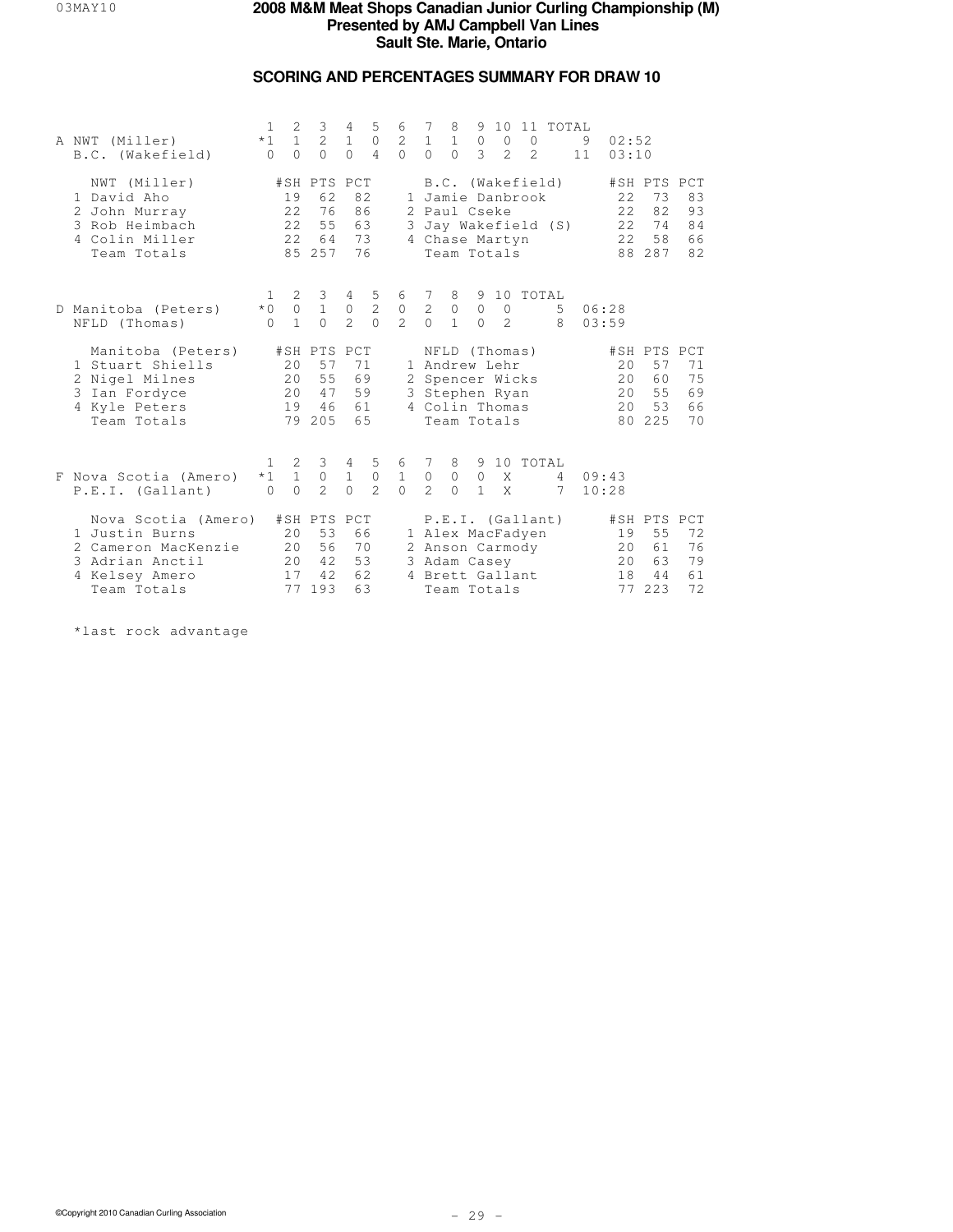## **SCORING AND PERCENTAGES SUMMARY FOR DRAW 11**

| A P.E.I. (Gallant)<br>Alberta (Sluchinski)                                                                            | 1<br>2<br>$*1$<br>0<br>$\mathbf{1}$<br>0                            | 3<br>$\circ$<br>0                             | 5<br>4<br>$\mathbf{1}$<br>$\mathbf{0}$<br>2<br>$\circ$            | 6<br>$\mathbf{0}$<br>$\mathbf{1}$ | 7<br>10 TOTAL<br>8<br>9<br>3<br>2<br>7<br>$\mathbf{0}$<br>$\circ$<br>$\overline{2}$<br>0<br>$\mathbf{0}$<br>$\circ$<br>6                       | 19:38<br>15:40                                                                                      |
|-----------------------------------------------------------------------------------------------------------------------|---------------------------------------------------------------------|-----------------------------------------------|-------------------------------------------------------------------|-----------------------------------|------------------------------------------------------------------------------------------------------------------------------------------------|-----------------------------------------------------------------------------------------------------|
| P.E.I. (Gallant)<br>1 Alex MacFadyen<br>2 Anson Carmody<br>3 Adam Casey<br>4 Brett Gallant<br>Team Totals             | 20<br>20<br>20<br>18                                                | #SH PTS PCT<br>70<br>62<br>67<br>48<br>78 247 | 88<br>78<br>84<br>67<br>79                                        |                                   | Alberta (Sluchinski) #SH PTS PCT<br>1 Tylor Bennett<br>2 Colin Hodgson<br>3 Justin Sluchinski<br>4 Aaron Sluchinski<br>Team Totals             | 20<br>64<br>80<br>20<br>62<br>78<br>57<br>20<br>71<br>20<br>62<br>78<br>77<br>80 245                |
| D N.Ont (Carr)<br>N.B. (Rennie)                                                                                       | 2<br>1<br>$*2$<br>0<br>$\mathbf{1}$<br>$\overline{0}$               | 3<br>$\mathbf{1}$<br>0                        | 5<br>4<br>0<br>0<br>$\mathbf{1}$<br>0                             | 6<br>0<br>0                       | 7<br>9 10 TOTAL<br>8<br>$\mathbf{2}^{\prime}$<br>0<br>0<br>$\circ$<br>5<br>2<br>$\mathbf{1}$<br>$\mathbf{0}$<br>$\mathbf{1}$<br>6              | 10:05<br>11:06                                                                                      |
| N.Ont (Carr)<br>1 Mark Adams<br>2 Adam Lamers<br>3 Justin Whitehurst<br>4 Kory Carr<br>Team Totals                    | 20<br>20<br>20<br>19                                                | #SH PTS PCT<br>68<br>77<br>73<br>48<br>79 266 | 85<br>96<br>91<br>63<br>84                                        |                                   | N.B. (Rennie)<br>1 Alex Kyle<br>2 Jason Pye<br>3 Chris Sleep<br>4 Jon Rennie<br>Team Totals                                                    | #SH PTS PCT<br>20<br>68<br>85<br>19<br>47<br>62<br>58<br>20<br>73<br>20<br>76<br>61<br>79 234<br>74 |
| F Saskatchewan (Jones) *1<br>Ontario (Fanset)                                                                         | 2<br>1<br>0<br>$\mathbf{1}$<br>0                                    | 3<br>2<br>0                                   | 5<br>4<br>$\mathbf{1}$<br>$\circ$<br>$\mathbf{1}$<br>$\mathbf{0}$ | 6<br>$\circ$<br>$\mathbf{1}$      | 7<br>8<br>9 10 TOTAL<br>$\mathbf{1}$<br>$\mathbf{1}$<br>$\mathbf{0}$<br>$\mathbf{0}$<br>6<br>$\mathbf{0}$<br>$\circ$<br>$\mathbf{1}$<br>1<br>5 | 09:02<br>08:00                                                                                      |
| Saskatchewan (Jones) #SH PTS PCT<br>1 Dallan Muyres<br>2 DJ Kidby<br>3 Mitch Criton<br>4 Brennen Jones<br>Team Totals | 20<br>20<br>20<br>20                                                | 42<br>59<br>59<br>56<br>80 216                | 53<br>74<br>74<br>70<br>68                                        |                                   | Ontario (Fanset)<br>1 Christopher Jay<br>2 Geoff Chambers<br>3 Craig Van Ymeren<br>4 Travis Fanset<br>Team Totals                              | #SH PTS PCT<br>67<br>84<br>20<br>51<br>20<br>64<br>20<br>56<br>70<br>51<br>20<br>64<br>80 225<br>70 |
| G Quebec (Dion)<br>NWT (Miller)                                                                                       | 2<br>$\mathbf{1}$<br>$*3$<br>$\mathbf{1}$<br>$\bigcirc$<br>$\Omega$ | 3<br>2<br>$\Omega$                            | 5<br>4<br>2<br>0<br>$\Omega$<br>$\mathbf{1}$                      | 6<br>$\mathbf{1}$<br>$\Omega$     | 7<br>8<br>9 10 TOTAL<br>$\mathbf{2}^{\prime}$<br>$\circ$<br>X<br>X<br>11<br>$\mathbf{1}$<br>0<br>X<br>X<br>$\overline{2}$                      | 30:50<br>20:03                                                                                      |
| Quebec (Dion)<br>1 Miquel Bernard<br>2 Erik Lachance<br>3 J-M Arsenault<br>4 William Dion<br>Team Totals              | 16<br>16<br>16<br>16                                                | #SH PTS PCT<br>55<br>46<br>56<br>41<br>64 198 | 86<br>72<br>88<br>64<br>77                                        |                                   | NWT (Miller)<br>1 David Aho<br>2 John Murray<br>3 Rob Heimbach<br>4 Colin Miller<br>Team Totals                                                | #SH PTS PCT<br>75<br>16<br>48<br>30<br>47<br>16<br>37<br>58<br>16<br>16<br>26<br>41<br>64 141<br>55 |
| J NFLD (Thomas)<br>Yukon (Scoffin)                                                                                    | 2<br>1<br>$*3$<br>$\mathbf{1}$<br>$\overline{0}$<br>0               | 3<br>0<br>$\mathbf{1}$                        | 4<br>5<br>$\overline{4}$<br>$\Omega$<br>0<br>$\mathbf{1}$         | 6<br>0<br>$\mathbf{1}$            | 7<br>8<br>9 10 TOTAL<br>3<br>Χ<br>Χ<br>Χ<br>11<br>$\circ$<br>X<br>X<br>X<br>$\overline{\phantom{a}}$                                           | 26:04<br>23:47                                                                                      |
| NFLD (Thomas)<br>1 Andrew Lehr<br>2 Spencer Wicks<br>3 Stephen Ryan<br>4 Colin Thomas<br>Team Totals                  | #SH PTS PCT<br>14<br>14<br>14<br>14                                 | 40<br>40<br>40<br>51<br>56 171                | 71<br>71<br>71<br>91<br>76                                        |                                   | Yukon (Scoffin)<br>1 Mitchell Young<br>2 Nicholas Koltun<br>3 Will Mahoney<br>4 Thomas Scoffin<br>Team Totals                                  | #SH PTS PCT<br>86<br>14<br>48<br>52<br>14<br>29<br>14<br>35<br>63<br>14<br>26<br>46<br>56 138<br>62 |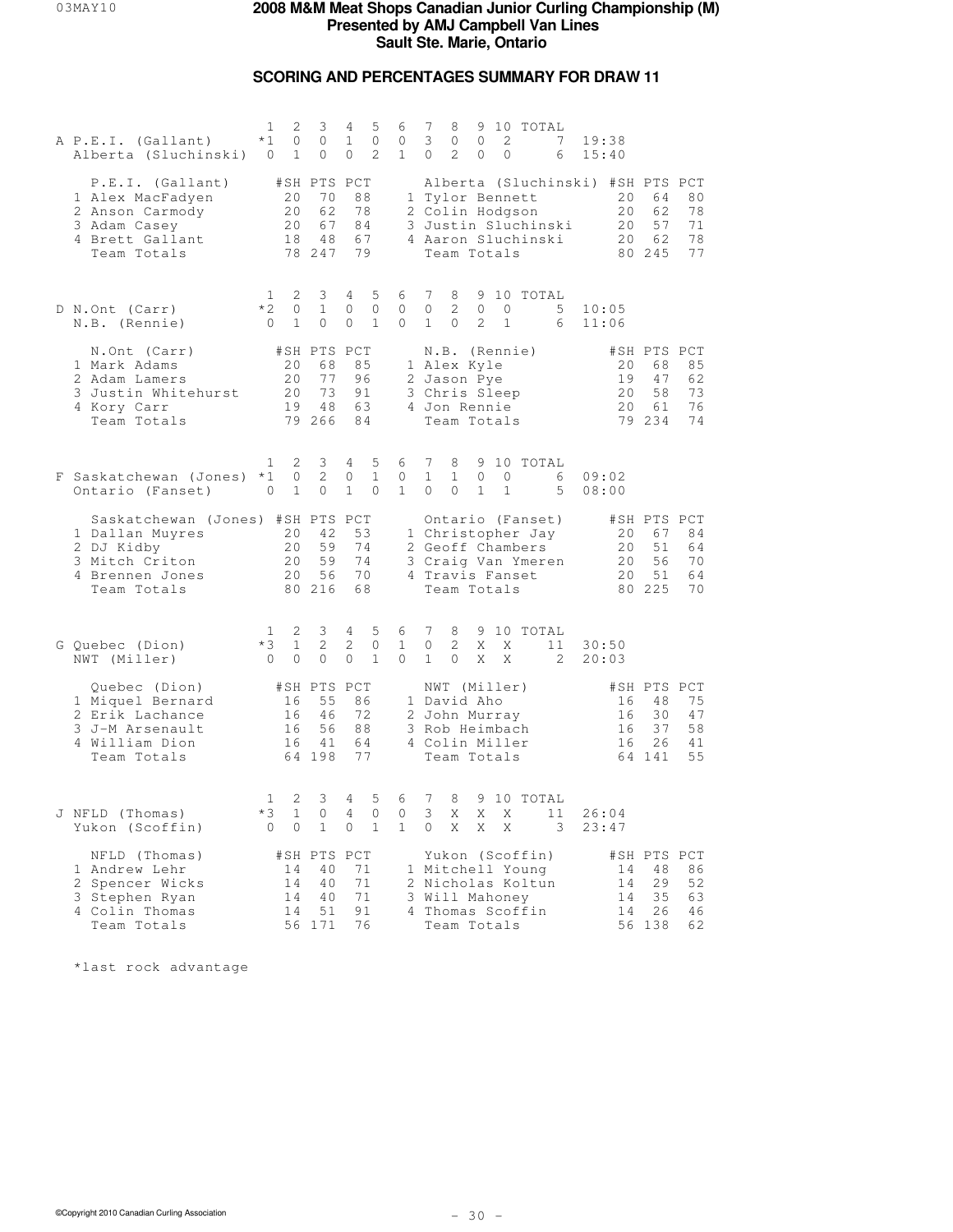## **SCORING AND PERCENTAGES SUMMARY FOR DRAW 12**

| B N.B. (Rennie)<br>Quebec (Dion)                                                                                                   | 1<br>2<br>$*0$<br>$\circ$<br>2<br>0                          | 3<br>$\circ$<br>0                             | 4<br>5<br>$\circ$<br>$\circ$<br>0<br>0                         | 6<br>$\circ$<br>$\mathbf{0}$      | 9 10 TOTAL<br>7<br>8<br>$\mathbf{1}$<br>$\circ$<br>$\circ$<br>X<br>$\mathbf{1}$<br>19:09<br>2<br>5<br>$\mathbf{1}$<br>X<br>17:47<br>0                                                                                   |
|------------------------------------------------------------------------------------------------------------------------------------|--------------------------------------------------------------|-----------------------------------------------|----------------------------------------------------------------|-----------------------------------|-------------------------------------------------------------------------------------------------------------------------------------------------------------------------------------------------------------------------|
| N.B. (Rennie)<br>1 Alex Kyle<br>2 Jason Pye<br>3 Chris Sleep<br>4 Jon Rennie<br>Team Totals                                        | 20<br>20<br>20<br>15                                         | #SH PTS PCT<br>66<br>62<br>54<br>37<br>75 219 | 83<br>78<br>68<br>62<br>73                                     |                                   | Quebec (Dion)<br>#SH PTS PCT<br>1 Miquel Bernard<br>81<br>18<br>58<br>2 Erik Lachance<br>20<br>73<br>91<br>3 J-M Arsenault<br>20<br>68<br>85<br>4 William Dion<br>19<br>61<br>80<br>77 260<br>84<br>Team Totals         |
| D Alberta (Sluchinski)<br>Saskatchewan (Jones)                                                                                     | 2<br>1<br>$*0$<br>$\mathbf{1}$<br>0<br>0                     | 3<br>$\circ$<br>2                             | 5<br>4<br>1<br>0<br>3<br>$\Omega$                              | 6<br>$\mathbf{1}$<br>$\mathbf{0}$ | 7<br>8<br>9 10 TOTAL<br>2<br>0<br>$\mathbf{1}$<br>$\circ$<br>- 6<br>10:02<br>2<br>$\Omega$<br>$\Omega$<br>3<br>10<br>13:26                                                                                              |
| Alberta (Sluchinski) #SH PTS PCT<br>1 Tylor Bennett<br>2 Colin Hodgson<br>3 Justin Sluchinski<br>4 Aaron Sluchinski<br>Team Totals | 20<br>20<br>20<br>20                                         | 72<br>61<br>63<br>56<br>80 252                | 90<br>76<br>79<br>70<br>79                                     |                                   | Saskatchewan (Jones) #SH PTS PCT<br>1 Dallan Muyres<br>20<br>64<br>80<br>20<br>76<br>95<br>2 DJ Kidby<br>3 Mitch Criton<br>20<br>69<br>86<br>76<br>4 Brennen Jones<br>20<br>61<br>Team Totals<br>80 270<br>84           |
| E Yukon (Scoffin)<br>Nova Scotia (Amero)                                                                                           | 2<br>1<br>$*1$<br>0<br>0<br>$\overline{0}$                   | 3<br>$\circ$<br>$\mathbf{1}$                  | 5<br>4<br>$\overline{2}$<br>$\circ$<br>$\mathbf{1}$<br>$\circ$ | 6<br>$\mathbf{0}$<br>$\mathbf{1}$ | 7<br>8<br>9 10 TOTAL<br>$\mathbf{1}$<br>$\mathbf{1}$<br>5<br>$\circ$<br>$\circ$<br>01:03<br>$\mathbf{1}$<br>0<br>2<br>09:46<br>0<br>6                                                                                   |
| Yukon (Scoffin)<br>1 Mitchell Young<br>2 Nicholas Koltun<br>3 Will Mahoney<br>4 Thomas Scoffin<br>Team Totals                      | 20<br>20<br>20<br>20                                         | #SH PTS PCT<br>63<br>51<br>53<br>59<br>80 226 | 79<br>64<br>66<br>74<br>71                                     |                                   | Nova Scotia (Amero)<br>#SH PTS PCT<br>1 Justin Burns<br>80<br>20<br>64<br>76<br>2 Cameron MacKenzie<br>20<br>61<br>54<br>3 Adrian Anctil<br>20<br>68<br>4 Kelsey Amero<br>52<br>65<br>20<br>Team Totals<br>80 231<br>72 |
| H B.C. (Wakefield)<br>Manitoba (Peters)                                                                                            | 2<br>1<br>$*1$<br>0<br>2<br>$\circ$                          | 3<br>0<br>$\mathbf{1}$                        | 5<br>4<br>0<br>0<br>2<br>$\mathbf{1}$                          | 6<br>0<br>$\mathbf{1}$            | 7<br>8<br>9 10 TOTAL<br>2<br>$\mathbf{1}$<br>0<br>12:16<br>X<br>4<br>2<br>$\Omega$<br>$\Omega$<br>X<br>9<br>15:04                                                                                                       |
| B.C. (Wakefield)<br>1 Jamie Danbrook<br>2 Paul Cseke<br>3 Jay Wakefield (S)<br>4 Chase Martyn<br>Team Totals                       | 18<br>18<br>18<br>18                                         | #SH PTS PCT<br>56<br>47<br>41<br>46<br>72 190 | 78<br>65<br>57<br>64<br>66                                     |                                   | #SH PTS PCT<br>Manitoba (Peters)<br>1 Stuart Shiells<br>17<br>46<br>68<br>2 Nigel Milnes<br>39<br>54<br>18<br>52<br>72<br>3 Ian Fordyce<br>18<br>4 Kyle Peters<br>18<br>57<br>79<br>71 194<br>Team Totals<br>68         |
| I Ontario (Fanset)<br>N.Ont (Carr)                                                                                                 | 2<br>$\mathbf{1}$<br>$\overline{c}$<br>$*$ 0<br>$\circ$<br>0 | 3<br>$\Omega$<br>0                            | 5<br>4<br>$\mathbf{1}$<br>$\Omega$<br>2<br>$\circ$             | 6<br>0<br>$\mathbf{0}$            | 7<br>8<br>9 10 TOTAL<br>$\mathcal{L}$<br>3<br>$\Omega$<br>Χ<br>8<br>21:55<br>2<br>$\circ$<br>$\circ$<br>X<br>$\overline{4}$<br>20:27                                                                                    |
| Ontario (Fanset)<br>1 Christopher Jay<br>2 Geoff Chambers<br>3 Craig Van Ymeren<br>4 Travis Fanset<br>Team Totals                  | 18<br>18<br>18<br>17                                         | #SH PTS PCT<br>49<br>60<br>46<br>54<br>71 209 | 68<br>83<br>64<br>79<br>74                                     |                                   | #SH PTS PCT<br>N.Ont (Carr)<br>85<br>1 Mark Adams<br>18<br>61<br>2 Adam Lamers<br>18<br>48<br>67<br>74<br>3 Justin Whitehurst<br>18<br>53<br>4 Kory Carr<br>17<br>40<br>59<br>Team Totals<br>71 202<br>71               |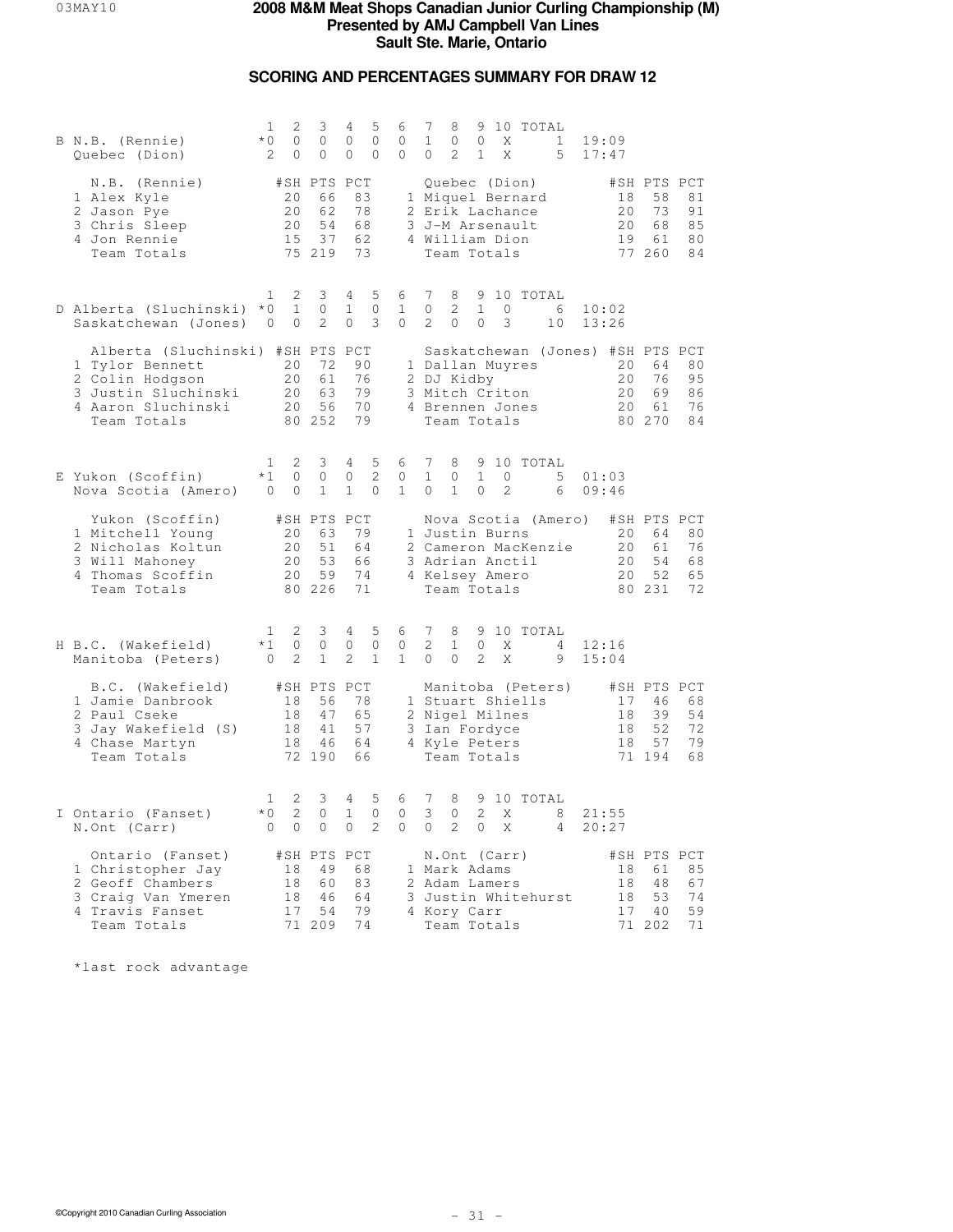## **SCORING AND PERCENTAGES SUMMARY FOR DRAW 13**

| B Saskatchewan (Jones)<br>P.E.I. (Gallant)                                                                            | 1<br>$*$ 0<br>$\circ$            | 2<br>$\Omega$<br>$\Omega$   | 3<br>2<br>$\Omega$                            | 4<br>$\circ$<br>$\mathfrak{D}$  | 5<br>$\mathbf{0}$<br>3        | 6<br>0<br>$\mathbf{1}$        | 7<br>$\circ$<br>$\mathbf{1}$  | 8<br>X<br>X                                                                                          | 9<br>X<br>X                 | X<br>$\mathsf{X}$            | 10 TOTAL                                                                        | 2<br>7              |        | 33:37<br>31:28              |                                               |                                   |
|-----------------------------------------------------------------------------------------------------------------------|----------------------------------|-----------------------------|-----------------------------------------------|---------------------------------|-------------------------------|-------------------------------|-------------------------------|------------------------------------------------------------------------------------------------------|-----------------------------|------------------------------|---------------------------------------------------------------------------------|---------------------|--------|-----------------------------|-----------------------------------------------|-----------------------------------|
| Saskatchewan (Jones) #SH PTS PCT<br>1 Dallan Muyres<br>2 DJ Kidby<br>3 Mitch Criton<br>4 Brennen Jones<br>Team Totals |                                  | 14<br>14<br>14<br>13        | 43<br>44<br>44<br>31<br>55 162                | 77<br>79<br>79<br>60<br>74      |                               |                               |                               | 3 Adam Casey<br>4 Brett Gallant<br>Team Totals                                                       |                             |                              | P.E.I. (Gallant)<br>1 Alex MacFadyen<br>2 Anson Carmody                         |                     |        | 14<br>14<br>14<br>14        | #SH PTS PCT<br>51<br>52<br>44<br>40<br>56 187 | 91<br>93<br>79<br>71<br>83        |
| C Nova Scotia (Amero)<br>NFLD (Thomas)                                                                                | 1<br>$*1$<br>$\Omega$            | 2<br>$\circ$<br>2           | 3<br>$\overline{c}$<br>$\Omega$               | 4<br>$\circ$<br>$\mathbf{1}$    | 5<br>$\circ$<br>$\mathbf{1}$  | 6<br>$\circ$<br>3             | 7<br>$\mathbf{1}$<br>$\Omega$ | 8<br>$\circ$<br>$\mathbf{1}$                                                                         | $\mathbf{1}$<br>$\Omega$    | X<br>X                       | 9 10 TOTAL                                                                      | 5<br>8              |        | 05:05<br>09:36              |                                               |                                   |
| Nova Scotia (Amero)<br>1 Justin Burns<br>2 Cameron MacKenzie<br>3 Adrian Anctil<br>4 Kelsey Amero<br>Team Totals      |                                  | 20<br>20<br>20<br>19        | #SH PTS PCT<br>66<br>56<br>69<br>46<br>79 237 | 83<br>70<br>86<br>61<br>75      |                               |                               |                               | NFLD (Thomas)<br>1 Andrew Lehr<br>2 Spencer Wicks<br>3 Stephen Ryan<br>4 Colin Thomas<br>Team Totals |                             |                              |                                                                                 |                     |        | 19<br>19<br>20<br>19        | #SH PTS PCT<br>69<br>68<br>74<br>68<br>77 279 | 91<br>89<br>93<br>89<br>91        |
| E Quebec (Dion)<br>N.Ont (Carr)                                                                                       | $\mathbf{1}$<br>$*3$<br>$\Omega$ | 2<br>$\circ$<br>3           | 3<br>$\mathbf{0}$<br>$\mathbf{1}$             | $4\phantom{0}$<br>2<br>$\Omega$ | 5<br>$\circ$<br>$\mathbf{1}$  | 6<br>2<br>$\cap$              | 7<br>$\circ$<br>$\mathcal{L}$ | 8<br>$\mathbf{0}$<br>$\Omega$                                                                        | $\mathbf{1}$<br>$\Omega$    | $\mathbf{0}$<br>$\mathbf{1}$ | 1<br>$\Omega$                                                                   | 9 10 11 TOTAL       | 9<br>8 | 05:04<br>04:10              |                                               |                                   |
| Quebec (Dion)<br>1 Miquel Bernard<br>2 Erik Lachance<br>3 J-M Arsenault<br>4 William Dion<br>Team Totals              |                                  | 21<br>22<br>22<br>21        | #SH PTS PCT<br>47<br>71<br>60<br>57<br>86 235 | 56<br>81<br>68<br>68<br>68      |                               |                               |                               | N.Ont (Carr)<br>1 Mark Adams<br>2 Adam Lamers<br>4 Kory Carr<br>Team Totals                          |                             |                              |                                                                                 | 3 Justin Whitehurst |        | 22<br>22<br>22<br>22        | #SH PTS<br>76<br>67<br>54<br>69<br>88 266     | PCT<br>86<br>76<br>61<br>78<br>76 |
| J N.B. (Rennie)<br>Ontario (Fanset)                                                                                   | 1<br>$*1$<br>$\Omega$            | 2<br>0<br>$\Omega$          | 3<br>$\mathbf{1}$<br>$\circ$                  | 4<br>0<br>$\mathbf{1}$          | 5<br>$\mathbf{2}$<br>$\Omega$ | 6<br>$\mathbf{1}$<br>$\Omega$ | 7<br>$\circ$<br>4             | 8<br>$\circledcirc$<br>$\mathbf{1}$                                                                  | 9<br>$\mathbf 0$<br>$\circ$ | $\circ$<br>$\mathbf{1}$      | 10 TOTAL                                                                        | 5<br>7              |        | 16:00<br>09:32              |                                               |                                   |
| N.B. (Rennie)<br>1 Alex Kyle<br>2 Jason Pye<br>3 Chris Sleep<br>4 Jon Rennie<br>Team Totals                           |                                  | 20<br>20<br>20<br>2.0<br>80 | #SH PTS PCT<br>65<br>53<br>57<br>50<br>225    | 81<br>66<br>71<br>63<br>70      |                               |                               |                               | 4 Travis Fanset<br>Team Totals                                                                       |                             |                              | Ontario (Fanset)<br>1 Christopher Jay<br>2 Geoff Chambers<br>3 Craig Van Ymeren |                     |        | 20<br>20<br>20<br>2.0<br>80 | #SH PTS PCT<br>62<br>60<br>63<br>59<br>244    | 78<br>75<br>79<br>74<br>76        |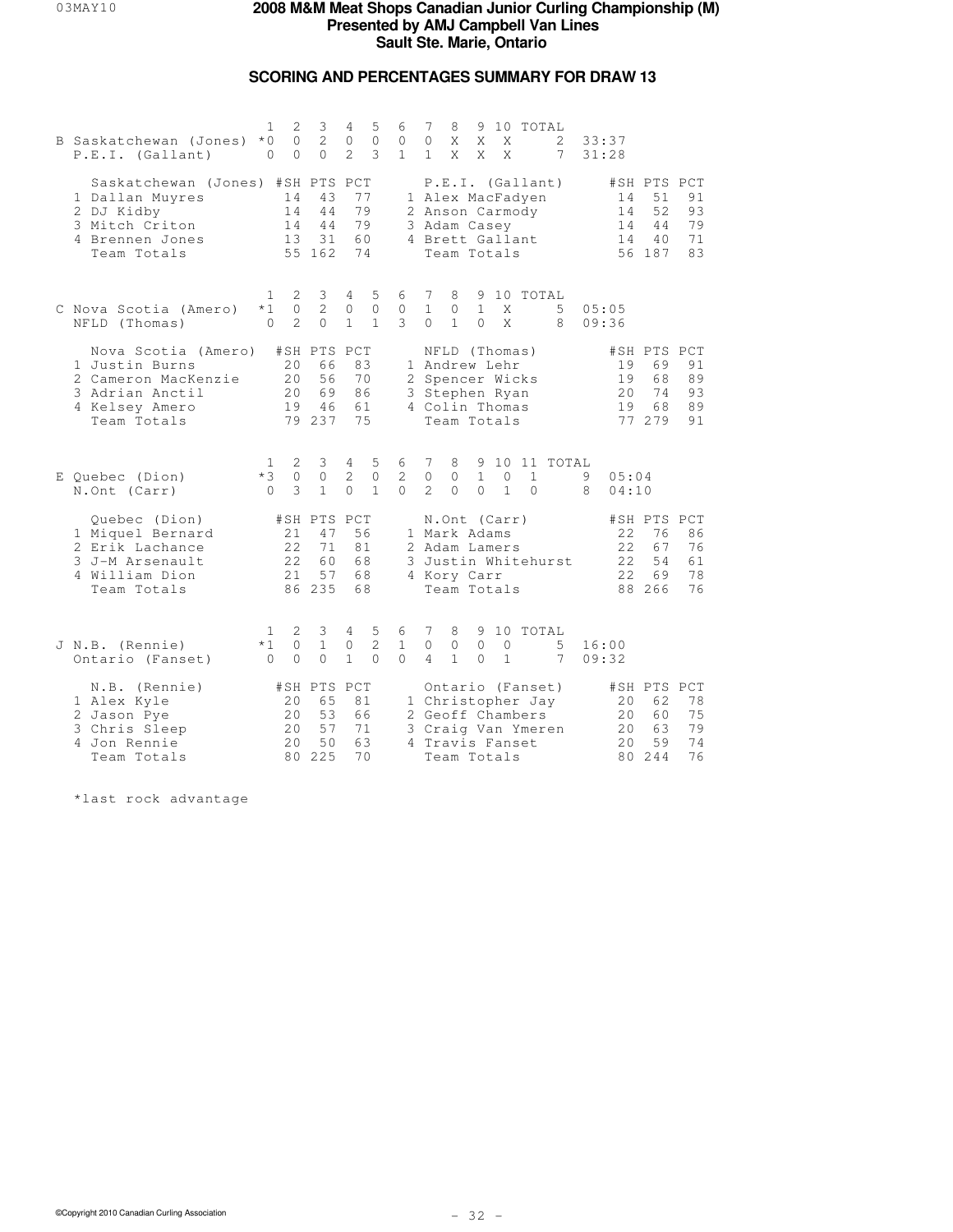## **SCORING AND PERCENTAGES SUMMARY FOR DRAW 14**

| A Yukon (Scoffin)<br>Manitoba (Peters)                                                                                             | 1<br>$*1$<br>$\Omega$                 | 2<br>$\circ$<br>$\mathbf{1}$   | 3<br>$\circ$<br>$\mathbf{1}$                   | 4<br>$\mathbf 1$<br>$\Omega$  | 5<br>$\overline{2}$<br>$\Omega$ | 6<br>$\circ$<br>3                   | 7<br>$\mathbf{2}$<br>$\Omega$                                            | 8<br>$\circ$<br>$\overline{4}$ | $\circ$<br>$\mathbf{1}$ | X<br>X            | 9 10 TOTAL<br>6<br>10                      | 01:40<br>09:52        |                                                |                            |
|------------------------------------------------------------------------------------------------------------------------------------|---------------------------------------|--------------------------------|------------------------------------------------|-------------------------------|---------------------------------|-------------------------------------|--------------------------------------------------------------------------|--------------------------------|-------------------------|-------------------|--------------------------------------------|-----------------------|------------------------------------------------|----------------------------|
| Yukon (Scoffin)<br>1 Mitchell Young<br>2 Nicholas Koltun<br>3 Will Mahoney<br>4 Thomas Scoffin<br>Team Totals                      |                                       | 20<br>20<br>20<br>18           | #SH PTS PCT<br>66<br>54<br>65<br>47<br>78 232  | 83<br>68<br>81<br>65<br>74    |                                 |                                     | 1 Stuart Shiells<br>2 Nigel Milnes<br>3 Ian Fordyce<br>4 Kyle Peters     | Team Totals                    |                         |                   | Manitoba (Peters)                          | 18<br>20<br>20<br>19  | #SH PTS PCT<br>69<br>75<br>70<br>57<br>77 271  | 96<br>94<br>88<br>75<br>88 |
| E NWT (Miller)<br>N.B. (Rennie)                                                                                                    | 1<br>$*1$<br>$\bigcap$                | 2<br>$\circ$<br>$\Omega$       | 3<br>$\circ$<br>$\mathcal{L}$                  | 4<br>$\mathbf{1}$<br>$\Omega$ | 5<br>$\circ$<br>$\mathfrak{D}$  | 6<br>$\circ$<br>$2^{1}$             | 7<br>$\mathbf{1}$<br>$\Omega$                                            | 8<br>$\circ$<br>$\overline{4}$ | $\circ$<br>$\mathbf{1}$ | X<br>X            | 9 10 TOTAL<br>3<br>11                      | 14:13<br>21:19        |                                                |                            |
| NWT (Miller)<br>1 David Aho<br>2 John Murray<br>3 Rob Heimbach<br>4 Colin Miller<br>Team Totals                                    |                                       | 20<br>19<br>18<br>18           | #SH PTS PCT<br>56<br>50<br>45<br>36<br>75 187  | 70<br>66<br>63<br>50<br>62    |                                 |                                     | 1 Alex Kyle<br>2 Jason Pye<br>3 Chris Sleep<br>4 Jon Rennie              | N.B. (Rennie)<br>Team Totals   |                         |                   |                                            | 16<br>20<br>18<br>18  | #SH PTS PCT<br>57<br>67<br>53<br>66<br>72 243  | 89<br>84<br>74<br>92<br>84 |
| G Alberta (Sluchinski)<br>Nova Scotia (Amero)                                                                                      | 1.<br>$*$ 0<br>$\Omega$               | 2<br>2<br>$\Omega$             | 3<br>0<br>$\mathbf{1}$                         | $4 -$<br>$\circ$<br>$\Omega$  | 5<br>$\mathbf{2}$<br>$\Omega$   | 6<br>$\overline{c}$<br>$\Omega$     | 7<br>$\mathbf{1}$<br>$\Omega$                                            | 8<br>$\circ$<br>$\mathbf{1}$   | X<br>X                  | X<br>$\mathsf{X}$ | 9 10 TOTAL<br>7<br>$\mathfrak{D}$          | 25:28<br>26:44        |                                                |                            |
| Alberta (Sluchinski) #SH PTS PCT<br>1 Tylor Bennett<br>2 Colin Hodgson<br>3 Justin Sluchinski<br>4 Aaron Sluchinski<br>Team Totals |                                       | 16<br>16<br>16<br>16           | 57<br>57<br>51<br>58<br>64 223                 | 89<br>89<br>80<br>91<br>87    |                                 |                                     | 1 Justin Burns<br>3 Adrian Anctil<br>4 Kelsey Amero                      | Team Totals                    |                         |                   | Nova Scotia (Amero)<br>2 Cameron MacKenzie | 16<br>16<br>16<br>16  | #SH PTS PCT<br>49<br>46<br>43<br>41<br>64 179  | 77<br>72<br>67<br>64<br>70 |
| J B.C. (Wakefield)<br>Quebec (Dion)                                                                                                | $\mathbf{1}$<br>$*$ 0<br>$\mathbf{1}$ | 2<br>$\circ$<br>$\overline{2}$ | 3<br>$\mathbf{1}$<br>$\Omega$                  | 4<br>$\circ$<br>3             | 5<br>$\circ$<br>$\mathbf{1}$    | 6<br>$\mathbf{0}$<br>$\overline{2}$ | 7<br>Χ<br>X                                                              | 8<br>Χ<br>X                    | X<br>X                  | Χ<br>$\mathsf{X}$ | 9 10 TOTAL<br>$\mathbf{1}$<br>9            | 28:36<br>34:44        |                                                |                            |
| B.C. (Wakefield)<br>1 Jamie Danbrook<br>2 Paul Cseke<br>3 Jay Wakefield (S)<br>4 Chase Martyn<br>Team Totals                       |                                       | 12<br>12<br>12<br>12.          | #SH PTS PCT<br>39<br>23<br>30<br>1.5<br>48 107 | 81<br>48<br>63<br>31<br>56    |                                 |                                     | 1 Miquel Bernard<br>2 Erik Lachance<br>3 J-M Arsenault<br>4 William Dion | Quebec (Dion)<br>Team Totals   |                         |                   |                                            | 12<br>12<br>12<br>12. | #SH PTS PCT<br>41<br>24<br>44<br>4.5<br>48 154 | 85<br>50<br>92<br>94<br>80 |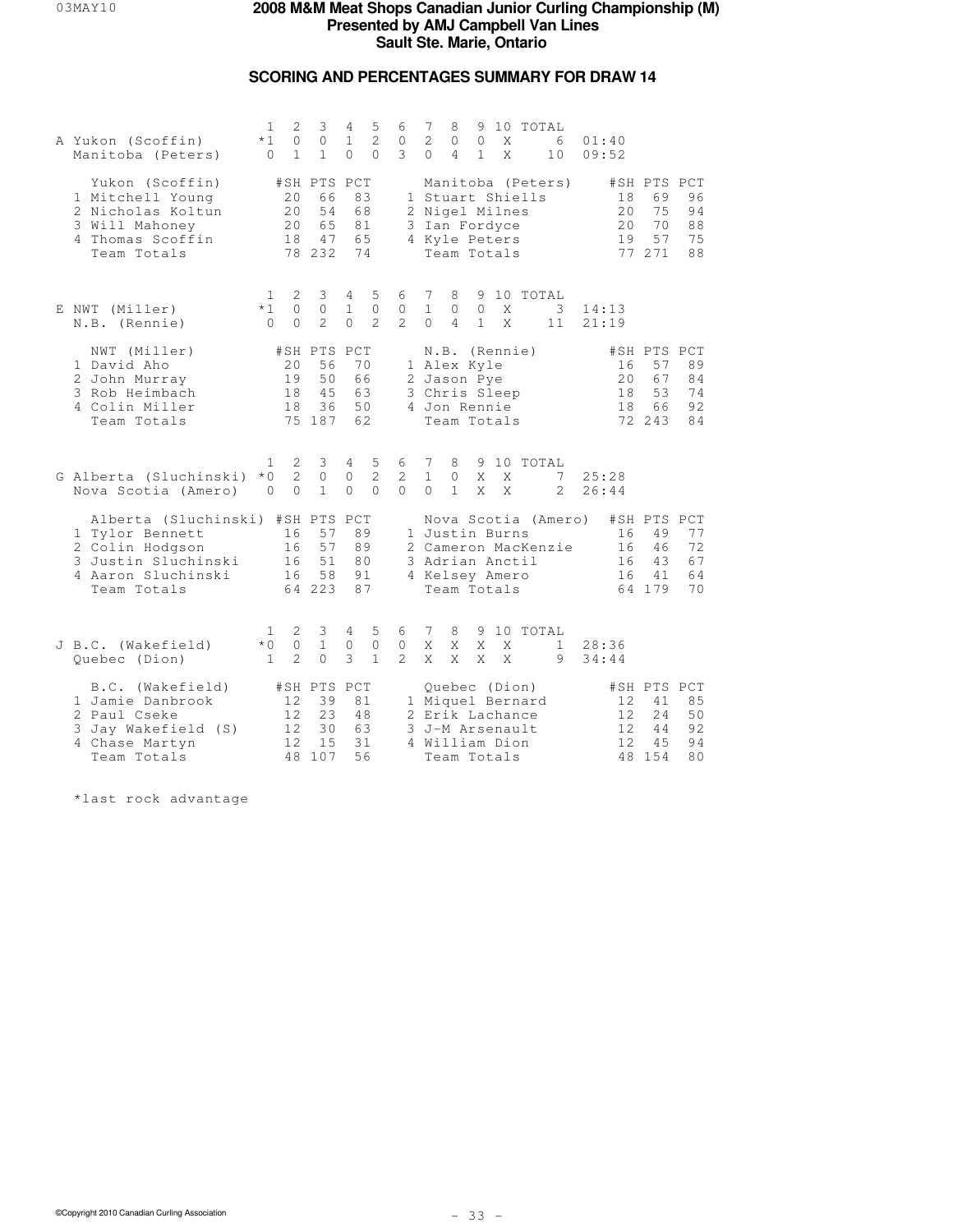## **SCORING AND PERCENTAGES SUMMARY FOR DRAW 15**

| B Ontario (Fanset)<br>Alberta (Sluchinski) 0                                                                      | 1<br>2<br>$*2$<br>$\circ$<br>2                                          | 3<br>$\circ$<br>$\circ$                       | 4<br>5<br>2<br>0<br>0<br>$\mathbf{0}$                          | 6<br>$\mathbf{0}$<br>$\circ$ | 7<br>9 10 TOTAL<br>8<br>7<br>$\circ$<br>$\mathbf{1}$<br>$\mathbf{1}$<br>$\mathbf{1}$<br>06:15<br>3<br>5<br>0<br>0<br>$\circ$<br>10:02                                                                                      |
|-------------------------------------------------------------------------------------------------------------------|-------------------------------------------------------------------------|-----------------------------------------------|----------------------------------------------------------------|------------------------------|----------------------------------------------------------------------------------------------------------------------------------------------------------------------------------------------------------------------------|
| Ontario (Fanset)<br>1 Christopher Jay<br>2 Geoff Chambers<br>3 Craig Van Ymeren<br>4 Travis Fanset<br>Team Totals | #SH PTS PCT<br>20<br>20<br>20<br>19                                     | 50<br>56<br>61<br>61<br>79 228                | 63<br>70<br>76<br>80<br>72                                     |                              | Alberta (Sluchinski) #SH PTS PCT<br>1 Tylor Bennett<br>20<br>83<br>66<br>2 Colin Hodgson<br>20<br>54<br>68<br>3 Justin Sluchinski<br>20<br>48<br>60<br>4 Aaron Sluchinski<br>50<br>20<br>63<br>Team Totals<br>80 218<br>68 |
| D P.E.I. (Gallant)<br>Yukon (Scoffin)                                                                             | 2<br>$\mathbf{1}$<br>$*$ 0<br>$\circ$<br>$\overline{0}$<br>$\mathbf{1}$ | 3<br>$\circ$<br>0                             | $4 -$<br>5<br>$\mathbf 1$<br>$\mathbf{1}$<br>0<br>$\mathbf{0}$ | 6<br>0<br>$\mathbf{1}$       | 7<br>8<br>9 10 TOTAL<br>2<br>$\mathbf{1}$<br>$\circ$<br>$\mathbf{1}$<br>6<br>18:17<br>$\circ$<br>$\circ$<br>$\circ$<br>2<br>0<br>06:23                                                                                     |
| P.E.I. (Gallant)<br>1 Alex MacFadyen<br>2 Anson Carmody<br>3 Adam Casey<br>4 Brett Gallant<br>Team Totals         | 18<br>20<br>20<br>16                                                    | #SH PTS PCT<br>68<br>63<br>66<br>54<br>74 251 | 94<br>79<br>83<br>84<br>85                                     |                              | Yukon (Scoffin)<br>#SH PTS PCT<br>1 Mitchell Young<br>89<br>20<br>71<br>2 Nicholas Koltun<br>20<br>54<br>68<br>19<br>3 Will Mahoney<br>61<br>80<br>4 Thomas Scoffin<br>18<br>64<br>46<br>Team Totals<br>77 232<br>75       |
| F NFLD (Thomas)<br>B.C. (Wakefield)                                                                               | 2<br>$\mathbf{1}$<br>2<br>$*0$<br>$\circ$<br>$\overline{1}$             | 3<br>$\circ$<br>$\mathbf{1}$                  | 4<br>5<br>$\overline{c}$<br>0<br>$\mathbf{1}$<br>$\circ$       | 6<br>$\mathbf{1}$<br>$\circ$ | $7\phantom{.0}$<br>8<br>9 10 TOTAL<br>$\mathbf{2}$<br>$7\phantom{.0}$<br>$\circ$<br>$\circ$<br>X<br>07:16<br>$\mathbf{1}$<br>$\circ$<br>X<br>$\Omega$<br>$\overline{4}$<br>03:03                                           |
| NFLD (Thomas)<br>1 Andrew Lehr<br>2 Spencer Wicks<br>3 Stephen Ryan<br>4 Colin Thomas<br>Team Totals              | #SH PTS PCT<br>19<br>20<br>20<br>19                                     | 38<br>61<br>52<br>42<br>78 193                | 50<br>76<br>65<br>55<br>62                                     |                              | B.C. (Wakefield)<br>#SH PTS PCT<br>1 Jamie Danbrook<br>20<br>64<br>80<br>2 Paul Cseke<br>20<br>55<br>69<br>79<br>3 Jay Wakefield (S)<br>20<br>63<br>4 Chase Martyn<br>18<br>36<br>50<br>Team Totals<br>78 218<br>70        |
| H Manitoba (Peters)<br>NWT (Miller)                                                                               | $\mathbf{1}$<br>2<br>$*1$<br>0<br>2<br>$\overline{0}$                   | 3<br>$\mathbf{1}$<br>$\circ$                  | $4 -$<br>5<br>3<br>0<br>$\mathbf{1}$<br>$\mathbf{0}$           | 6<br>$\mathbf{1}$<br>$\circ$ | 7<br>8<br>9 10 TOTAL<br>$7\phantom{.}$<br>0<br>$\mathbf{1}$<br>0<br>0<br>05:21<br>3<br>$\mathbf{1}$<br>$\mathbf{1}$<br>0<br>8<br>02:59                                                                                     |
| Manitoba (Peters)<br>1 Stuart Shiells<br>2 Nigel Milnes<br>3 Ian Fordyce<br>4 Kyle Peters<br>Team Totals          | 20<br>20<br>20<br>20                                                    | #SH PTS PCT<br>66<br>58<br>53<br>50<br>80 227 | 83<br>73<br>66<br>63<br>71                                     |                              | NWT (Miller)<br>#SH PTS PCT<br>54<br>1 David Aho<br>20<br>68<br>2 John Murray<br>20<br>52<br>65<br>53<br>3 Rob Heimbach<br>20<br>66<br>4 Colin Miller<br>20<br>54<br>68<br>Team Totals<br>80 213<br>67                     |
| J N.Ont (Carr)<br>Saskatchewan (Jones) 1                                                                          | 2<br>1<br>$*0$<br>2<br>$\circ$                                          | 3<br>$\circ$<br>3                             | 4<br>5<br>3<br>$\mathbf{1}$<br>$\circ$<br>$\mathbf{0}$         | 6<br>0<br>1                  | 7<br>8<br>9 10 TOTAL<br>$\mathbf{2}^{\prime}$<br>$\overline{2}$<br>$\circ$<br>$\mathbf{1}$<br>11<br>03:44<br>2<br>$\circ$<br>7<br>$\circ$<br>$\circ$<br>03:50                                                              |
| N.Ont (Carr)<br>1 Mark Adams<br>2 Adam Lamers<br>3 Justin Whitehurst<br>4 Kory Carr<br>Team Totals                | #SH PTS PCT<br>20<br>20<br>20<br>20                                     | 57<br>45<br>35<br>59<br>80 196                | 71<br>56<br>44<br>74<br>61                                     |                              | Saskatchewan (Jones) #SH PTS PCT<br>1 Dallan Muyres<br>20<br>60<br>75<br>2 DJ Kidby<br>20<br>36<br>45<br>3 Mitch Criton<br>20<br>42<br>53<br>20<br>36<br>45<br>4 Brennen Jones<br>80 174<br>54<br>Team Totals              |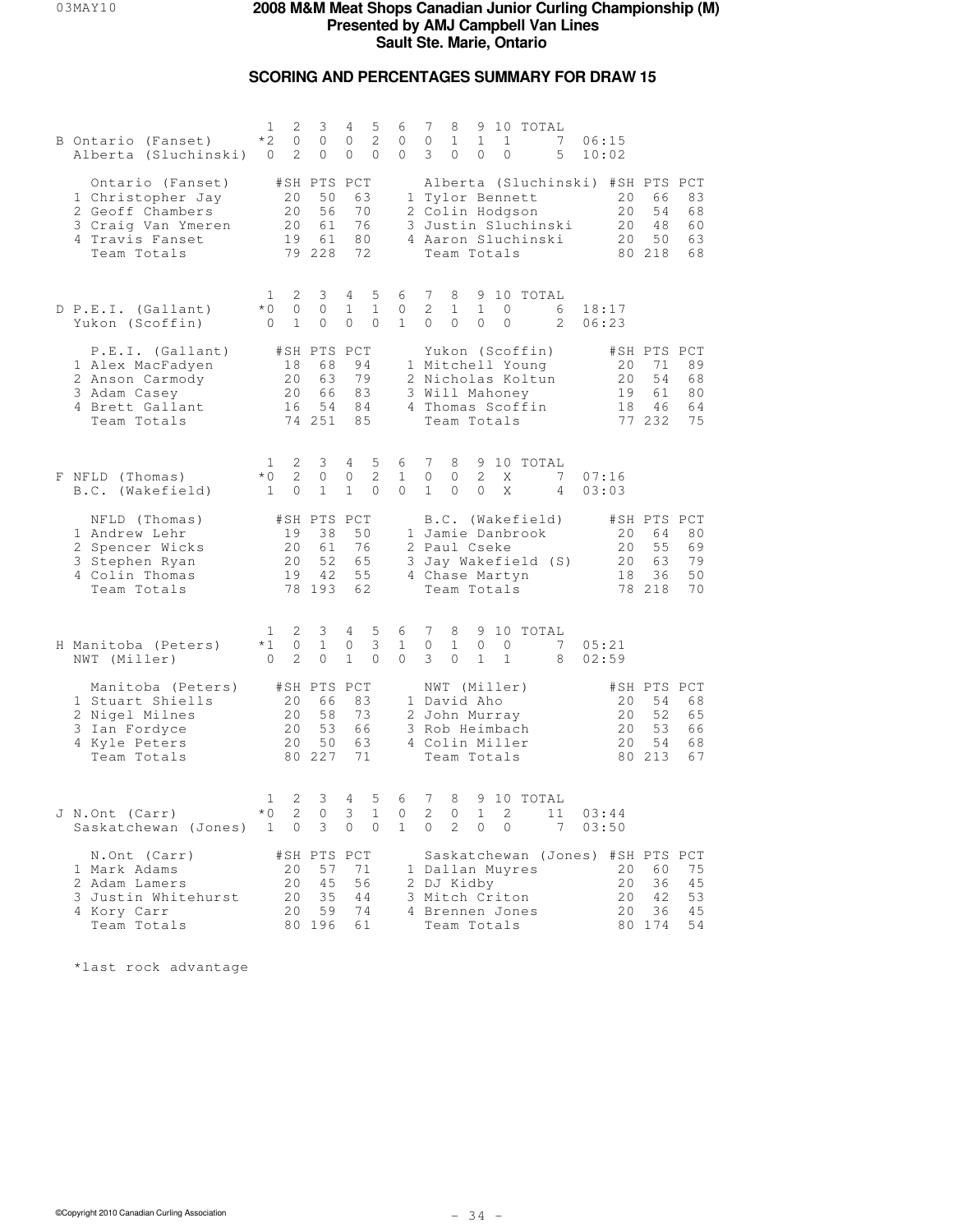## **SCORING AND PERCENTAGES SUMMARY FOR DRAW 16**

| D B.C. (Wakefield)<br>Ontario (Fanset)                                                                           | 1<br>$*1$<br>$\Omega$                | 2<br>$\mathbf{1}$<br>$\Omega$ | 3<br>$\Omega$<br>$\Omega$                     | 4<br>3<br>$\Omega$                    | 5<br>2<br>$\Omega$                | 6<br>$\mathbf{0}$<br>$\mathbf{1}$ | 7<br>$\circ$<br>$\mathcal{L}$ | 8<br>$\mathbb O$<br>$\mathcal{L}$                                                               | 9<br>$\mathbb O$<br>3   | 10<br>$\mathbf{1}$<br>$\Omega$ | $\Omega$<br>$\mathbf{1}$                                                        | 11 TOTAL            | 8<br>9         | 04:02<br>03:21                                            |                                               |                            |
|------------------------------------------------------------------------------------------------------------------|--------------------------------------|-------------------------------|-----------------------------------------------|---------------------------------------|-----------------------------------|-----------------------------------|-------------------------------|-------------------------------------------------------------------------------------------------|-------------------------|--------------------------------|---------------------------------------------------------------------------------|---------------------|----------------|-----------------------------------------------------------|-----------------------------------------------|----------------------------|
| B.C. (Wakefield)<br>1 Jamie Danbrook<br>2 Paul Cseke<br>3 Jay Wakefield (S)<br>4 Chase Martyn<br>Team Totals     |                                      | 20<br>22<br>22<br>22          | #SH PTS PCT<br>65<br>65<br>75<br>59<br>86 264 | 81<br>74<br>85<br>67<br>77            |                                   |                                   |                               | 4 Travis Fanset<br>Team Totals                                                                  |                         |                                | Ontario (Fanset)<br>1 Christopher Jay<br>2 Geoff Chambers<br>3 Craig Van Ymeren |                     |                | 22<br>22<br>22<br>2.1                                     | #SH PTS PCT<br>63<br>61<br>60<br>57<br>87 241 | 72<br>69<br>68<br>68<br>69 |
| F Ouebec (Dion)<br>Alberta (Sluchinski)                                                                          | 1.<br>$*1$<br>$\Omega$               | 2<br>$\mathbf{1}$<br>$\Omega$ | 3<br>$\circ$<br>3                             | $\overline{4}$<br>$\circ$<br>$\Omega$ | 5<br>3<br>$\Omega$                | 6<br>$\mathbf{1}$<br>$\Omega$     | 7<br>$\circ$<br>$\mathbf{1}$  | 8<br>$\mathbf{1}$<br>$\Omega$                                                                   | $\circ$<br>$\mathbf{1}$ | Χ<br>$\mathsf{X}$              | 9 10 TOTAL                                                                      | 7<br>5              | 07:34          | 10:42                                                     |                                               |                            |
| Quebec (Dion)<br>1 Miquel Bernard<br>2 Erik Lachance<br>3 J-M Arsenault<br>4 William Dion<br>Team Totals         |                                      | 20<br>20<br>20<br>2.0         | #SH PTS PCT<br>58<br>62<br>70<br>60<br>80 250 | 73<br>78<br>88<br>75<br>78            |                                   |                                   |                               | 1 Tylor Bennett<br>2 Colin Hodgson<br>Team Totals                                               |                         |                                | 4 Aaron Sluchinski                                                              | 3 Justin Sluchinski |                | Alberta (Sluchinski) #SH PTS PCT<br>20<br>20<br>20<br>2.0 | 73<br>61<br>61<br>56<br>80 251                | 91<br>76<br>76<br>70<br>78 |
| H N.B. (Rennie)<br>P.E.I. (Gallant)                                                                              | $\mathbf{1}$<br>$*0$<br>$\mathbf{1}$ | 2<br>$\mathbf{1}$<br>$\Omega$ | 3<br>$\circ$<br>$\Omega$                      | 4<br>$\circ$<br>$\mathcal{L}$         | 5<br>$\circ$<br>$\mathbf{1}$      | 6<br>$\circ$<br>$\mathbf{1}$      | 7<br>$\mathbf{1}$<br>$\Omega$ | 8<br>$\circ$<br>$\mathcal{L}$                                                                   | X<br>X                  | X<br>$\mathsf{X}$              | 9 10 TOTAL                                                                      | 2<br>7              | 21:49          | 23:37                                                     |                                               |                            |
| N.B. (Rennie)<br>1 Alex Kyle<br>2 Jason Pye<br>3 Chris Sleep<br>4 Jon Rennie<br>Team Totals                      |                                      | 16<br>16<br>16<br>16          | #SH PTS PCT<br>48<br>52<br>37<br>43<br>64 180 | 75<br>81<br>58<br>67<br>70            |                                   |                                   |                               | 3 Adam Casey<br>4 Brett Gallant<br>Team Totals                                                  |                         |                                | P.E.I. (Gallant)<br>1 Alex MacFadyen<br>2 Anson Carmody                         |                     |                | 16<br>16<br>16<br>15                                      | #SH PTS PCT<br>56<br>44<br>41<br>51<br>63 192 | 88<br>69<br>64<br>85<br>76 |
| J Nova Scotia (Amero)<br>NWT (Miller)                                                                            | $\mathbf{1}$<br>$*0$<br>$\Omega$     | 2<br>$\mathbf{1}$<br>$\Omega$ | 3<br>$\mathbf{1}$<br>$\circ$                  | 4<br>$\mathbf{1}$<br>$\Omega$         | 5<br>$\mathbf{0}$<br>$\mathbf{1}$ | 6<br>0<br>$\mathbf{1}$            | 7<br>4<br>$\Omega$            | 8<br>$\mathbf{1}$<br>$\Omega$                                                                   | 9<br>$\circ$<br>2       | Χ<br>$\mathsf{X}$              | 10 TOTAL                                                                        | 8<br>4              | 16:08<br>09:28 |                                                           |                                               |                            |
| Nova Scotia (Amero)<br>1 Justin Burns<br>2 Cameron MacKenzie<br>3 Adrian Anctil<br>4 Kelsey Amero<br>Team Totals |                                      | 19<br>20<br>19<br>18          | #SH PTS PCT<br>38<br>63<br>37<br>52<br>76 190 | 50<br>79<br>49<br>72<br>63            |                                   |                                   |                               | NWT (Miller)<br>1 David Aho<br>2 John Murray<br>3 Rob Heimbach<br>4 Colin Miller<br>Team Totals |                         |                                |                                                                                 |                     |                | 20<br>20<br>19<br>18                                      | #SH PTS PCT<br>59<br>46<br>37<br>35<br>77 177 | 74<br>57<br>49<br>49<br>57 |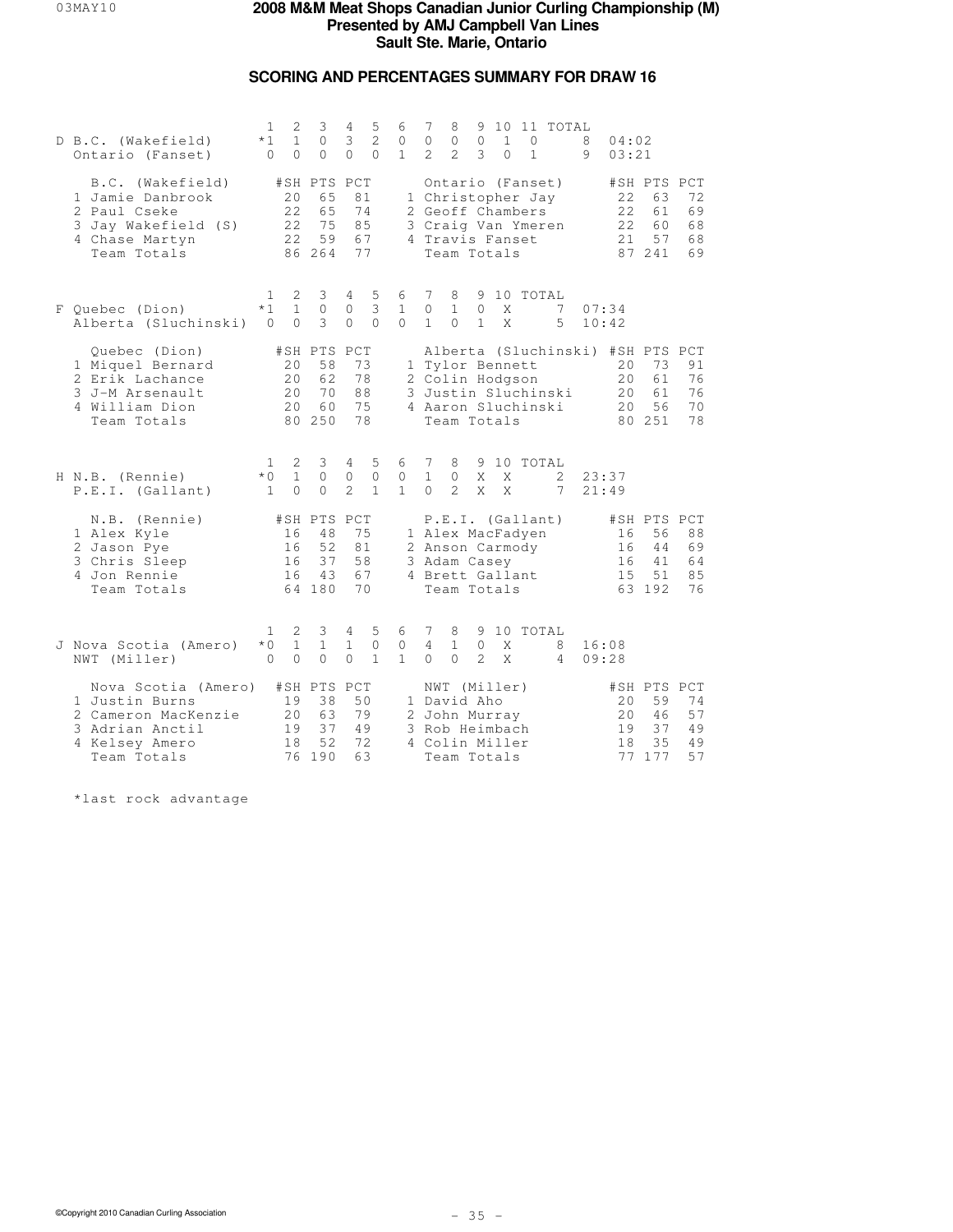## **SCORING AND PERCENTAGES SUMMARY FOR DRAW 17**

| A NFLD (Thomas)<br>N.B. (Rennie)                                                                                  | 1<br>$*1$<br>$\Omega$                 | 2<br>$\mathbf{1}$<br>$\Omega$  | 3<br>2<br>$\Omega$                            | 4<br>$\circ$<br>3                 | 5<br>$\mathbf{1}$<br>$\Omega$                  | 6<br>0<br>$\mathbf{1}$        | 7<br>2<br>$\Omega$             | 8<br>$\mathbf{0}$<br>$\mathcal{L}$                                                          | 2<br>$\Omega$                 | X<br>X | 9 10 TOTAL                                                                   | 9<br>6                           | 11:57<br>14:55 |                      |                                               |                            |
|-------------------------------------------------------------------------------------------------------------------|---------------------------------------|--------------------------------|-----------------------------------------------|-----------------------------------|------------------------------------------------|-------------------------------|--------------------------------|---------------------------------------------------------------------------------------------|-------------------------------|--------|------------------------------------------------------------------------------|----------------------------------|----------------|----------------------|-----------------------------------------------|----------------------------|
| NFLD (Thomas)<br>1 Andrew Lehr<br>2 Spencer Wicks<br>3 Stephen Ryan<br>4 Colin Thomas<br>Team Totals              |                                       | 20<br>20<br>20<br>2.0          | #SH PTS PCT<br>62<br>58<br>70<br>60<br>80 250 | 78<br>73<br>88<br>75<br>78        |                                                |                               |                                | N.B. (Rennie)<br>1 Alex Kyle<br>2 Jason Pye<br>3 Chris Sleep<br>4 Jon Rennie<br>Team Totals |                               |        |                                                                              |                                  |                | 20<br>20<br>20<br>19 | #SH PTS PCT<br>65<br>63<br>57<br>39<br>79 224 | 81<br>79<br>71<br>51<br>71 |
| C NWT (Miller)<br>Saskatchewan (Jones)                                                                            | $\mathbf{1}$<br>$*$ 0<br>$\mathbf{1}$ | 2<br>$\Omega$<br>3             | 3<br>$\mathbf{1}$<br>$\Omega$                 | 4<br>0<br>$\mathbf{1}$            | 5<br>$\mathbf{1}$<br>$\Omega$                  | 6<br>$\circ$<br>3             | 7<br>$\mathbf{1}$<br>$\Omega$  | 8<br>$\Omega$<br>$\mathcal{L}$                                                              | X<br>X                        | X<br>X | 9 10 TOTAL                                                                   | 3<br>10                          | 20:16<br>29:02 |                      |                                               |                            |
| NWT (Miller)<br>1 David Aho<br>2 John Murray<br>3 Rob Heimbach<br>4 Colin Miller<br>Team Totals                   |                                       | 16<br>16<br>16<br>16           | #SH PTS<br>49<br>32<br>37<br>32<br>64 150     | PCT<br>77<br>50<br>58<br>50<br>59 |                                                |                               |                                | 2 DJ Kidby<br>3 Mitch Criton<br>Team Totals                                                 |                               |        | 1 Dallan Muyres<br>4 Brennen Jones                                           | Saskatchewan (Jones) #SH PTS PCT |                | 16<br>16<br>16<br>16 | 55<br>57<br>50<br>49<br>64 211                | 86<br>89<br>78<br>77<br>82 |
| F Manitoba (Peters)<br>N.Ont (Carr)                                                                               | 1.<br>$*$ 0<br>$\Omega$               | 2<br>$\circ$<br>$\mathbf{1}$   | 3<br>$\mathbf{1}$<br>$\Omega$                 | 4<br>0<br>$\mathfrak{D}$          | 5<br>$\overline{c}$<br>$\Omega$                | 6<br>$\mathbf{1}$<br>$\Omega$ | 7<br>$\circ$<br>$\overline{4}$ | 8<br>$\mathbf{1}$<br>$\Omega$                                                               | $\mathbf{0}$<br>$\mathbf{1}$  | X<br>X | 9 10 TOTAL                                                                   | 5<br>8                           | 07:09<br>14:19 |                      |                                               |                            |
| Manitoba (Peters)<br>1 Stuart Shiells<br>2 Nigel Milnes<br>3 Ian Fordyce<br>4 Kyle Peters<br>Team Totals          |                                       | 20<br>20<br>20<br>18           | #SH PTS PCT<br>66<br>69<br>54<br>57<br>78 246 | 83<br>86<br>68<br>79<br>79        |                                                |                               |                                | N.Ont (Carr)<br>1 Mark Adams<br>2 Adam Lamers<br>4 Kory Carr<br>Team Totals                 |                               |        |                                                                              | 3 Justin Whitehurst              |                | 17<br>20<br>20<br>19 | #SH PTS PCT<br>44<br>56<br>48<br>61<br>76 209 | 65<br>70<br>60<br>80<br>69 |
| G Ontario (Fanset)<br>Yukon (Scoffin)                                                                             | 1<br>$*1$<br>$\Omega$                 | 2<br>$\Omega$<br>$\mathcal{D}$ | 3<br>$\mathbf{0}$<br>$\mathbf{1}$             | 4<br>0<br>$\mathcal{D}$           | $\overline{5}$<br>$\mathbf{0}$<br>$\mathbf{1}$ | 6<br>3<br>$\Omega$            | 7<br>$\mathbf{1}$<br>$\Omega$  | 8<br>$\circ$<br>$\mathbf{1}$                                                                | 9<br>$\Omega$<br>$\mathbf{1}$ | X<br>X | 10 TOTAL                                                                     | 5<br>8                           | 10:07<br>08:16 |                      |                                               |                            |
| Ontario (Fanset)<br>1 Christopher Jay<br>2 Geoff Chambers<br>3 Craig Van Ymeren<br>4 Travis Fanset<br>Team Totals |                                       | 20<br>20<br>20<br>19           | #SH PTS PCT<br>57<br>43<br>57<br>40<br>79 197 | 71<br>54<br>71<br>53<br>62        |                                                |                               |                                | 3 Will Mahoney<br>Team Totals                                                               |                               |        | Yukon (Scoffin)<br>1 Mitchell Young<br>2 Nicholas Koltun<br>4 Thomas Scoffin |                                  |                | 18<br>20<br>20<br>19 | #SH PTS PCT<br>47<br>45<br>43<br>58<br>77 193 | 65<br>56<br>54<br>76<br>63 |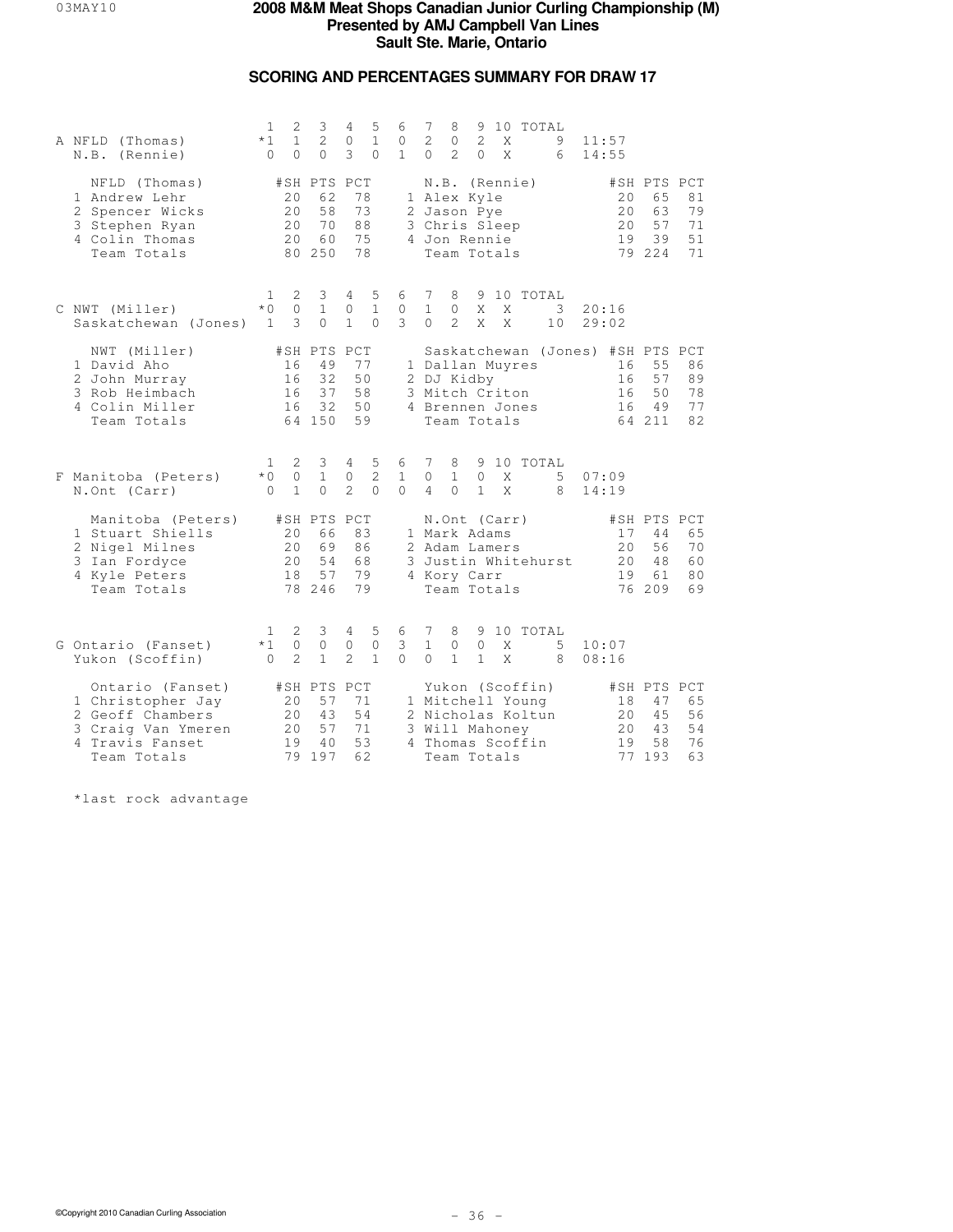## **SCORING AND PERCENTAGES SUMMARY FOR DRAW 18**

| A N.Ont (Carr)<br>Nova Scotia (Amero) 0                                                                                            | 1<br>2<br>$*$ 0<br>$\mathbf{1}$<br>$\circ$                             | 3<br>$\circ$<br>$\mathbf{1}$                     | 4<br>5<br>$\mathbf{1}$<br>0<br>$\mathbf{1}$<br>0                | 6<br>$\circ$<br>$\overline{2}$ | 7<br>9 10 TOTAL<br>8<br>$\mathbf{2}$<br>2<br>7<br>$\circ$<br>$\mathbf{1}$<br>07:33<br>2<br>12:30<br>$\overline{0}$<br>0<br>$\overline{0}$<br>6                                                                          |
|------------------------------------------------------------------------------------------------------------------------------------|------------------------------------------------------------------------|--------------------------------------------------|-----------------------------------------------------------------|--------------------------------|-------------------------------------------------------------------------------------------------------------------------------------------------------------------------------------------------------------------------|
| N.Ont (Carr)<br>1 Mark Adams<br>2 Adam Lamers<br>3 Justin Whitehurst<br>4 Kory Carr<br>Team Totals                                 | #SH PTS PCT<br>20<br>20<br>20<br>20                                    | 57<br>62<br>65<br>57<br>80 241                   | 71<br>78<br>81<br>71<br>75                                      |                                | Nova Scotia (Amero)<br>#SH PTS PCT<br>20<br>1 Justin Burns<br>56<br>70<br>2 Cameron MacKenzie<br>20<br>69<br>86<br>3 Adrian Anctil<br>20<br>64<br>80<br>4 Kelsey Amero<br>20<br>57<br>71<br>Team Totals<br>80 246<br>77 |
| C Yukon (Scoffin)<br>Quebec (Dion)                                                                                                 | $\mathbf{1}$<br>2<br>$*1$<br>$\circ$<br>$\mathbf{1}$<br>$\overline{0}$ | 3<br>$\mathbf{1}$<br>$\circ$                     | 5<br>4<br>$\mathbf{1}$<br>0<br>$\overline{2}$<br>$\circ$        | 6<br>$\mathbf{1}$<br>0         | $7\phantom{.0}$<br>9 10 TOTAL<br>8<br>$\circ$<br>$\circ$<br>$\circ$<br>Χ<br>12:04<br>4<br>$\overline{2}$<br>2<br>2<br>X<br>9<br>18:50                                                                                   |
| Yukon (Scoffin)<br>1 Mitchell Young<br>2 Nicholas Koltun<br>3 Will Mahoney<br>4 Thomas Scoffin<br>Team Totals                      | 18<br>18<br>18                                                         | #SH PTS PCT<br>41<br>46<br>56<br>18 42<br>72 185 | 57<br>64<br>78<br>58<br>64                                      |                                | Quebec (Dion)<br>#SH PTS PCT<br>1 Miquel Bernard<br>18<br>67<br>93<br>59<br>82<br>2 Erik Lachance<br>18<br>3 J-M Arsenault<br>58<br>18<br>81<br>4 William Dion<br>18<br>58<br>81<br>Team Totals<br>72 242<br>84         |
| E P.E.I. (Gallant)<br>B.C. (Wakefield)                                                                                             | 2<br>$\mathbf{1}$<br>$*2$<br>$\circ$<br>2<br>$\overline{0}$            | 3<br>3<br>$\circ$                                | $4 -$<br>5<br>$\mathbf{1}$<br>0<br>$\mathbf{1}$<br>$\mathbf{0}$ | 6<br>$\circ$<br>$\mathbf{1}$   | 7<br>8<br>9 10 TOTAL<br>$\circ$<br>$\mathbf{1}$<br>X<br>7<br>$\circ$<br>09:37<br>$\mathbf{1}$<br>$\mathbf{1}$<br>$\circ$<br>X<br>05:53<br>- 6                                                                           |
| P.E.I. (Gallant)<br>1 Alex MacFadyen<br>2 Anson Carmody<br>3 Adam Casey<br>4 Brett Gallant<br>Team Totals                          | #SH PTS PCT<br>20<br>20<br>20<br>20                                    | 45<br>63<br>62<br>64<br>80 234                   | 56<br>79<br>78<br>80<br>73                                      |                                | B.C. (Wakefield)<br>#SH PTS PCT<br>20<br>56<br>70<br>1 Jamie Danbrook<br>73<br>2 Paul Cseke<br>20<br>58<br>3 Jay Wakefield (S)<br>20<br>65<br>81<br>20<br>56<br>70<br>4 Chase Martyn<br>Team Totals<br>80 235<br>73     |
| G Saskatchewan (Jones) *0<br>NFLD (Thomas)                                                                                         | 2<br>1<br>$\mathbf{1}$<br>$\circ$<br>$\Omega$                          | 3<br>$\mathbf{1}$<br>$\Omega$                    | 5<br>4<br>0<br>$\mathbf{0}$<br>$\Omega$<br>$\mathbf{1}$         | 6<br>$\mathbf{1}$<br>$\Omega$  | $7\phantom{.0}$<br>8<br>9 10 TOTAL<br>0<br>$\mathbf{1}$<br>$\mathbf{1}$<br>X<br>5<br>14:50<br>$\mathbf{1}$<br>$\Omega$<br>$\Omega$<br>X<br>$\overline{2}$<br>08:47                                                      |
| Saskatchewan (Jones) #SH PTS PCT<br>1 Dallan Muyres 19<br>2 DJ Kidby<br>3 Mitch Criton<br>4 Brennen Jones<br>Team Totals           | 20<br>20<br>18                                                         | 67<br>58<br>55<br>49<br>77 229                   | 88<br>73<br>69<br>68<br>74                                      |                                | #SH PTS PCT<br>NFLD (Thomas)<br>49<br>1 Andrew Lehr<br>20<br>61<br>20<br>52<br>65<br>2 Spencer Wicks<br>3 Stephen Ryan<br>20<br>50<br>63<br>4 Colin Thomas<br>17<br>43<br>63<br>Team Totals<br>77 194<br>63             |
| I Alberta (Sluchinski) *0<br>Manitoba (Peters)                                                                                     | 2<br>$\mathbf{1}$<br>2<br>$\mathbf{1}$<br>$\circ$                      | 3<br>$\Omega$<br>$\circ$                         | 4<br>5<br>2<br>0<br>$\mathbf{1}$<br>$\mathbf{0}$                | 6<br>$\circ$<br>$\mathbf{2}$   | $7\phantom{.0}$<br>8<br>9 10 TOTAL<br>1<br>$\mathbf{1}$<br>$\Omega$<br>$\mathbf{1}$<br>7<br>16:01<br>$\circ$<br>$\overline{0}$<br>$\mathbf{1}$<br>$\circ$<br>5<br>06:57                                                 |
| Alberta (Sluchinski) #SH PTS PCT<br>1 Tylor Bennett<br>2 Colin Hodgson<br>3 Justin Sluchinski<br>4 Aaron Sluchinski<br>Team Totals | 20<br>20<br>20<br>20                                                   | 54<br>47<br>58<br>55<br>80 214                   | 68<br>59<br>73<br>69<br>67                                      |                                | #SH PTS PCT<br>Manitoba (Peters)<br>75<br>1 Stuart Shiells<br>20<br>60<br>79<br>2 Nigel Milnes<br>20<br>63<br>3 Ian Fordyce<br>20<br>54<br>68<br>4 Kyle Peters<br>20<br>45<br>56<br>80 222<br>Team Totals<br>69         |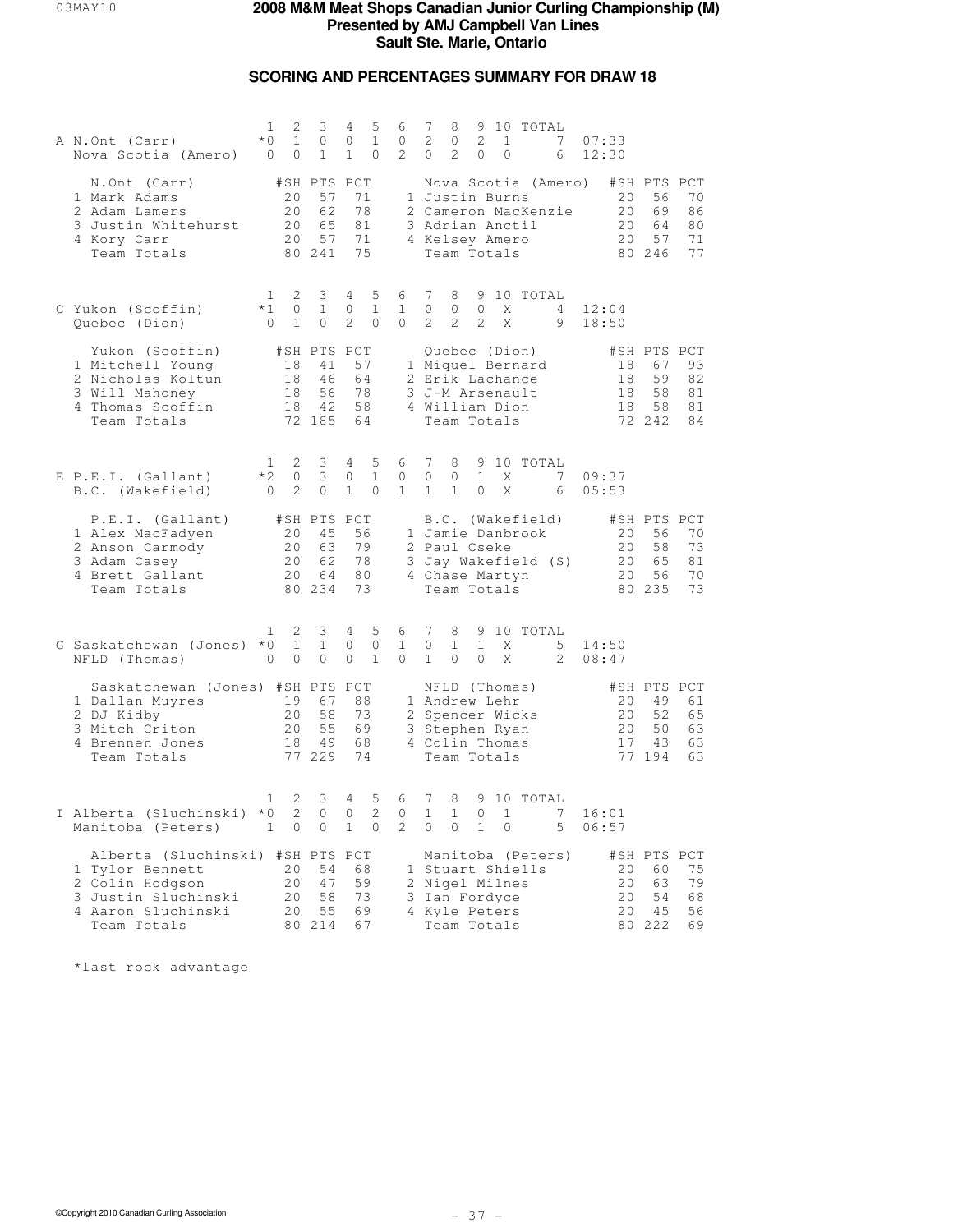## **SCORING AND PERCENTAGES SUMMARY FOR DRAW 19**

| B Ontario (Fanset)<br>Saskatchewan (Jones) | $\Omega$<br>$*0 \t1 \t0$ |    | $1 \t2 \t3$<br>$0\quad 2$ | $\bigcirc$     | $\Omega$<br>$\bigcirc$ | $\sim$ 1<br>$\Omega$ | $\sim$ 1 | $0 \quad 2 \quad 1$ | $0 \quad 0$ | X<br>$\mathsf{X}$ | 4 5 6 7 8 9 10 TOTAL | 2 | 17:29<br>18:15 |             |    |
|--------------------------------------------|--------------------------|----|---------------------------|----------------|------------------------|----------------------|----------|---------------------|-------------|-------------------|----------------------|---|----------------|-------------|----|
| Ontario (Fanset)                           |                          |    | #SH PTS PCT               |                |                        |                      |          |                     |             |                   | Saskatchewan (Jones) |   |                | #SH PTS PCT |    |
| 1 Christopher Jay                          |                          | 18 | 53                        | 74             |                        |                      |          |                     |             | 1 Dallan Muyres   |                      |   | 18             | 61          | 85 |
| 2 Geoff Chambers                           |                          | 18 | 64                        | 89             |                        |                      |          | 2 DJ Kidby          |             |                   |                      |   | 18             | 55          | 76 |
| 3 Craig Van Ymeren                         |                          | 18 | 57                        | 79             |                        |                      |          |                     |             | 3 Mitch Criton    |                      |   | 18             | 48          | 67 |
| 4 Travis Fanset                            |                          | 18 | 60                        | 83             |                        |                      |          |                     |             | 4 Brennen Jones   |                      |   |                | 4 O         | 59 |
| Team Totals                                |                          |    |                           | R <sub>1</sub> |                        |                      |          |                     |             | Team Totals       |                      |   |                |             | 72 |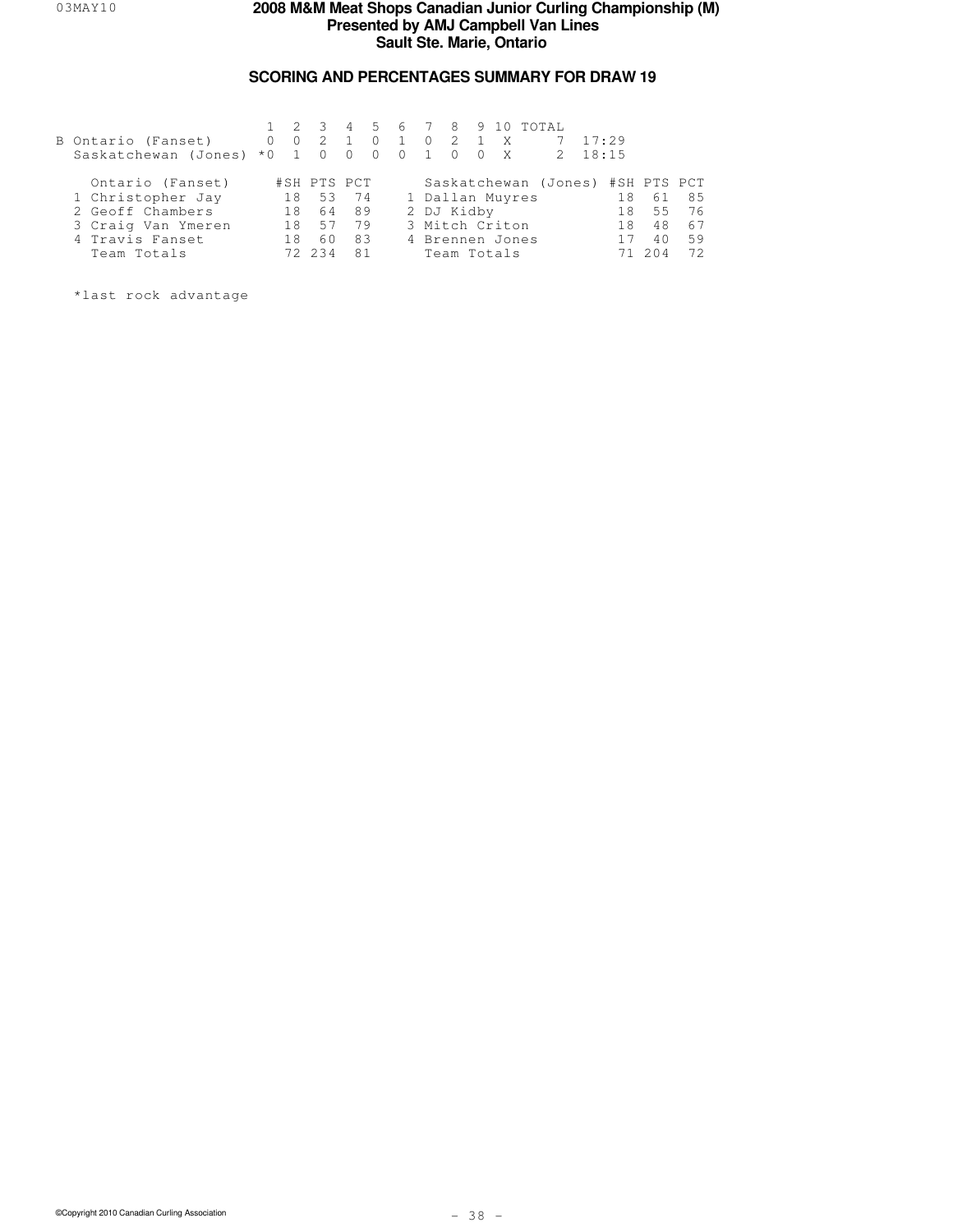## **SCORING AND PERCENTAGES SUMMARY FOR DRAW 20**

| A P.E.I. (Gallant)<br>Ontario (Fanset) | $*$ $\cap$ |     | $1 \t2 \t3$ |       | $\Omega$<br>$\Omega$ | $\Omega$<br>$\bigcirc$ | $\sim$ 1<br>$\overline{0}$ | $\bigcirc$<br>$2 \ 0$ | $\bigcirc$      | 4 5 6 7 8 9 10 TOTAL<br>3<br>$\overline{4}$ | 10:52<br>08:36 |             |    |
|----------------------------------------|------------|-----|-------------|-------|----------------------|------------------------|----------------------------|-----------------------|-----------------|---------------------------------------------|----------------|-------------|----|
| P.E.I. (Gallant)                       |            |     | #SH PTS PCT |       |                      |                        |                            |                       |                 | Ontario (Fanset)                            |                | #SH PTS PCT |    |
| 1 Alex MacFadyen                       |            | 2.0 |             | 66 83 |                      |                        |                            |                       |                 | 1 Christopher Jay                           | 20             | 54          | 68 |
| 2 Anson Carmody                        |            | 2.0 | 48          | 60    |                      |                        |                            |                       |                 | 2 Geoff Chambers                            | 20             | 57          | 71 |
| 3 Adam Casey                           |            | 2.0 | 61          | 76    |                      |                        |                            |                       |                 | 3 Craig Van Ymeren                          | 20             | 72          | 90 |
| 4 Brett Gallant                        |            |     | 61          | 76    |                      |                        |                            |                       | 4 Travis Fanset |                                             | 19             | 5.5         | 72 |
| Team Totals                            |            | RΛ  | 236         | 74    |                      |                        |                            |                       | Team Totals     |                                             | 79             | 238         | 75 |